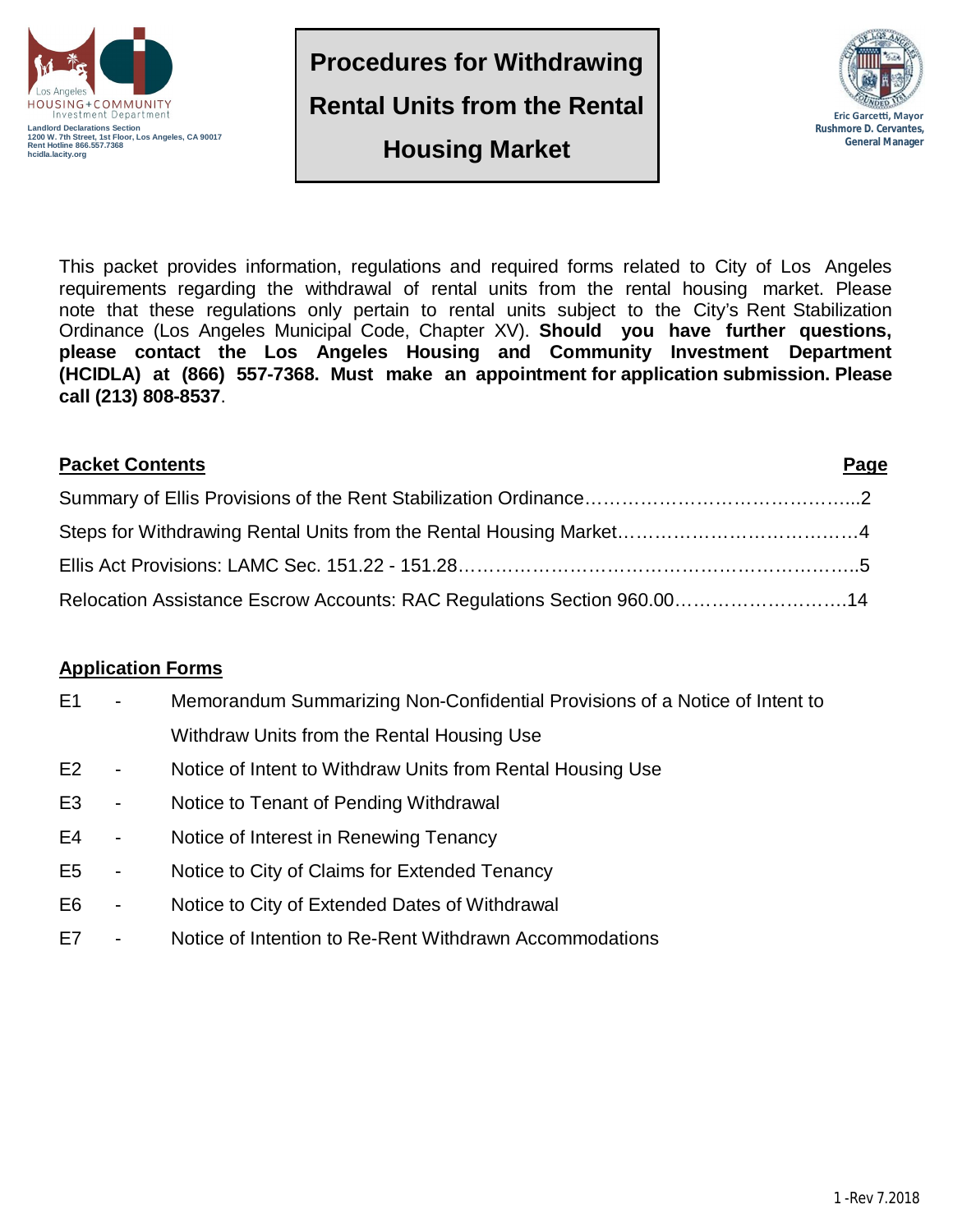#### **SUMMARY OF ELLIS PROVISIONS OF THE RENT STABILIZATION ORDINANCE**

California Government Code Section 7060 et seq., commonly known as the Ellis Act, establishes the right of landlords to withdraw existing housing accommodations, other than guestrooms or efficiency units within a residential hotel, from rent or lease. The Ellis Act does, however, allow local jurisdictions to adopt certain regulations controlling the withdrawal process, the return of withdrawn units to the rental market including penalties for return within two years, and the transfer of these constraints to successors in interest.

The City of Los Angeles (the City) has adopted regulations implanting certain Ellis Act provisions into the Rent Stabilization Ordinance (RSO) which are codified in Sections 151.22 through 151.28 of the Los Angeles Municipal Code. The key provisions of these regulations are summarized below.

#### **A. Withdrawal Process**

- Call (213) 808-8537 to schedule an appointment for application submission.
- Landlords must file a *Notice of Intent to Withdraw Units from Rental Housing Use* (*Notice of Intent*) with HCIDLA. Appointments are required for submission.
- Landlords must record a memorandum with the County Recorder summarizing the non-confidential provisions of the *Notice of Intent* and provide HCIDLA with a copy of the recorded memorandum at the time the *Notice of Intent* is filed.
- Landlords must serve each tenant with a *Notice to Tenant of Pending Withdrawal* (Form E3) and the *Notice to Landlord of Interest in Renewing Tenancy* (Form E4) within five days of filing the Notice of Intent. The notice to tenants must include an advisement on specific tenant rights.
- All tenants being evicted under an Ellis Act withdrawal are entitled to a minimum of 120 days notice from the date the *Notice of Intent* was filed with HCIDLA.
- Senior (62+) and disabled tenants are entitled to an extension of their tenancies up to 1 year, provided they notify their landlord within 60 days of the filing date of the *Notice of Intent.*
- Landlords may elect to extend the tenancies of other tenants up to 1 year*.*
- Extended tenancies must continue under the same terms and conditions as existed on the filing date of the *Notice of Intent.*
- Tenants are entitled to relocation assistance payment from their landlord except for when the tenant has signed a relocation assistance waiver. Waivers must be in accordance with LAMC 151.09 G.4 (b or c). However, tenants who have resided in the unit for at lest 1 year are still entitled to relocation services.

#### **B. Relocation Assistance Fees**

- The landlord shall pay the relocation fees to the tenants within 15 days of service of the written notice of termination.
- The landlord may elect to pay the relocation fees directly to the tenant or through an escrow account.
- HCIDLA contracts with a Relocation Assistance Consultan. They are responsable for determining the amount of relocation fees the tenant is entitled to and to provide the tenant with replacement housing listings, along with relocation services, such as transportation to inspect replacement rental units.
- 2 -Rev 7.2018 • Requests for a hearing to appeal a decision regarding a tenant's relocation assistance eligibility must be filed and received by HCIDLA within 15 calendar days of Relocation Determination date.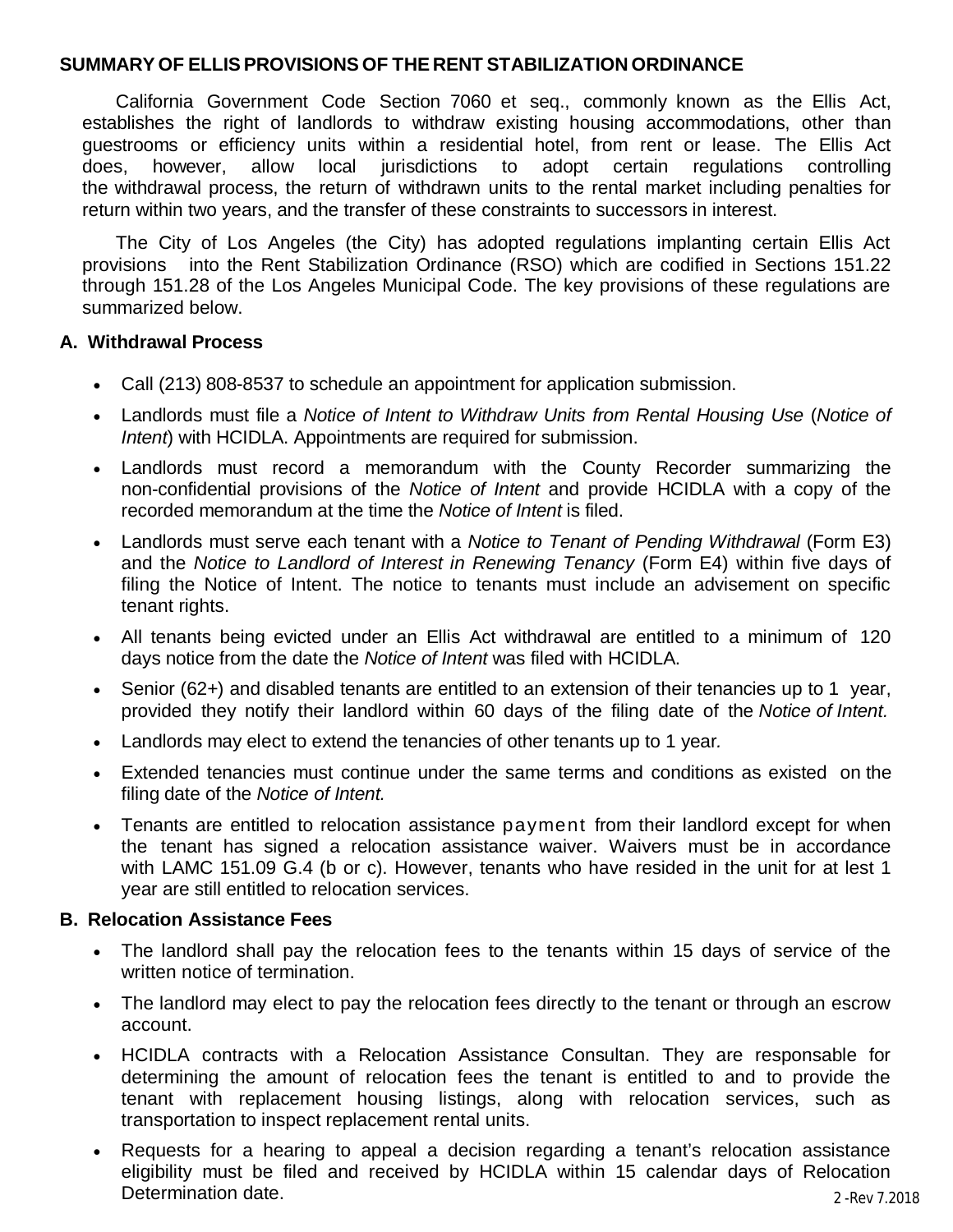#### **C. Return of Withdrawn Units to the Rental Market (Re-Rental)**

- If the landlord intends to re-rent the withdrawn units, a Notice of Intention to Re-Rent Withdrawn Accommodations must be filed with HCIDLA. The landlord may not rent or lease any such unit, except to a tenant displaced from that unit, for a period of 30 days following the filing of that notice.
- Displaced tenants have a right of first refusal on the unit from which they were displaced for a period of 10 years after the withdrawal of that unit from the market.
- If the units are offered for rent the accommodations shall be offered and rented or leased at the lawful rent in effect at the time any Notice of Intent to Withdraw was filed, plus annual adjustments available under LAMC 151.06.
- Additionally, landlords who return accommodations for rent or lease within two years of the date of the withdrawal from the market must first offer the unit, via registered or certified mail, to the tenant or tenants displaced by the withdrawal, provided that the tenant or tenants advised the landlord, within 30 days of their displacement, of their desire to consider an offer to renew their tenancy.
- If a withdrawn rental unit is returned to the market within two years of the date of withdrawal, the landlord is liable through a civil action for both actual and exemplary damages to any tenant displaced from that unit. In addition, the City may also instate civil proceedings for exemplary damages.

#### **D. Successors in Interest**

• The constraints pertaining to the return of withdrawn units to the rental market apply to any successor in interest, provided the City records notice to that effect with the County Recorder.

#### **E. Rental of Replacement Units (New Construction)**

- If a building containing a rental unit was the subject of a Notice of Intent to Withdraw is demolished and rental units are constructed on the same property and offered for rent or lease within five years of the date the rental unit that was the subject of the Notice of Intent to Withdraw was withdrawn from rent or lease, the owner may establish the initial rental rate for the newly constructed rental units. The provisions of the RSO shall apply to the newly constructed rental units.
- This section shall not apply to demolished buildings containing four or fewer rental units, if the owner of the building, whose name appears on legal title to the property, is a natural person and resided in the building for three consecutive years prior to demolition, or if the building is not yet demolished, for three consecutive years prior to filing an application for exemption. To obtain this exemption, an owner must apply to the Department for Owner Occupancy exemption pursuant to section 151.28 C.3.
- Certain rental units may be exempted from regulation under the RSO, pursuant to the "Replacement Affordable Housing Exemption" provisions. Under the provisions, an owner who replaces the number of demolished rental units with an equal number of affordable housing units or 20% of the total number of newly constructed rental units, whichever is greater, may apply to the Department for an exemption of the newly constructed rental units from the provisions of the RSO. The affordable housing units must be located in the newly constructed accommodations. To obtain this exemption, an owner must apply to the Department for the Replacement Affordable Housing Exemption pursuant to section 151.28 B.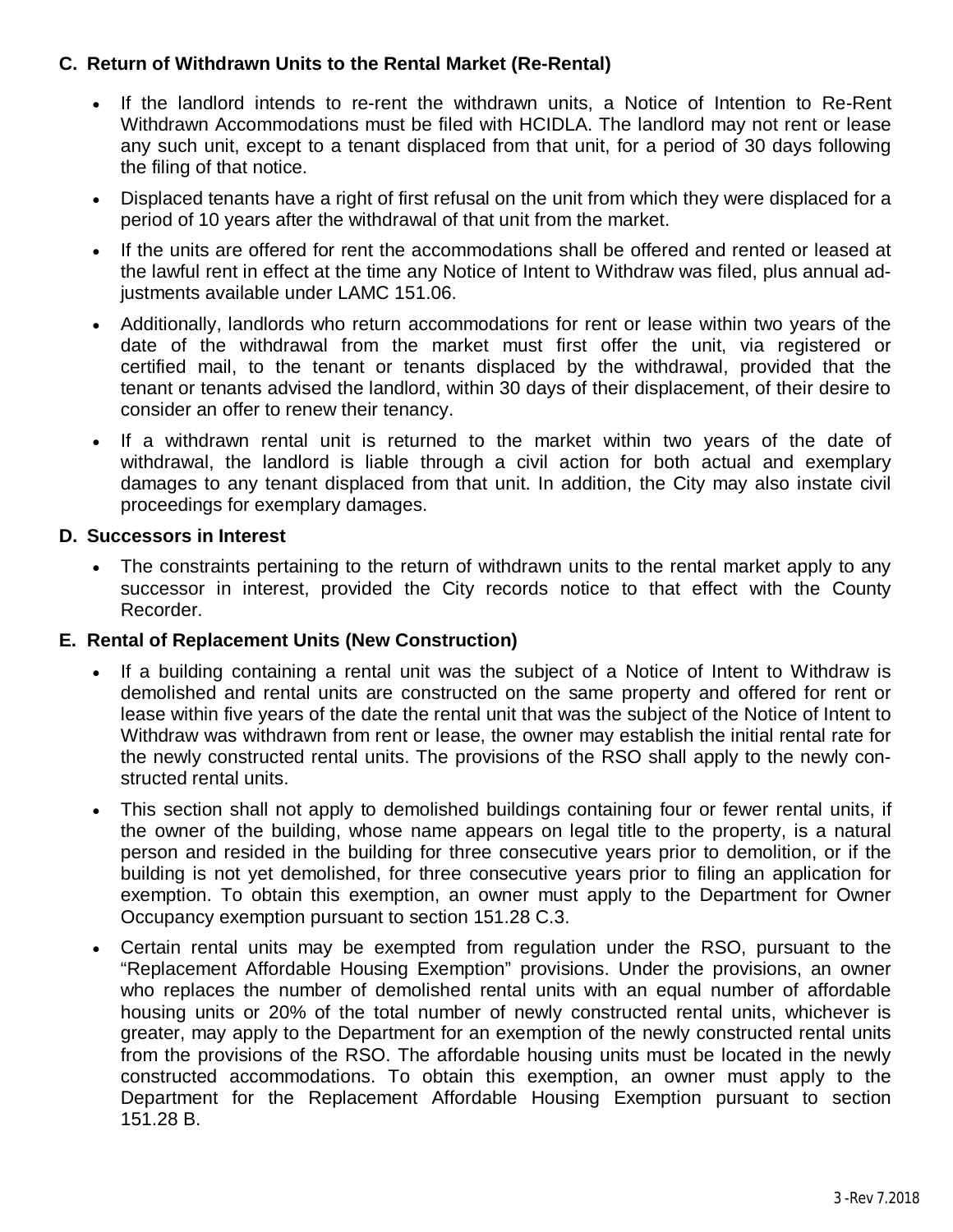**Procedures for Withdrawing Units from the Rental Housing Market (Ellis Act Provisions: LAMC Section 151.22-151.28)**

- **Step 1:** Call to schedule an appointment for application submittal at (213) 808-8537.
- **Step 2:** Complete and record the *Memorandum Summarizing Non-Confidential Provisions of a Notice of Intent to Withdraw Units from Rental Housing Use (Form E1) with the County* Recorder and obtain a copy showing the recordation stamp for filing with HCIDLA in **Step 2**.
- **Step 3:** Submit the following documents at the time of the appointment:
	- 1. Copy of the recorded *Non-Confidential Memorandum* (E1);
	- 2. Complete *Notice of Intent to Withdraw Units from Rental Housing Use*  (Form E2);
	- 3. Copy of Grant Deed;
	- 4. Copy of Articles of Incorporation or Limited Partnership if owner is not a natural person;
	- 5. Copy of the *Notice to Tenant of Pending Withdrawal* (Form E3);
	- 6. Copy of notice terminating tenancy to be served to tenants, as required by California State Law;
	- 7. For Demolition or Conversion of structure: Copy of LADBS Notice of Intent to Demolish & Clearance Summary Worksheet (only if units are all vacant); and
	- 8. Administrative fees.

The application must be submitted in person and requires an appointment. Call (213) 808-8537 for an appointment at the HCIDLA public counter located at:

#### **HCIDLA 1200 West 7th Street, 1st Floor Los Angeles, CA 90017**

- **Step 4:** Serve your tenant with a 120 day notice terminating their tenancy in accordance with the applicable requirements of California State law.
- **Step 5:** Notify your tenants of the withdrawal of their rental units and their rights under State and City laws by serving each household to be displaced with the completed *Notice to Tenant of Pending Withdrawal* (Form E3) and a blank *Notice of Interest in Renewing Tenancy* (Form E4). This step must take place within 5 days of your filing of the Notice of Intent with HCIDLA in **Step 3**. However, it is recommended to serve the tenant on the day of filing the *Notice of Intent to Withdraw*.
- **Step 6:** Pay relocation assistance within **15 days** of service to tenants who will be evicted. This payment can be made either directly to the tenant or through an escrow account.
- **Step 7:** Inform HCIDLA of any tenant claims for entitlement to extended tenancy by completing a *Notice to City of Claims for Extended Tenancy* (Form E5).
- **Step 8:** Notify tenants in situations where you elect to extend the date of withdrawal up to a year for households not otherwise entitled to such an extension.
- **Step 9:** Notify HCIDLA in situations where you elect to extend the date of withdrawal up to a year for households not otherwise entitled to such an extension by filing a *Notice to City of Extended Dates of Withdrawal* (Form E6).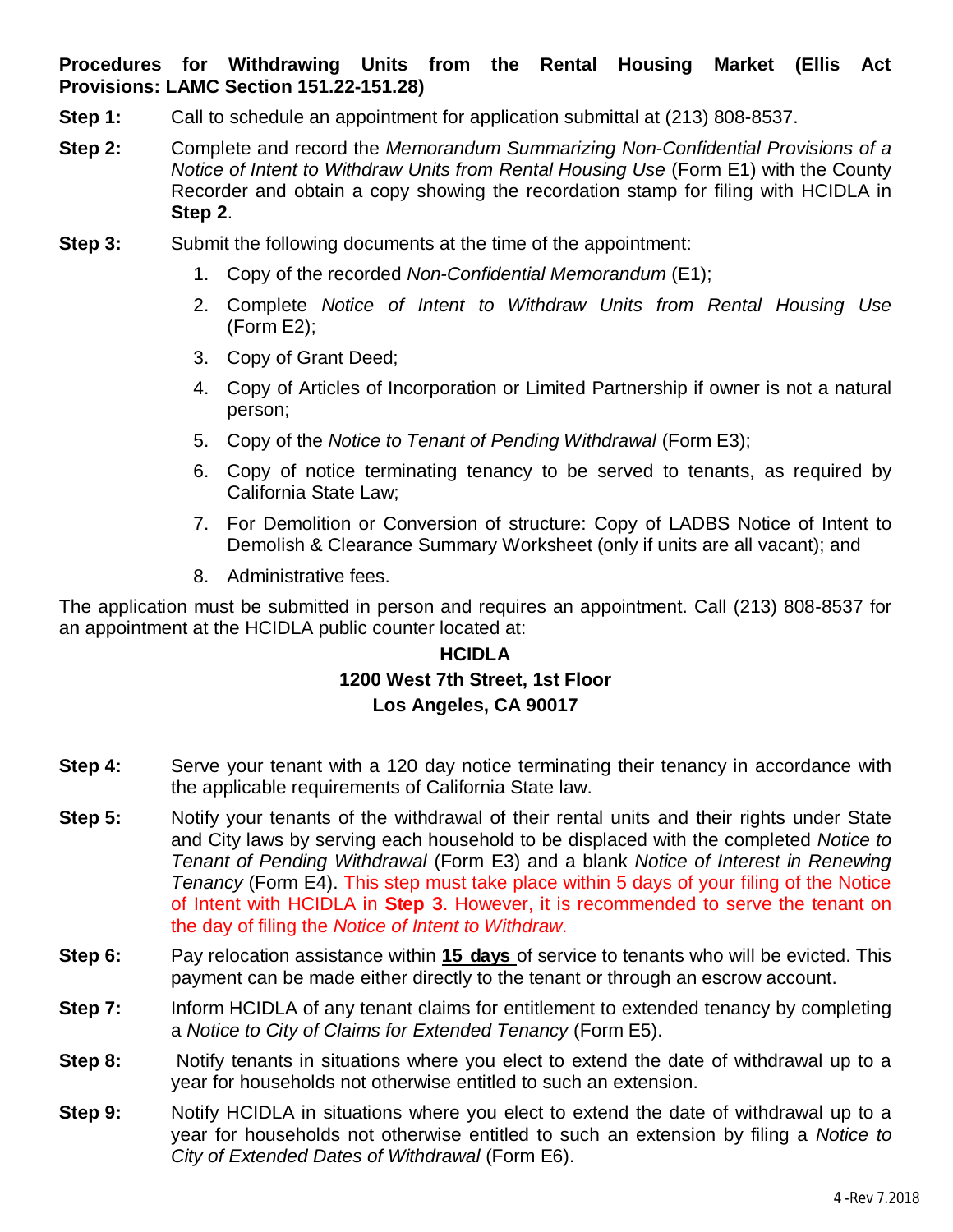#### **ELLIS ACT PROVISIONS: LOS ANGELES MUNICIPAL CODE SEC. 151.22 - 151.28 SEC. 151.22. ELLIS ACT PROVISIONS - STATEMENT OF PURPOSE AND EFFECT (Added by Ord. No. 177,901, Eff. 9/29/06.)**

#### **SEC. 151.22. ELLIS ACT PROVISIONS - STATEMENT OF PURPOSE AND EFFECT. (Added by Ord. No. 177,901, Eff. 9/29/06.)**

 California Government Code Sections 7060, et seq. (the "Ellis Act") permits the City, among other things, to require landlords to provide all tenants with 120 days notice, or one year if the tenants lived in the accommodations for at least one year and are more than 62 years of age or disabled, when rental units subject to the Rent Stabilization Ordinance are to be withdrawn from the rental market. The Ellis Act also permits the City to impose other restrictions, conditions and requirements upon the property. It is the purpose of this section, and Sections 151.23 through 151.28, to implement provisions of the Ellis Act. The Department may develop forms and regulations to assist in the implementation of these provisions.

 There continues to be a low vacancy rate for rental units in the City of Los Angeles, and the withdrawal of residential rental property from rent or lease will exacerbate the rental housing shortage and make it more difficult for tenants displaced by the withdrawal to obtain replacement housing. Because of the rental housing shortage, it is essential that tenants be afforded substantial advance notice to enable them to obtain replacement housing, and that they receive other protections available under law

 In any action by a landlord to recover possession of a rental unit subject to the Rent Stabilization Ordinance, including, but not limited to, where an owner seeks to displace a tenant from accommodations withdrawn from rent pursuant to this chapter by an unlawful detainer proceeding, the tenant may appear and answer or demurer pursuant to California Code of Civil Procedure Section 1170 and may raise as an affirmative defense the failure of the landlord to comply with one or more of the requirements of Sections 151.22 through 151.28, as well as the failure of the landlord to comply with any other requirement of this chapter. **(Amended by Ord. No. 185,224, Eff. 12/13/17.)**

 If rental units subject to the Rent Stabilization Ordinance were demolished subsequent to September 29, 2006, the effective date of Sections 151.22 through 151.28, without complying with the requirements set forth hereunder, then all replacement rental units constructed on the same property shall be deemed subject to the Rent Stabilization Ordinance, Section 151.00, et seq., and other provisions of this chapter. Additionally, any landlord who is found to have demolished a property subject to the Rent Stabilization Ordinance subsequent to September 29, 2006, without complying with the requirements of Sections 151.22 through 151.28 shall be subject to a penalty. **(Added by Ord. No. 184,873, Eff. 6/4/17.)**

 Pursuant to California Government Code section 7060, the Ellis Act and Sections 151.22 through 151.28 shall not apply to a Residential Hotel as defined in accordance with California Health and Safety Code section 50519 and Section 47.70, et seq., of this Code. **(Added by Ord. No. 184,873, Eff. 6/4/17.)**

#### **SEC. 151.23. ELLIS ACT PROVISIONS - REQUIRED NOTICE. (Added by Ord. No. 177,901, Eff. 9/29/06.)**

Notwithstanding any provision of this chapter to the contrary, if a landlord desires to demolish rental units subject to the Rent Stabilization Ordinance, or otherwise withdraw the units from rental housing use, irrespective of whether such rental units are occupied or vacant, then the following provisions shall apply: (Amended by Ord. No. 184,873, Eff. 6/4/17.)

A. **Notice of Intent to Withdraw. (Amended by Ord. No. 184,873, Eff. 6/4/17.)** The landlord shall notify the Department of an intention to withdraw a rental unit from rental housing use. This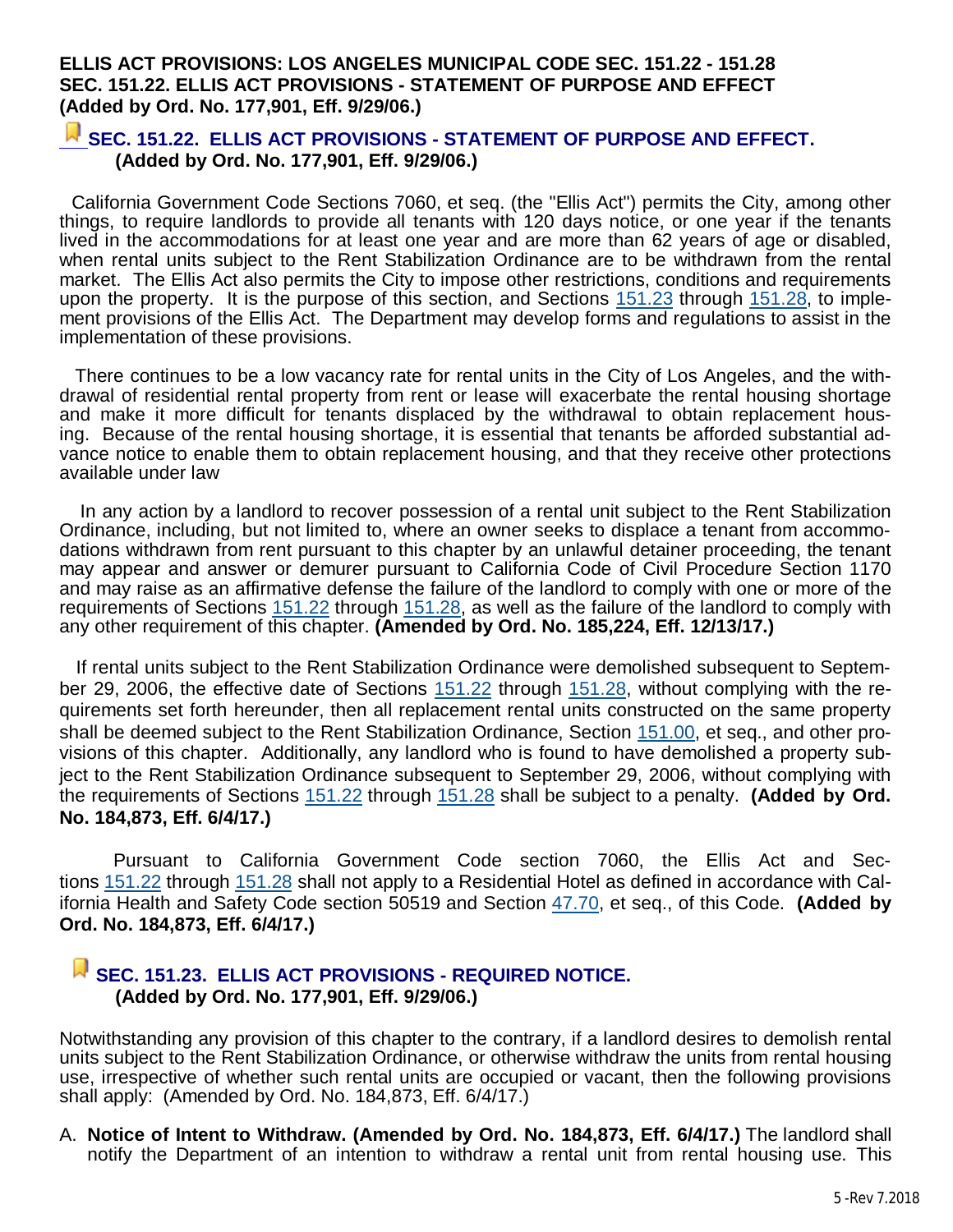Notice of Intent to Withdraw shall be filed with the Department whether the rental unit(s) to be withdrawn or demolished are occupied or vacant at the time of filing and shall contain the following:

- 1. statements, under penalty of perjury on the form and in the number prescribed by the Department, stating that the landlord intends to demolish the rental unit or to remove the rental unit from rental housing use;
- 2. the address or location of the rental unit;
- 3. the number of rental units to be demolished or removed from rental housing use;
- 4. the names of the tenants, if any, of each rental unit and that the landlord intends to evict such tenants in order to demolish the rental unit or to remove the rental unit from rental housing use;
- 5. the date on which the rental unit will be withdrawn from rental housing use; and
- 6. the rent applicable to that rental unit.

The Department shall have the authority to promulgate forms and procedures to assist in the implementation of this subdivision.

B. **Recordation of Non-Confidential Memorandum and Extension of the Date of Withdrawal from Rental Housing Use.** Irrespective of whether the rental units to be withdrawn or demolished are occupied or vacant at the time of filing the Notice of Intent to Withdraw, the landlord shall record with the County Recorder a memorandum summarizing the provisions of the Notice of Intent to Withdraw, other than provisions that are confidential pursuant to this section. If applicable, information respecting the name or names of the tenants, the rent applicable to any rental unit, and the total number of units is confidential information and shall be treated as confidential information by the Department for purposes of the Information Practices Act of 1977, as contained in Chapter 1 (commencing with Section 1798) of Title 1.of Part 4 of Division 3 of the Civil Code. **(Amended by Ord. No. 184,873, Eff. 6/4/17.)**

 The landlord shall submit a copy of the memorandum filed with the County Recorder to the Department concurrently with the Notice of Intent to Withdraw, with a certification that actions have been initiated as required by law to terminate any existing tenancies.

 The date on which the rental units are to be withdrawn from rental housing use shall be at least 120 days from the date of the delivery to the Department in person or by first-class mail of the Notice of Intent to Withdraw.

 If the tenant is at least 62 years of age or disabled (as defined in Government Code Section 12955.3) and has lived in his or her accommodations for at least one year prior to the date of delivery to the Department of the Notice of Intent to Withdraw pursuant to Subsection A. of this section, then the date of withdrawal of the accommodations of that tenant shall be extended to one year after the date of delivery of that Notice to the Department. This extension shall take place, if and only if, the tenant gives written notice of his or her entitlement to an extension to the landlord within 60 days of the date of delivery to the Department of the Notice of Intent to Withdraw. In that situation, the following provisions shall apply:

- 1. The tenancy shall be continued on the same terms and conditions as existed on the date of delivery to the Department of the Notice of Intent to Withdraw, subject to any adjustments otherwise available under the Rent Stabilization Ordinance.
- 2. No party shall be relieved of the duty to perform any obligation under the lease or rental agreement.
- 3. The landlord may elect to extend the date of withdrawal on any other rental units up to one year after the date of delivery to the Department of the Notice of Intent to Withdraw, subject to Subparagraphs 1. and 2.
- 4. Within 30 days of the notification by the tenant to the landlord of his or her entitlement to an 4.6 Rev 7.2018 extension, the landlord shall give written notice to the Department of the claim that the tenant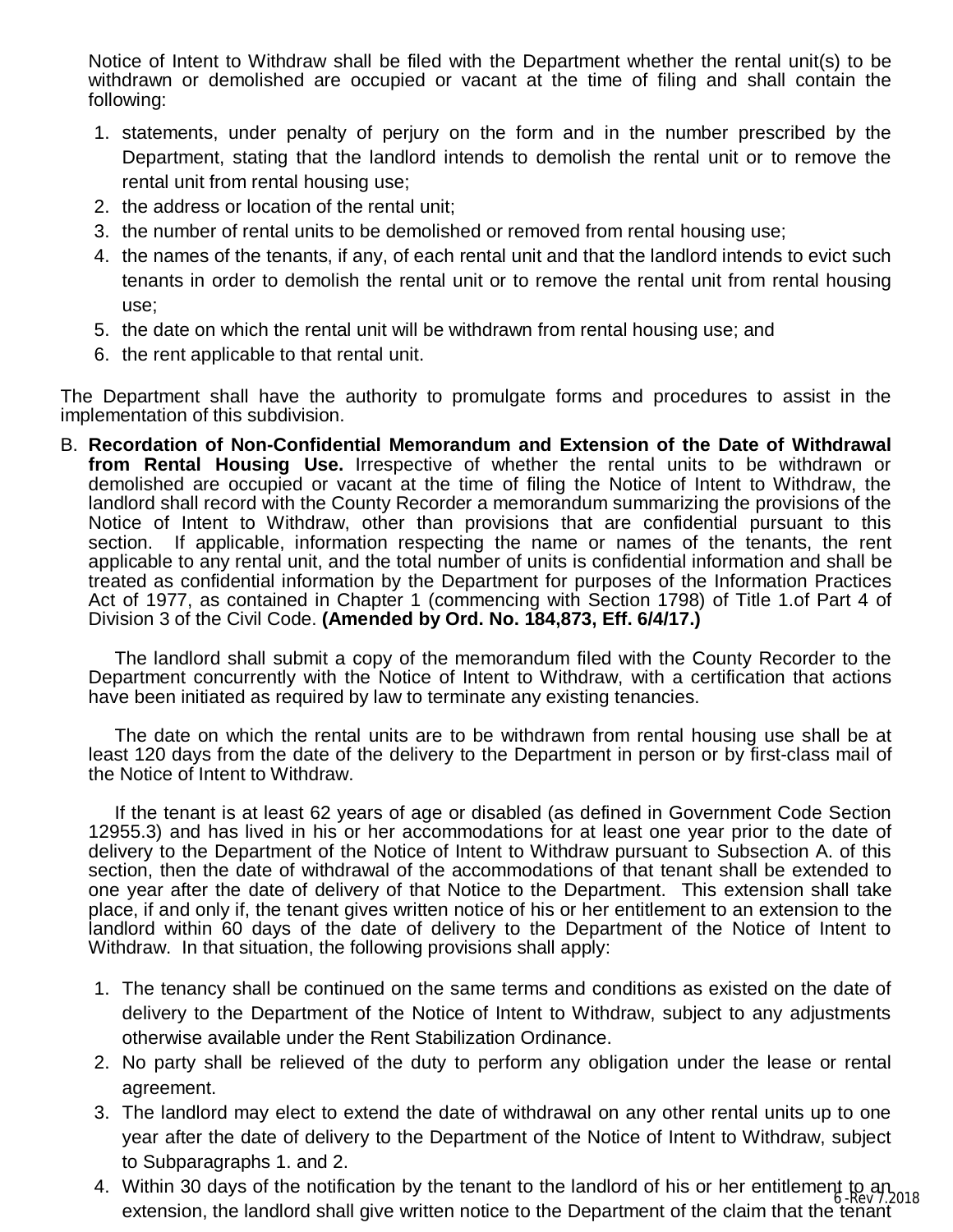is entitled to stay in the accommodations for one year after the date of delivery to the Department of the Notice of Intent to Withdraw.

- 5. Within 90 days of the date of delivery to the Department of the Notice of Intent to Withdraw, the landlord shall give written notice to the Department and the affected tenant of the landlord's election to extend the date of withdrawal and the new date of withdrawal under Subparagraph 3.
- C. **Notice to the Tenants of Pending Withdrawal.** Within five days of delivery to the Department of the Notice of Intent to Withdraw with the certification required under Subsection B. of this section, and a copy of the memorandum recorded by the County Recorder, the landlord shall notify, by delivery in person or by first-class mail, each affected tenant of the following:
	- 1. That the Department has been notified pursuant to Subsection A., including the date of the delivery to the Department of the Notice of Intent to Withdraw;
	- 2. That the Notice delivered to the Department specified the name and the amount of rent paid by the tenant as an occupant of the accommodations;
	- 3. The amount of rent the landlord specified in the notice to the Department;
	- 4. Notice to the tenant of his or her rights under Paragraph (3) of Subdivision (b) of Government Code Section 7060.2; and
	- 5. Notice to the tenant stating the following:
		- a. If the tenant is at least 62 years of age or disabled, and has lived in his or her accommodations for at least one year prior to the date of delivery to the Department of the Notice of Intent to Withdraw, then the tenancy shall be extended to one year after the date of delivery to the Department of the Notice of Intent to Withdraw, provided that the tenant gives written notice of his or her entitlement to the landlord within 60 days of the date of delivery to the Department of the Notice of Intent to Withdraw;
		- b. The extended tenancy shall be continued on the same terms and conditions as existed on the date of delivery to the Department of the Notice of Intent to Withdraw, subject to any adjustments otherwise available under the Rent Stabilization Ordinance; and
		- c. No party shall be relieved of the duty to perform any obligation under the lease or rental agreement during the extended tenancy.
- D. **Annual Property Status Reports. (Added by Ord. No. 184,873, Eff. 6/4/17.)** For no less than seven (7) years following the date of delivery to the Department of the Notice of Intent to Withdraw, or until such time as the Department advises the landlord that they have complied with all reporting requirements set forth in this section, whichever occurs first, the landlord shall file with the Department an Annual Property Status Report, under penalty of perjury and on the form and in the manner prescribed by the Department, providing the following information to the extent applicable:
	- 1. the status related to the demolition of any withdrawn rental units;
	- 2. the status related to the development of any withdrawn rental units; and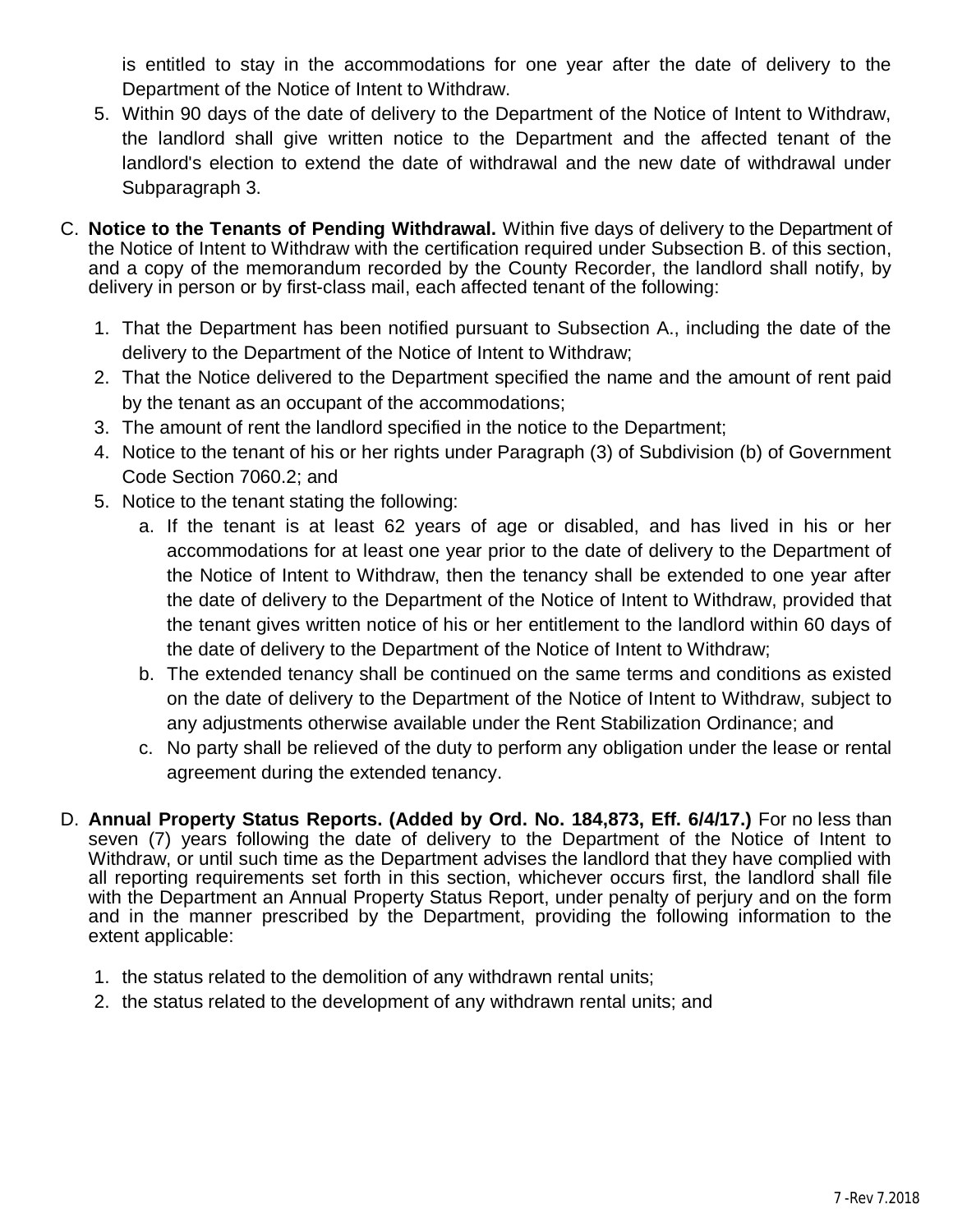3. confirmation that any newly constructed rental units have been registered with the Department in conformance with Section 151.05 and are being operated in compliance with the Rent Stabilization Ordinance.

#### **SEC. 151.24. ELLIS ACT PROVISIONS - NOTIFICATION TO DEPARTMENT OF INTENT TO RE-RENT UNIT.**

**(Added by Ord. No. 177,901, Eff. 9/29/06.)**

- A. If a landlord desires to offer for rent or lease a rental unit that was the subject of a Notice of Intent to Withdraw pursuant to the provisions of Subsection A. of Section 151.23, the landlord must file with the Department a Notice of Intention to Re-Rent Withdrawn Accommodations on a form prescribed by the Department. This Notice must contain the following information:
	- 1. The names and mailing addresses of all owners of the property;
	- 2. A statement that said owners intend to re-rent the accommodations;
	- 3. The addresses of those accommodations.
- B. Except as provided in Section 151.27 of this Article, the landlord shall not offer for rent or lease any unit from which a tenant or lessee was displaced for a period of thirty days following the filing of the Notice of Intention to Re-Rent Withdrawn Accommodations with the Department.
- C. If a landlord offers for rent or lease a rental unit which was the subject of a Notice of Intent to Withdraw pursuant to the provisions of Subsection A. of Section 151.23, irrespective of whether a Notice of Intention to Re-Rent Withdrawn Accommodations has been filed with the Department, and the landlord later wishes to recommence the withdrawal of the rental unit, the landlord must file a new Notice of Intent to Withdraw and comply with all requirements pursuant to Sections 151.09G. and 151.23 through 151.28 of this Code. **(Added by Ord. No. 184,873, Eff. 6/4/17.)**

#### **SEC. 151.25. ELLIS ACT PROVISIONS - CIVIL PENALTIES FOR OFFERING UNITS FOR RENT WITHIN TWO YEARS OF WITHDRAWAL. (Added by Ord. No. 177,901, Eff. 9/29/06.)**

 If a rental unit that was the subject of a Notice of Intent to Withdraw pursuant to the provisions of Subsection A. of Section 151.23 is offered for rent or lease within two years of the date of withdrawal of the rental unit from the rental market:

- A. The landlord shall be liable to any tenant or lessee who was displaced from the property for actual and exemplary damages. Any action by a tenant or lessee pursuant to this section shall be brought within three years of withdrawal of the rental unit from rent or lease. Nothing in this section precludes a tenant from pursuing any alternative remedy available under the law; and
- B. The City may institute a civil proceeding against any landlord who has again offered a rental unit for rent or lease subject to this section, for exemplary damages for displacement of tenants or lessees. Any action by the City pursuant to this section shall be brought within three years of the withdrawal of the rental unit from rent or lease.
- C. Pursuant to California Government Code Section 7060.3, the City may apply the constraints as set forth in this section to a successor in interest of a landlord who has withdrawn a rental unit from rent or lease, by recording a notice, to be indexed in the grantor-grantee index, with the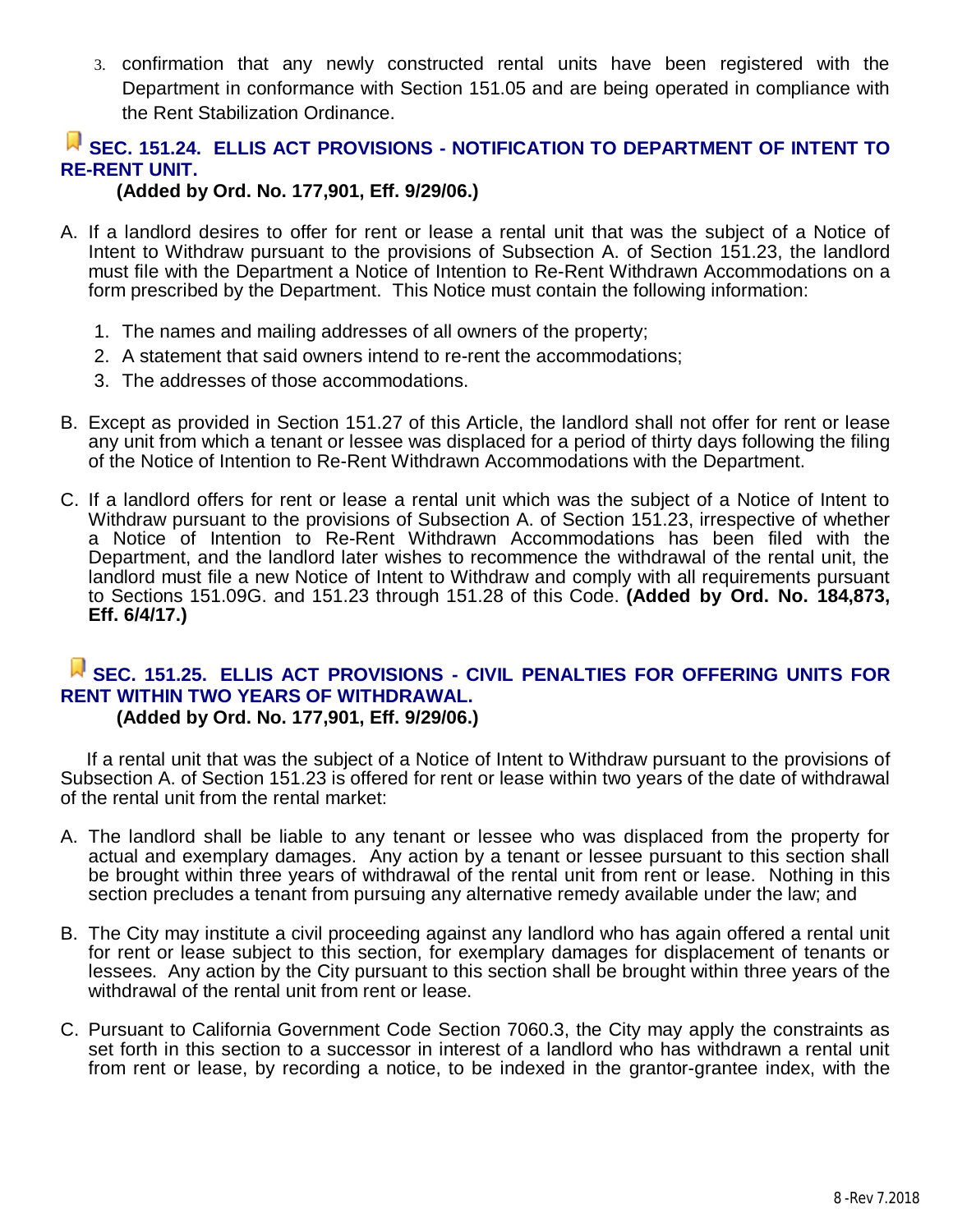County Recorder which shall specifically describe the property where the rental unit is located, the dates applicable to the constraints and the name of the owner(s) of record of the property. **(Added by Ord. No. 184,873, Eff. 6/4/17.)**

#### **SEC. 151.26. ELLIS ACT PROVISIONS - REGULATION OF PROPERTY ON RE-OFFER FOR RENT OR LEASE AFTER WITHDRAWAL. (Added by Ord. No. 177,901, Eff. 9/29/06.)**

 If a landlord desires to offer for rent or lease a rental unit which was the subject of a Notice of Intent to Withdraw pursuant to the provisions of Subsection A. of Section 151.23, the following regulations apply:

- A. If a rental unit that was removed from rental housing use pursuant to the provisions of Section 151.23 is offered for rent or lease during either:
	- 1. the five-year period after the Notice of Intent to Withdraw the accommodations is filed with the Department pursuant to Section 151.23, whether or not the Notice of Intent is rescinded or the withdrawal of the accommodations is completed pursuant to the Notice of Intent; or
	- 2. the five-year period after the accommodations are withdrawn;

then the accommodations shall be offered and rented or leased at the lawful rent in effect at the time any Notice of Intent to Withdraw the accommodations was filed with the Department, plus annual adjustments available under Section 151.06 of this article.

- B. Subsection A. of this section shall prevail over any conflicting provision of law authorizing the landlord to establish the rental rate upon the initial hiring of the rental unit.
- C. If a landlord offers for rent or lease a rental unit that was the subject of a Notice of Intent to Withdraw pursuant to the provisions of Subsection A. of Section 151.23, irrespective of whether a Notice of Intention to Re-Rent Withdrawn Accommodations has been filed with the Department, and the landlord later wishes to recommence the withdrawal of the rental unit, the landlord must file a new Notice of Intent to Withdraw and comply with all requirements pursuant to Sections 151.09 G. and 151.23 through 151.28 of this Code. **(Added by Ord. No. 184,873, Eff. 6/4/17.)**
- D. Pursuant to California Government Code Section 7060.3, the City may apply the constraints as set forth in this section to a successor in interest of a landlord who has withdrawn a rental unit from rent or lease, by recording a notice, to be indexed in the grantor-grantee index, with the County Recorder which shall specifically describe the property where the rental unit is located, the dates applicable to the constraints and the name of the owner(s) of record of the property. **(Added by Ord. No. 184,873, Eff. 6/4/17.)**

#### **SEC. 151.27. ELLIS ACT PROVISIONS - RE-RENTAL RIGHTS OF DISPLACED TENANTS. (Added by Ord. No. 177,901, Eff. 9/29/06.)**

If a landlord desires to offer for rent or lease a rental unit that was the subject of a Notice of Intent to Withdraw pursuant to the provisions of Subsection A. of Section 151.23, the following regulations apply:

A. A landlord who offers accommodations for rent or lease within two years from the date of withdrawal shall first offer to rent or lease each unit to the tenant or tenants displaced from that unit by the withdrawal, provided that the tenant or tenants advised the landlord in writing within 30 days of displacement of his or her desire to consider an offer to renew the tenancy, and provided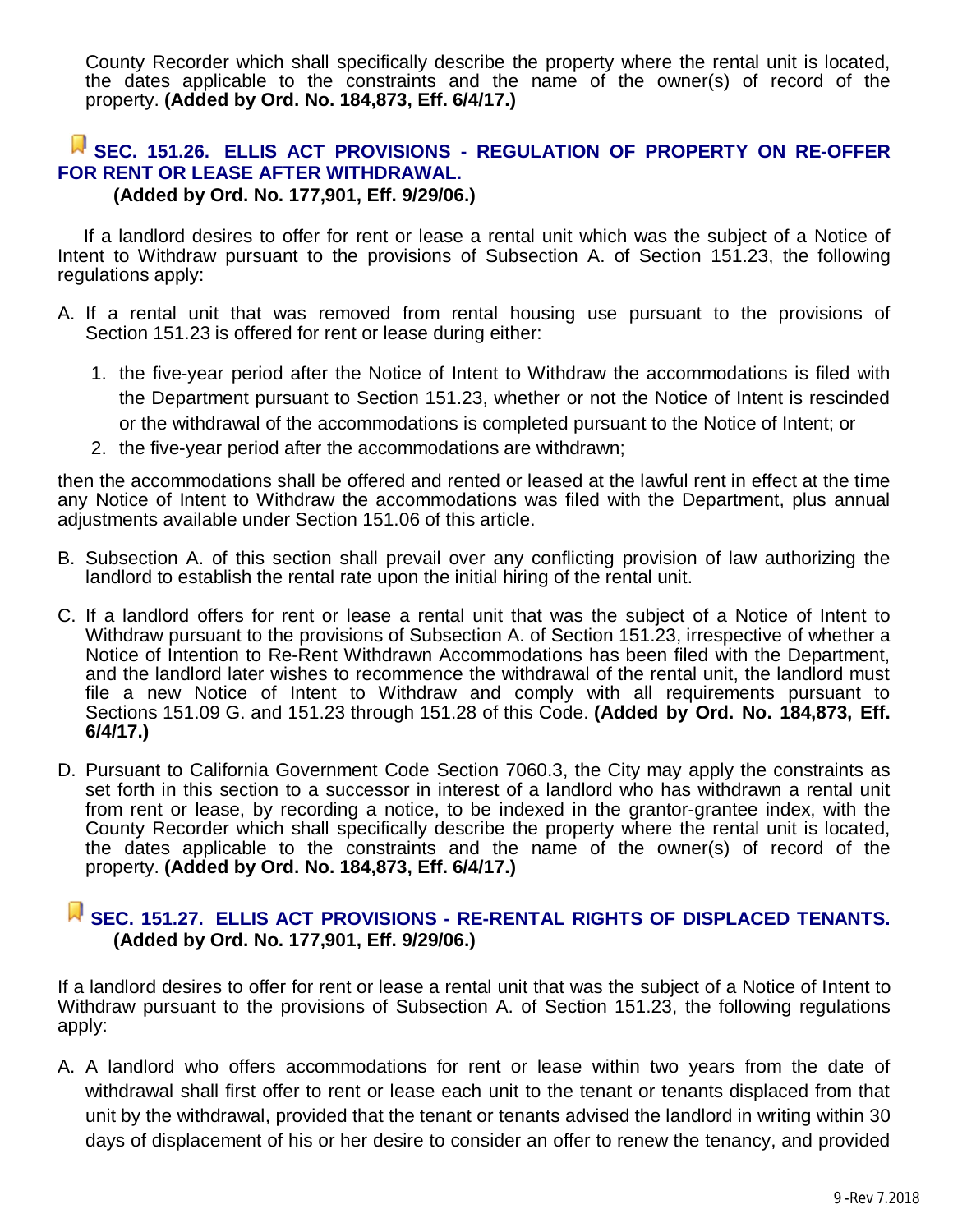the landlord with an address to which that offer is to be directed. That tenant or tenants may advise the landlord at any time during the period of eligibility of a change of address to which an offer is to be directed.

If a landlord again offers accommodations for rent or lease pursuant to the provisions of this subsection, and the tenant or lessee has advised the landlord pursuant to this subsection of a desire to consider an offer to renew the tenancy, then the landlord shall offer to reinstitute a rental agreement or lease on terms permitted by law to that displaced tenant or lessee.

A landlord who re-offers rental or lease accommodations to a previously displaced tenant pursuant to the provisions of this subsection shall deposit the offer in the United States mail, by registered or certified mail with postage prepaid, addressed to the displaced tenant or tenants at the address furnished to the landlord as provided in this subsection, and shall describe the terms of the offer. The displaced tenant or tenants shall have 30 days from the deposit of the offer in the mail to accept the offer by personal delivery of that acceptance or by deposit of the acceptance in the United States mail by registered or certified mail with postage prepaid.

B. A landlord who offers accommodations for rent or lease not exceeding ten years from the date of withdrawal shall first offer to rent or lease each unit to the tenant or tenants displaced from that accommodation by the withdrawal, provided that the tenant or tenants requests the offer in writing within 30 days after the landlord has notified the Department of an intention to offer the accommodations again for residential rent or lease pursuant to the requirements of Section 151.24. The landlord shall be liable to any tenant or tenants who were displaced by that action for failure to comply with this subsection, for punitive damages in an amount that does not exceed the contract rent for six months. **(Amended by Ord. No. 185,224, Eff. 12/13/17.)**

C. Pursuant to California Government Code Section 7060.3, the City may apply the constraints as set forth in this section to a successor in interest of a landlord who has withdrawn a rental unit from rent or lease, by recording a notice, to be indexed in the grantor-grantee index, with the County Recorder which shall specifically describe the property where the rental unit is located, the dates applicable to the constraints and the name of the owner(s) of record of the property. **(Added by Ord. No. 184,873, Eff. 6/4/17.)**

#### **SEC. 151.28. ELLIS ACT PROVISIONS - RENTAL OF REPLACEMENT UNITS. (Added by Ord. No. 178,848, Eff. 7/16/07.)**

A. **Replacement Units Subject to the Rent Stabilization Ordinance.** If a building containing a rental unit that was the subject of a Notice of Intent to Withdraw pursuant to the provisions of Subsection A. of Section 151.23 is demolished and rental units are constructed on the same property and offered for rent or lease within five years of the date the rental unit that was the subject of the Notice of Intent to Withdraw was withdrawn from rent or lease, the owner may establish the initial rental rate for the newly constructed rental units. The provisions of the Rent Stabilization Ordinance, Section 151.00, et seq., and other provisions of this chapter shall apply to the newly constructed rental units.

 This section shall not apply to demolished buildings containing four or fewer rental units, if the owner of the building, whose name appears on legal title to the property, is a natural person and resided in the building for three consecutive years prior to demolition, or if the building is not yet demolished, for three consecutive years prior to filing an application for exemption. To obtain this exemption, an owner must apply to the Department for exemption pursuant to the provisions of Subdivision 3. of Subsection C. of this section.

 Notwithstanding any provision to the contrary contained herein, if rental units subject to the Rent Stabilization Ordinance were demolished subsequent to September 29, 2006, the effective date of these provisions, without complying with the requirements of Sections 151.22 through 151.28, then all replacement rental units constructed on the same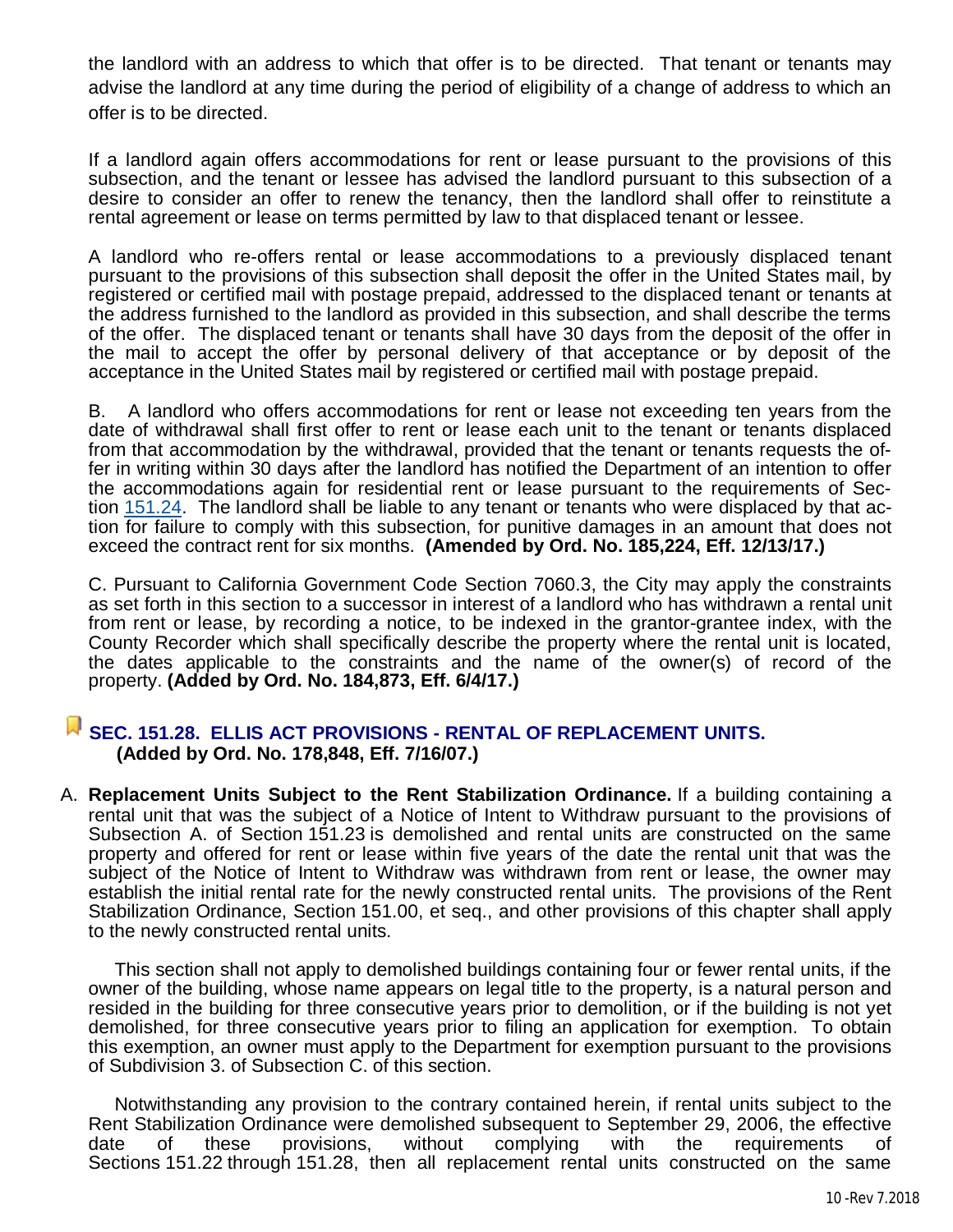property shall be deemed subject to the Rent Stabilization Ordinance, Section 151.00, et seq., and other provisions of this chapter. Additionally, any landlord who is found to have demolished a property subject to the Rent Stabilization Ordinance subsequent to September 29, 2006 without complying with the requirements of Sections 151.22 through 151.28 shall be subject to a penalty to be adopted by Council. (Added by Ord. No. 184,873, Eff. 6/4/17.)

- B. **Exemption from the Rent Stabilization Ordinance with Replacement Affordable Units. (Amended by Ord. No. 184,873, Eff. 6/4/17.)** An owner who replaces the number of demolished rental units with a number of affordable housing units at least equal to the number of withdrawn rental units subject to the Rent Stabilization Ordinance on a one-for-one basis or at least 20% of the total number of newly constructed rental units, whichever is greater, may apply to the Department for an exemption of the newly constructed rental units from the provisions of the Rent Stabilization Ordinance. The affordable housing units must be located in the newly constructed accommodations. The Department shall issue an exemption where it finds all of the following to exist:
	- 1. The owner executed and recorded a covenant and agreement, in a form satisfactory to the Department, guaranteeing that the replacement affordable housing units, affordable for low or very low households with an income at or below 80% of Area Median Income as established by the California Department of Housing and Community Development or any successor agency, shall remain affordable for 55 years from the date the covenant and agreement is recorded. The covenant and agreement must contain provisions as required by the Department to ensure the effective administration and enforcement of this subsection.
	- 2. The replacement affordable housing units shall be reasonably dispersed throughout the newly constructed accommodations and shall not be segregated in a portion of the accommodations dedicated to affordable housing units.
	- 3. The replacement affordable housing units shall be comparable to the market rate units and contain, on average, the same number of bedrooms, bathrooms and square footage as the market rate units. The replacement affordable housing units shall be comparable in architectural style to the average of the market rate units.

 Units that are used to qualify for a density bonus pursuant to the provisions of either California Government Code Section 65915 or Los Angeles Municipal Code Section 12.22 A.25., or are used to satisfy any inclusionary zoning or replacement affordable housing requirement, or are used to qualify for any other public benefit or incentive, may be used to qualify as replacement affordable housing units pursuant to the provisions of this subsection.

#### **C. Application for Exemption from the Rent Stabilization Ordinance.**

1. **Hardship Exemption.** The Department shall have the authority to grant an exemption from the provisions of this section in cases of undue financial hardship arising from detrimental reliance on the provisions of this article prior to the enactment of this section as duly established to the satisfaction of the Department. An owner claiming hardship must file a written application for exemption with the Department on forms provided by the Department within 90 days of the effective date of this section, and the owner must demonstrate that the hardship existed as of the date that the ordinance enacting this section was adopted by Council.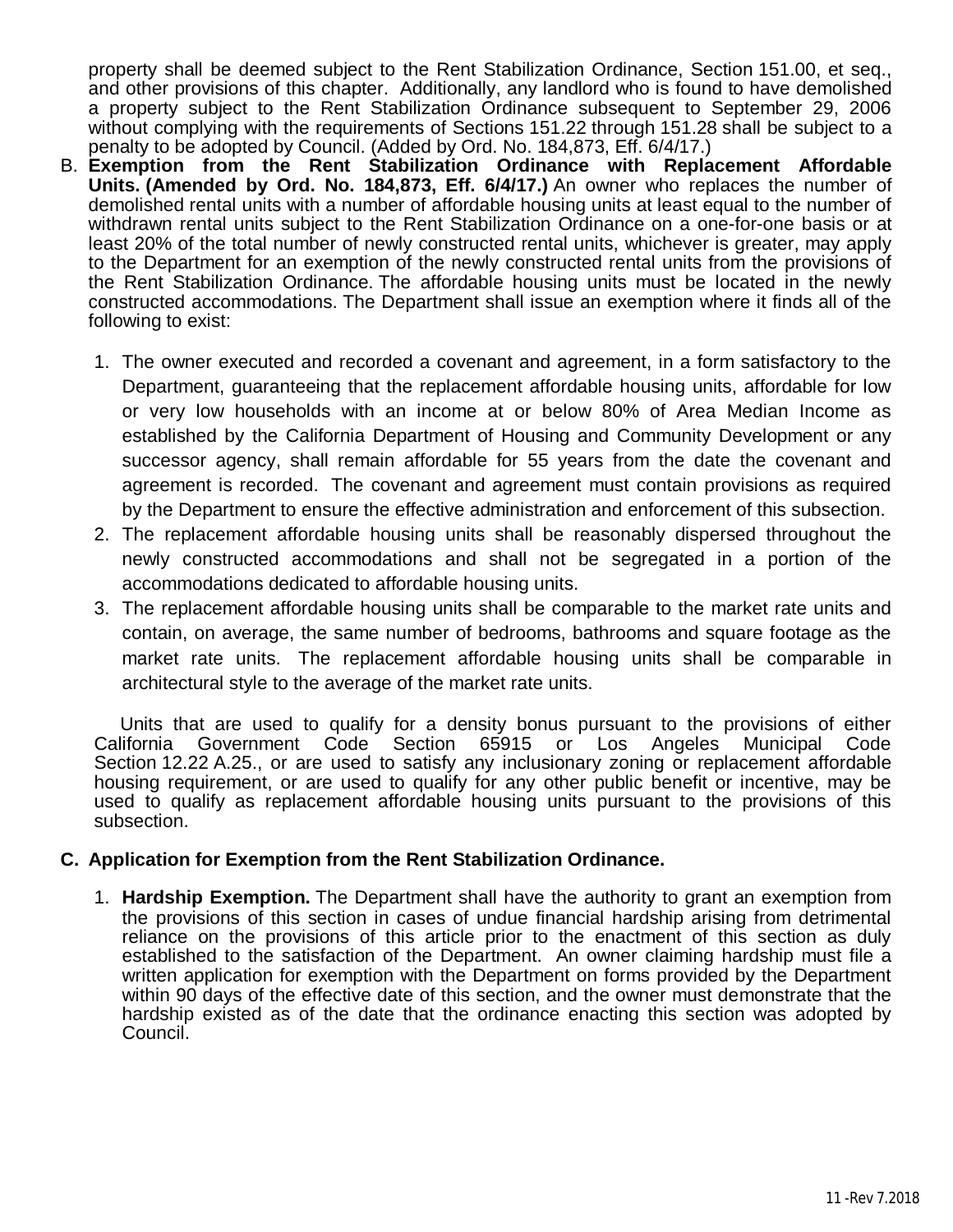An owner who files an application for exemption from the provisions of this section pursuant to the provisions of this subdivision shall pay to the Department an administrative fee in the amount of \$160.00 for each application. The administrative fee shall be used to finance the costs of processing and investigating applications for exemption.

2. **Replacement Affordable Housing Unit Exemption.** An owner may, at any time, apply for exemption pursuant to the provisions of Subsection B. of this section, but must do so by written application on a form provided by the Department. If the Department issues an exemption while there are tenants residing in rental units that are subject to the provisions of the Rent Stabilization Ordinance, each of the units shall continue to be subject to the provisions of the Rent Stabilization Ordinance until all tenants in a unit voluntarily vacate the unit, or have their tenancies terminated pursuant to the provisions of Subdivisions 1., 2., 3., 4., 5., 6., 7., 9., 11., or 12. of Subsection A. of Section 151.09 of this article.

 An owner who files an application for exemption from the Rent Stabilization Ordinance pursuant to the provisions of this subdivision shall pay to the Department an administrative fee in the amount of \$705.00 for each application, plus \$75.00 for each replacement affordable housing unit. The administrative fee shall be used to finance the costs of processing and investigating applications for exemption, and continued monitoring.

3. **Owner Occupancy Exemption.** An owner, whose name appears on legal title to the property, may file an application for exemption from the Rent Stabilization Ordinance on the grounds that the owner is a natural person who occupied the demolished building, which consisted of four or fewer rental units, for three years prior to the demolition of the building. If the building has not yet been demolished, an owner may file an application for exemption from Subsection A. of Section 151.28 on the grounds that the building to be demolished consists of four or fewer rental units, and that the owner occupied the building for three consecutive years prior to filing an application for exemption. An owner may, at any time, apply for exemption, but must do so by written application on a form provided by the Department. If the apartment issues an exemption while there are tenants residing in units that are subject to the provisions of the Rent Stabilization Ordinance, each of the units shall continue to be subject to the provisions of the Rent Stabilization Ordinance until all tenants in a unit voluntarily vacate the unit, or have their tenancies terminated pursuant to the provisions of Subdivisions 1., 2., 3., 4., 5., 6., 7., 9., 11., or 12. of Subsection A. of Section 151.09 of this article.

 An owner who files an application for exemption from the Rent Stabilization Ordinance pursuant to the provisions of this subdivision shall pay to the Department an administrative fee in an amount to be determined by ordinance. The administrative fee shall be used to finance the costs of processing and investigating applications for exemption.

- 4. **Verification of Information.** Information submitted in any written application to the Department for any of the exemptions outlined in this section, will be subject to verification and approval by the Department.
- D. **Appeals.** An owner who is denied an exemption from the Rent Stabilization Ordinance for an application filed pursuant to the provisions of Subsection C. of this section may appeal the denial by requesting a hearing before the General Manager. The appeal must be filed in writing and received by the Department within 15 calendar days of the date of mailing the denial decision. The appeal must be on a form provided by the Department and identify the grounds for appeal. If an appeal from a decision to deny an exemption is not received by the Department within the 15 day appeal period, the decision will be final.

 An owner who files an appeal from an application for exemption filed pursuant to the provisions of Subdivisions 1. or 2. of Subsection C. of this section shall pay to the Department an administrative fee in the amount of \$290.00 for each appeal. An owner who files an appeal from an application for exemption filed pursuant to the provisions of Subdivision 3. of Subsection C. of this section shall pay to the Department an administrative fee in an amount to be determined by ordinance. The fee shall be used to finance the cost of the appeal process.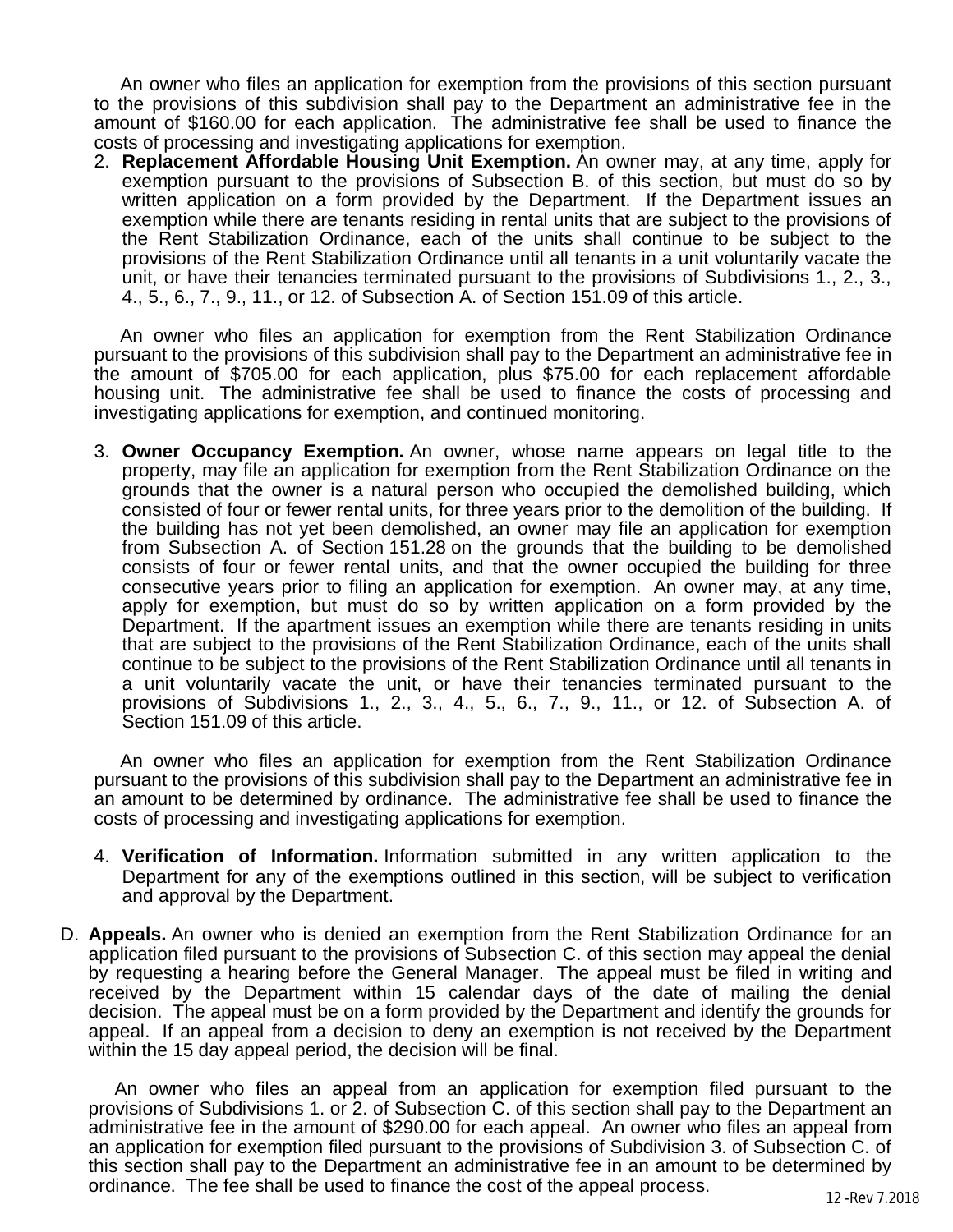The General Manager's hearing shall be held within 30 days of receiving the appeal and will follow the procedures set forth in Division 8 of Article 1 of Chapter XVI of this Code. The owner may present proof at the hearing of entitlement to an exemption, and a Department representative shall explain the reason for the denial of the exemption application.

 The General Manager shall issue a written decision of the appeal and may affirm, modify, or reverse the determination of the Department. The General Manager may grant a continuance of the hearing upon a showing of good cause or where further Department investigation is warranted.

E. **Authority of Department.** The Department shall be responsible for carrying out the provisions of this section and shall have the authority to promulgate and administer policies, rules, and regulations to effectuate the purposes of this section.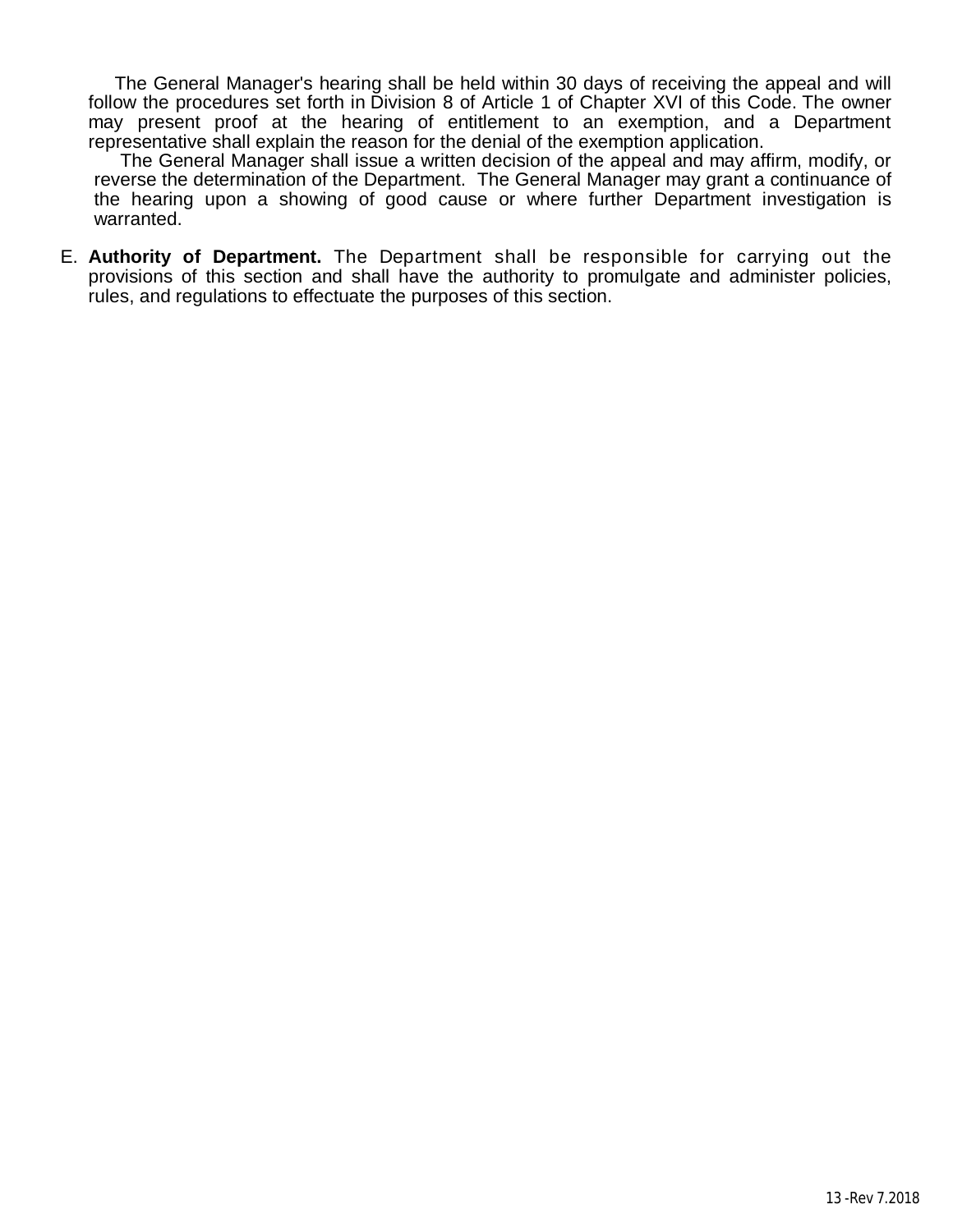

**Rent Adjustment Commission Regulations ● Section 960.00 ● Effective April 16, 2009**

## **Rent Adjustment Commission Regulations**

#### **960.00 RELOCATION ASSISTANCE ESCROW ACCOUNTS**

#### **961.00 DEFINITIONS**

- 961.01 HUD U.S. Department of Housing and Urban Development
- 961.02 LAMC Los Angeles Municipal Code
- 961.03 HCIDLA Los Angeles Housing and Community Investment Department
- 961.04 Pro-Rata Share The amount each tenant receives from the total relocation assistance payment provided by the landlord in accordance with the following circumstances:
	- a. The entire fee shall be paid to a tenant who is the only tenant in a rental unit;
	- b. If a rental unit is occupied by two or more tenants then each tenant of the unit shall be paid an equal share of the fee.
- 961.05 RAC Rent Adjustment Commission
- 961.06 RSO Rent Stabilization Ordinance, Chapter XV of the LAMC
- 961.07 Subject Unit Rental unit from which one or more tenants are being evicted for which the owner must pay a relocation fee pursuant to the RSO.

#### 962.00 **APPLICABILITY**

- 962.01 The RSO provides that owners must pay tenant(s) a relocation fee in the following circumstances:
	- a. Eviction of the tenant so that the owner, the owner's family or a resident manager may occupy the subject rental unit pursuant to LAMC Section 151.09.A.8;
	- b. Election of the tenant to permanently relocate from the rental unit pursuant to a Tenant Habitability Plan (RAC Regulation 715.00 et seq.);

**Central (Wilshire) Regional Office 3550 WILSHIRE BLVD., 15TH Floor LOS ANGELES, CA 90010**

**East Regional Office 2215 N. BROADWAY AVE. LOS ANGELES, CA 90031**

**South Regional Office 690 KNOX ST., Suite 125 LOS ANGELES, CA 90502**

**CITY OF LOS ANGELES CD-8 Satellite Office West Regional Office North (Valley) Regional Office 6400 LAUREL CANYON BLVD., Suite 610 NORTH HOLLYWOOD, CA 91606**



**8475 S. VERMONT AVE., 2nd Floor LOS ANGELES, CA 90044**

**1645 CORINTH AVE., Suite 104 LOS ANGELES, CA 90025**

**P.O. BOX 17280, LOS ANGELES, CA 90017-0280 ▪ 866-557-RENT ▪ 866-557-7368 ▪ HTTP://HCIDLA.LACITY.ORG**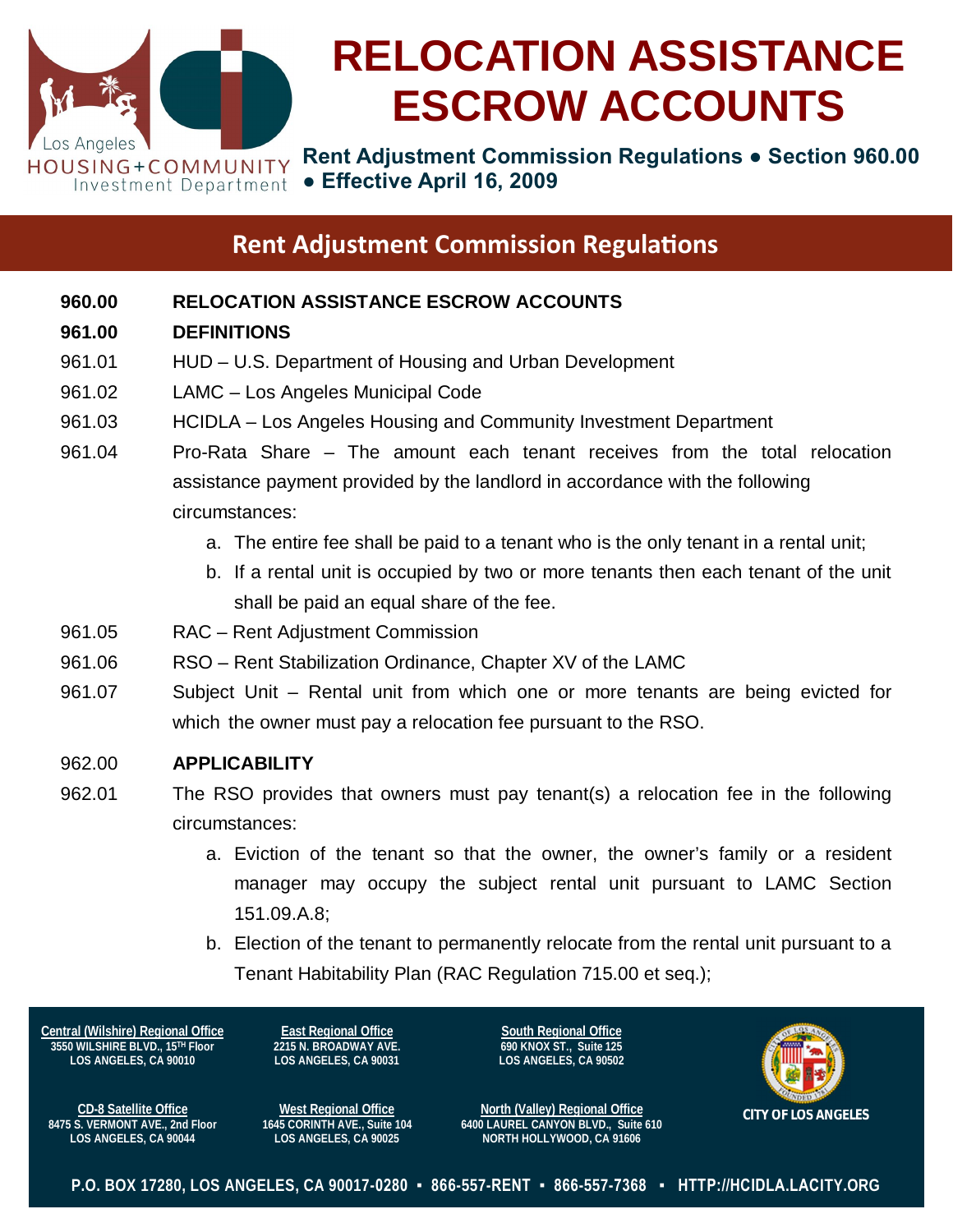

**Rent Adjustment Commission Regulations ● Section 960.00 ● Effective April 16, 2009**

## **Rent Adjustment Commission Regulations**

- c. Eviction of the tenant for permanent removal of the rental unit from the rental market pursuant to LAMC Section 151.09.A.10.a;
- d. Eviction of the tenant for demolition of the rental unit pursuant to LAMC Section 151.09.A.10.b;
- e. Eviction of the tenant to comply with a government order to vacate, order to comply, order to abate, or any other order which necessitates the vacation of the rental unit pursuant to LAMC Section 151.09.A.11; or
- f. Eviction of the tenant pursuant to LAMC Section 151.09.A.12 in order to vacate the property prior to its sale where the owner of the property is the Secretary of HUD.

#### **963.00 DETERMINATION OF RELOCATION AMOUNT**

- 963.01 The owner must pay the relocation fee to the tenants of the Subject Unit in the amount determined by the City's Relocation Assistance Service Provider pursuant to LAMC Section 151.09.G, or as otherwise determined by the HCIDLA pursuant to LAMC Section 151.09.
- 963.02 If the rental unit is occupied by more than one tenant, each tenant shall be paid an equal Pro-Rata Share of the fee.

#### **964.00 ESTABLISHMENT OF AN ESCROW ACCOUNT**

- 964.01 At the owner's sole discretion, the owner may pay the relocation fee due to a tenant pursuant to LAMC Section 151.09.G by depositing the fee in an escrow account within fifteen days of service of a notice of termination of tenancy as set forth in California Civil Code Section 1946 (LAMC 151.09.G.2).
- 964.02 The owner shall place the escrow account with any of the following:
	- a. federally insured bank, savings and loan association, or credit union;
	- b. broker licensed by the California Real Estate Commission;
	- c. escrow service licensed by the California Department of Corporations; or
	- d. client trust account of an attorney currently eligible to practice law in California pursuant to the records of the State Bar of California.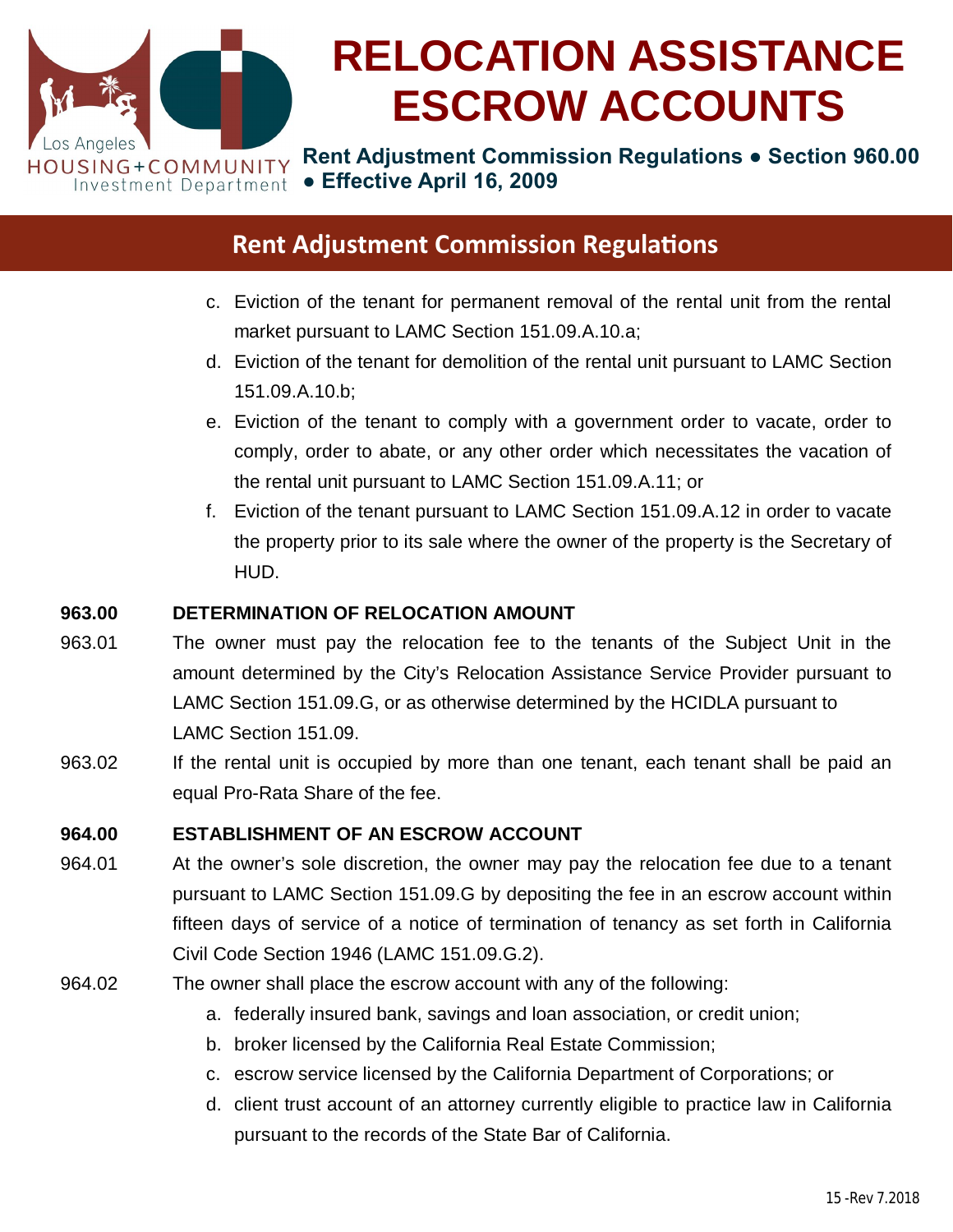

**Rent Adjustment Commission Regulations ● Section 960.00 ● Effective April 16, 2009**

## **Rent Adjustment Commission Regulations**

- 964.03 The escrow account must be in a location that is reasonably accessible to the tenant(s) during normal business hours.
- 964.04 Escrow Instructions for the escrow account must provide for the following:
	- a. Name of each tenant and the Pro-Rata Share of the relocation fee due to that tenant pursuant to this Regulation;
	- b. Disbursements permitted prior to the tenant(s) vacating the unit pursuant to Section 965.00 of this Regulation;
	- c. Release of remaining funds upon the tenant's vacation of the unit pursuant to Section 966.00 of this Regulation;
	- d. Dispute resolution procedures pursuant to Sections 967.00 and 968.00 of this Regulation;
	- e. Escrow closure provisions pursuant to Section 969.00 of this Regulation;
	- f. A statement that the owner and the escrow holder indemnify and hold harmless from all liability the City and its employees, and any hearing officers selected by HCIDLA pursuant to this Regulation.
	- g. Provision that all costs of the escrow are to be prepaid by the owner when establishing the escrow account;
	- h. Provision that all payments from the escrow account shall be made within three (3) business days of the escrow holder receiving a request for payment.
- 964.05 The RAC provides the attached form, "Sample Escrow Instructions," as model escrow instructions which comply with the requirements set forth in this Regulation.
- 964.06 Owners who use any other escrow instructions shall attach to the escrow instructions a copy of this Regulation.
- 964.07 Owners shall provide a copy of the escrow instructions to all tenants of the Subject Unit within fifteen days of service of a notice of termination of tenancy as set forth in California Civil Code Section 1946.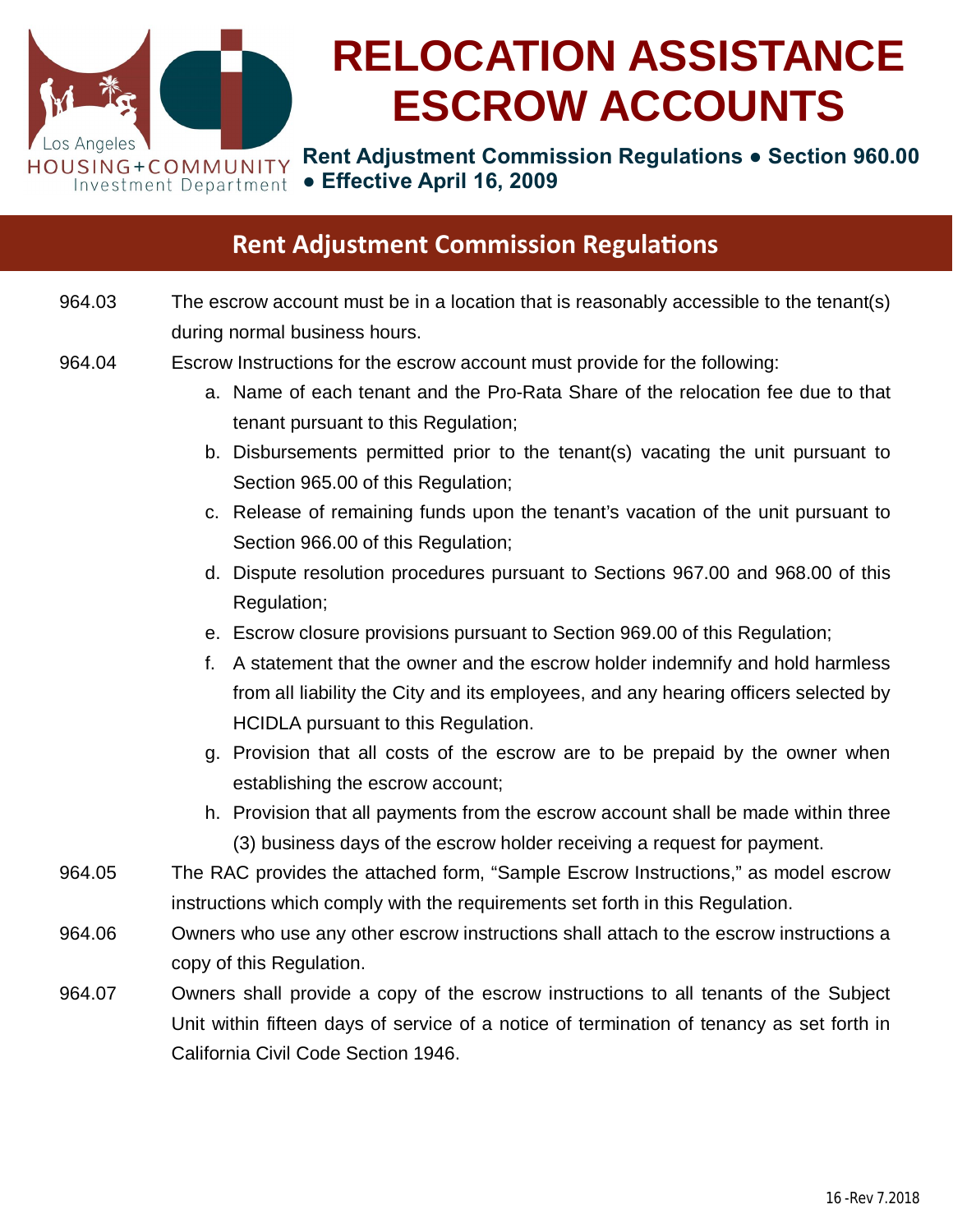

**Rent Adjustment Commission Regulations ● Section 960.00 ● Effective April 16, 2009**

## **Rent Adjustment Commission Regulations**

#### **965.00 DISBURSEMENTS PRIOR TO TENANT(S) VACATION OF THE SUBJECT UNIT**

- 965.01 The escrow account must provide for payments to the tenant(s) for actual relocation expenses incurred or to be incurred by the tenant prior to vacating the unit (LAMC Section 151.09.G.2).
- 965.02 The following are expenses for relocation to a new rental unit for which the owner must permit disbursements prior to the tenant(s) vacating the Subject Unit:
	- a. First and last month's rent;
	- b. Security deposit;
	- c. Utility connection charges and deposits; or
	- d. Moving expenses.
- 965.03 The escrow instructions shall authorize payment for the expenses listed in Section 965.02 directly to the tenant(s) upon presentation of a receipt for the expense, or upon presentation of a written estimate or an agreement to incur the expense. The escrow may allow the escrow holder to verify that the expense has been paid or that the agreement to incur an expense has been entered into by the tenant(s). Verification for these purposes for these purposes shall consist of a telephone call or an email to confirm that the expense has been incurred or there is an agreement to incur the expense.
- 965.04 The receipt for the expense must provide the amount paid or owing, indicate the purpose of the expense and identify the payee and the payee's contact information, including telephone number.

#### **966.00 DISBURSEMENTS UPON TENANT(S) VACATION OF THE SUBJECT UNIT**

- 966.01 The escrow instructions shall provide that the tenant(s) sign an affidavit confirming vacation of the subject unit, indicating the date of the vacation, and a forwarding mailing address. The affidavit shall include a statement that the tenant has permanently departed from the unit and surrendered the keys to the landlord.
- 966.02 The escrow instructions shall provide for release of all remaining funds owing to the tenant(s) within 3 business days of presentation of an affidavit that conforms to Section 966.01.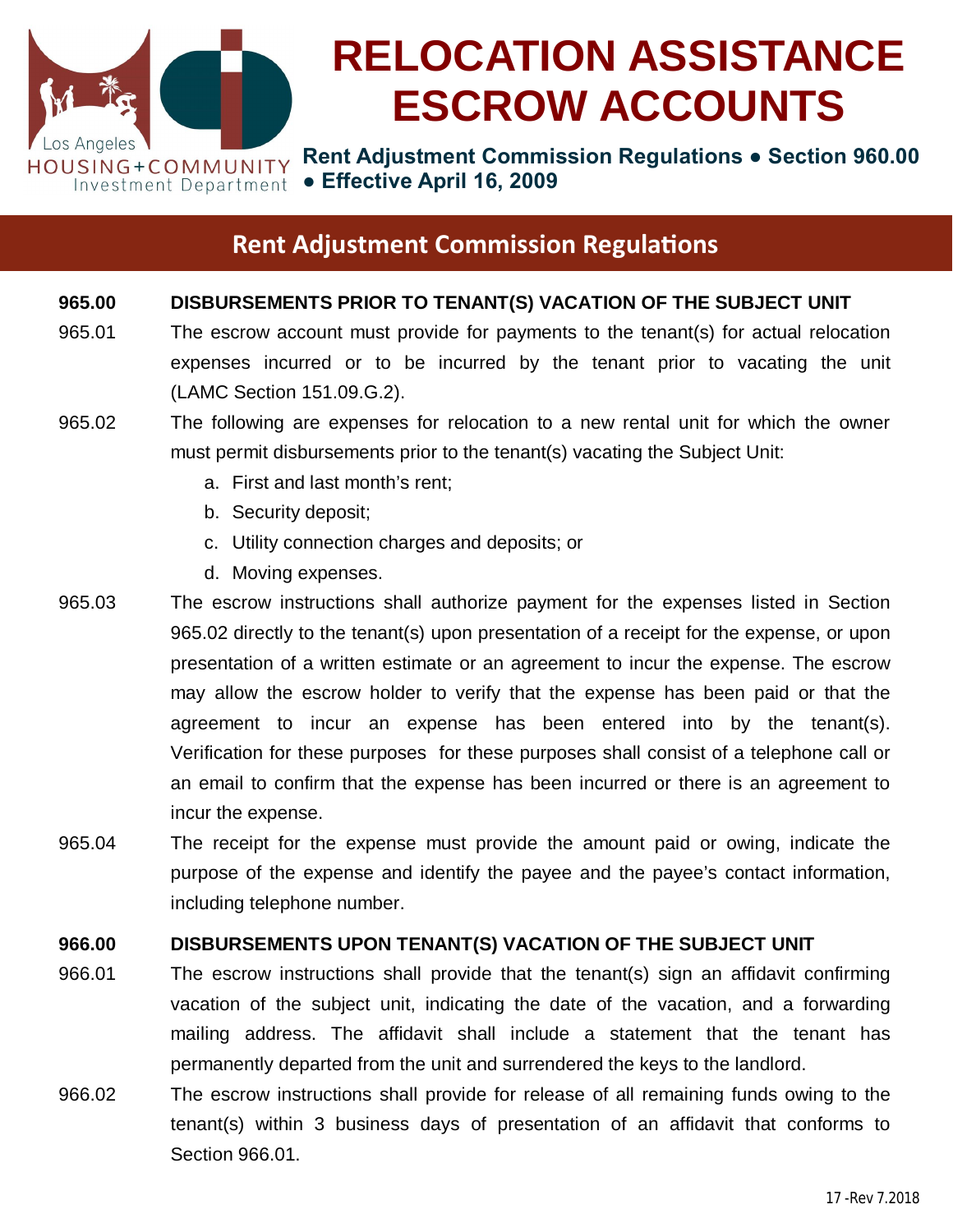

**Rent Adjustment Commission Regulations ● Section 960.00 ● Effective April 16, 2009**

## **Rent Adjustment Commission Regulations**

#### **967.00 DISPUTE RESOLUTION PROCEDURES**

- 967.01 The escrow instructions shall contain a dispute resolution procedure that provides for HCIDLA to resolve disputes as to the disbursement of funds.
- 967.02 At the request of any of the tenants, the landlord or at the option of the escrow holder, the escrow holder shall notify HCIDLA of the dispute, the reason for the dispute, and the amount in dispute.
- 967.03 The escrow holder shall notify HCIDLA, to the attention of the Director of the Rent Division, within five business days of the request for HCIDLA resolution of a dispute.
- 967.04 The escrow instructions shall control disbursement of all remaining funds not subject to the dispute. The disputed amount shall not be released pending a final determination of the dispute by HCIDLA.
- 967.05 HCIDLA shall contact the parties within five (5) working days of notification by the escrow holder of the dispute to conduct an investigation.
- 967.06 HCIDLA shall issue a determination regarding the disbursement of the disputed funds within fifteen (15) days of notification by the escrow holder of the dispute.

#### **968.00 APPEALS**

- 968.01 Any party to the dispute may appeal HCIDLA's determination within 10 days of HCIDLA's mailing of its determination. HCIDLA's determination is stayed until the appeals deadline has expired, or, if an appeal is filed, the determination is stayed until there has been a decision by a hearing officer pursuant to Section 968.06.
- 968.02 The appeal must state why the appellant believes HCIDLA erred in its determination.
- 968.03 HCIDLA shall conduct a hearing by a hearing officer designated by HCIDLA within 30 days of the filing of the appeal.
- 968.04 HCIDLA shall notify the escrow holder, the owner and the tenant(s) of the time and place of the hearing no later than ten (10) days prior to the scheduled hearing.
- 968.05 All parties may submit documents, testimony, written declarations or other relevant evidence.
- 968.06 The hearing officer shall issue a determination within 10 working days of the appellate hearing.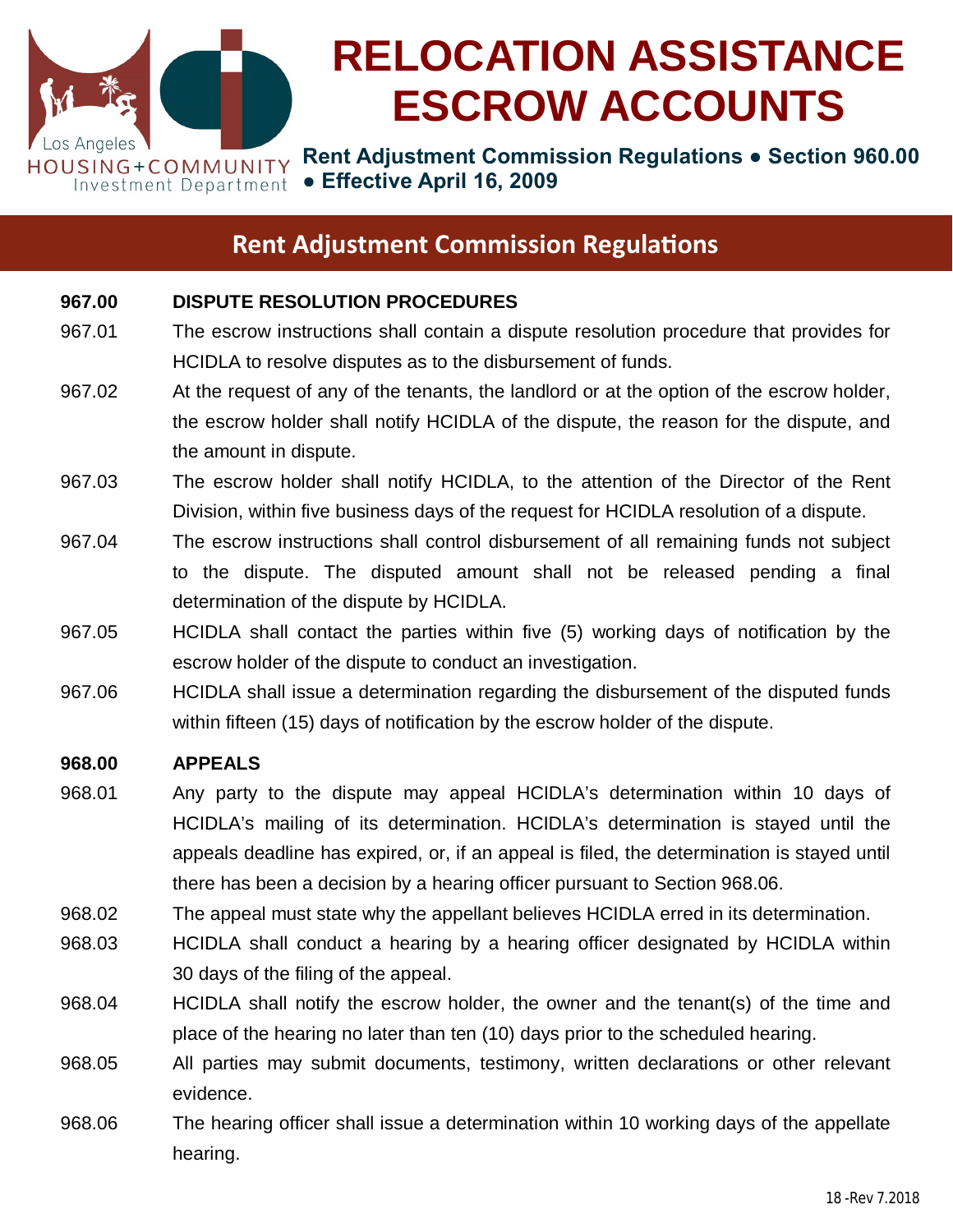

**Rent Adjustment Commission Regulations ● Section 960.00 ● Effective April 16, 2009**

### **Rent Adjustment Commission Regulations**

- 968.07 The hearing officer's decision shall constitute the final administrative determination of the dispute.
- 968.08 The appellant may rescind the appeal in writing prior to the issuance of a hearing officer's determination. If the appeal is rescinded, HCIDLA's original determination shall be carried out by the escrow holder, upon notification by HCIDLA.

#### **969.00 ESCROW CLOSURE PROVISIONS**

- 969.01 The escrow instructions must contain a provision for final closure of the escrow, and disbursement of any remaining funds.
- 969.02 Upon final disbursement of all remaining funds, a final accounting and copies of all escrow related papers must be sent to the owner within five (5) business days, by registered mail to the last known address of each party.
- 969.03 The owner may request return of any remaining funds to the owner only if the tenant(s) are in legal possession of the subject unit and the eviction is no longer in process, or if the tenant(s) has vacated the subject unit and unclaimed funds still remain in escrow 65 days after the date the tenant(s) vacated the unit.
- 969.04 Within five (5) working days of a request by the owner pursuant to Section 969.03, the escrow holder must send a copy of the request to the tenant(s) and a notice that the request may be disputed in accordance with Sections 967.00 and 968.00 of this Regulation. The notice must be sent by registered mail to the last known address of the tenant(s).
- 969.05 If the escrow holder does not receive written notification that a tenant disputes disbursement of the remaining funds to the owner within 10 business days of the escrow holder's notification to the tenants, and there are no pending claims against the escrow account, the escrow holder may proceed to close the escrow and disburse the remaining funds to the owner.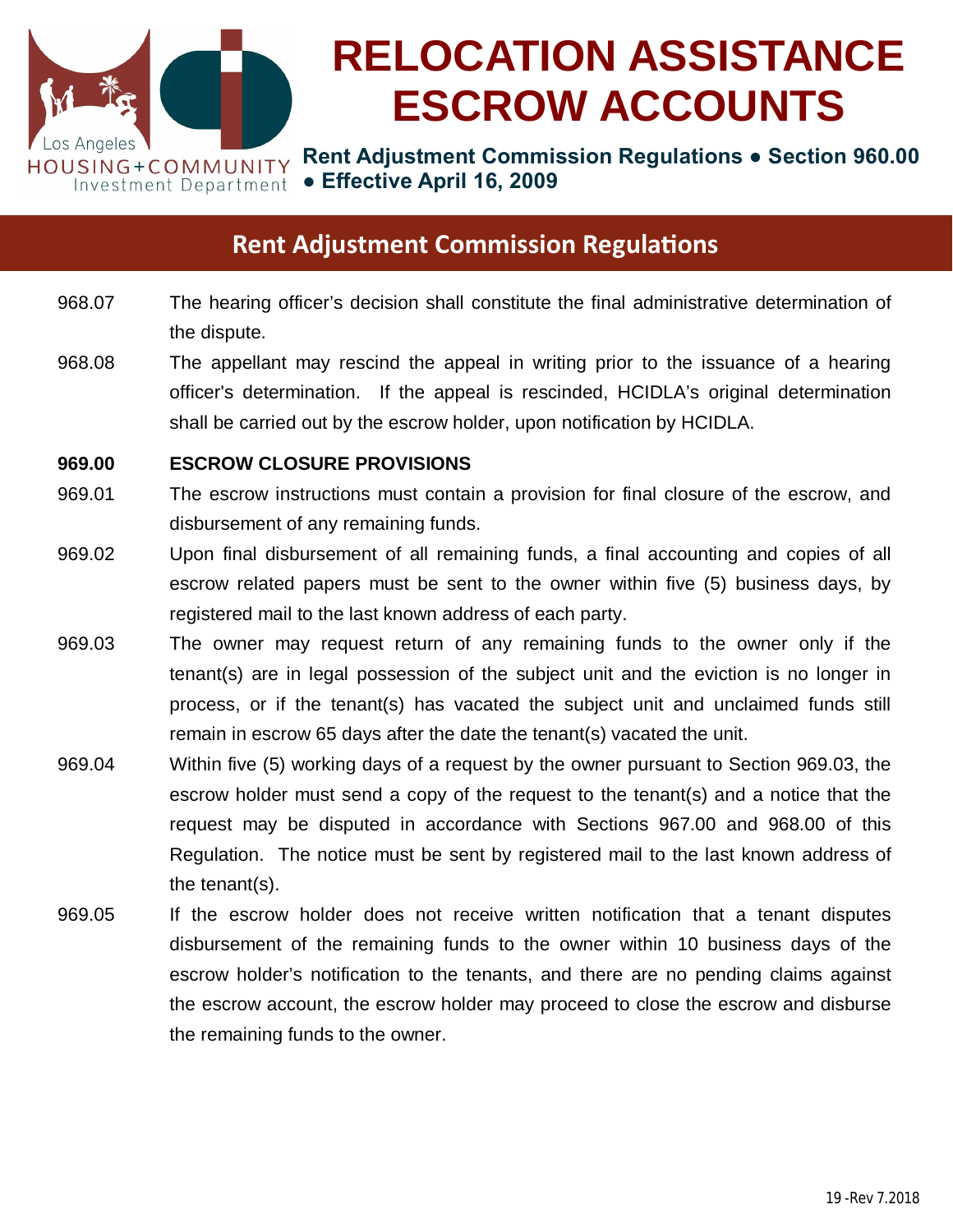

### **Rent Adjustment Commission Regulations**

#### **RENT ADJUSTMENT COMMISSION SAMPLE ESCROW INSTRUCTIONS** RELOCATION ASSISTANCE ESCROW ACCOUNT RENT ADJUSTMENT COMMISSION REGULATION 960.00

| To: |                  |                  |  |
|-----|------------------|------------------|--|
|     | (Escrow Company) |                  |  |
|     |                  |                  |  |
|     | (Address)        |                  |  |
|     | (Address)        |                  |  |
|     |                  |                  |  |
|     |                  | (Landlord) estab |  |

- lishes this account for the sole purpose of facilitating the distribution of relocation fees to tenants residing at \_\_\_\_\_\_\_\_\_\_\_\_\_\_\_\_\_\_\_\_\_\_\_\_\_\_\_\_\_\_\_\_\_\_\_\_\_\_\_\_\_\_\_\_\_\_ (Subject Unit) pursuant to Los Angeles Municipal Code (LAMC) Section 151.09.G.
- 2. Concurrent with the signing of these instructions, the Landlord shall submit to the Escrow Company the sum of \$ to be used for payment of relocation fees and the sum of \$\_\_\_\_\_\_\_\_\_\_\_\_ to be used by Escrow Company as its escrow fee for administration of the escrow account and performance of the instructions contained in this document.
- 3. This sum is to be disbursed for relocation assistance to the following persons who reside as tenants in the Subject Unit in the amount of the pro-rata share specified pursuant to the escrow instructions contained in this document:

| (Name of Tenant) | (Pro-Rata Share) |
|------------------|------------------|
| (Name of Tenant) | (Pro-Rata Share) |
| (Name of Tenant) | (Pro-Rata Share) |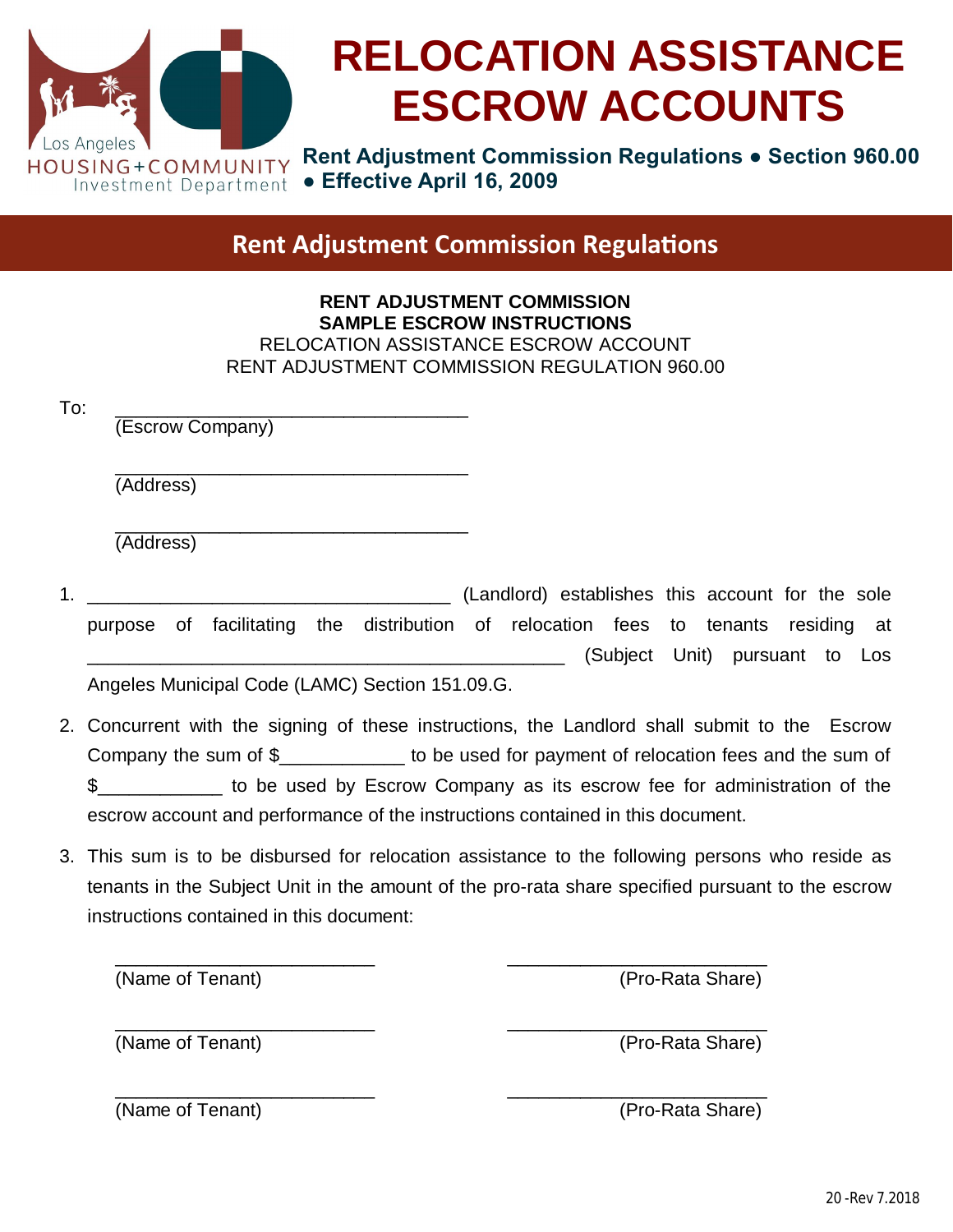

**Rent Adjustment Commission Regulations ● Section 960.00 ● Effective April 16, 2009**

### **Rent Adjustment Commission Regulations**

#### 4. **Disbursements Prior to the Tenant's Vacation of the Subject Unit**

- a. Upon presentation of a receipt or a written estimate for the following expenses, or upon presentation of an agreement to incur any of the following expenses, Escrow Company shall verify by phone or email that the expenses have been incurred or there is an agreement to I incur the expense:
	- i. First and last month's rent
	- ii. Security Deposit
	- iii. Utility connection charges and deposits
	- iv. Moving Expenses
- b. The receipt, written estimate or agreement to incur the above expenses must indicate the amount paid, or to be paid, the purpose of the payment, the name of the payee and the payee's contact information, including telephone number.
- c. Escrow Company shall shall release payment within three business days of the tenant's request for payment and submission of supporting documentation unless the Escrow Company disputes the request pursuant to section 6 of this Agreement.
- d. Landlord may also request return of all remaining funds when the tenant(s) remain in legal possession of the subject unit and Landlord is no longer proceeding with an eviction of the tenant(s). Upon request of a return of all remaining funds pursuant to this provision, Escrow Company shall notify the tenant(s) of the Subject Unit in writing of Landlord's request. If the tenant(s) do not notify Escrow Company in writing within 10 working days of a dispute of Landlord's request, Escrow Company shall disburse remaining funds to Landlord and close the escrow account.

#### **5. Disbursements Upon Tenant's Vacation of the Subject Unit**

a. In the event that any funds remain in the escrow account after a tenant(s)' vacation of the Subject Unit, the tenant(s) shall sign an affidavit stating that the Subject Unit has been permanently vacated, indicate on the affidavit the date on which the Subject Unit was vacated, and provide current mailing address(es). The tenant(s) shall verify permanent vacation of the unit and surrender of the keys to the landlord.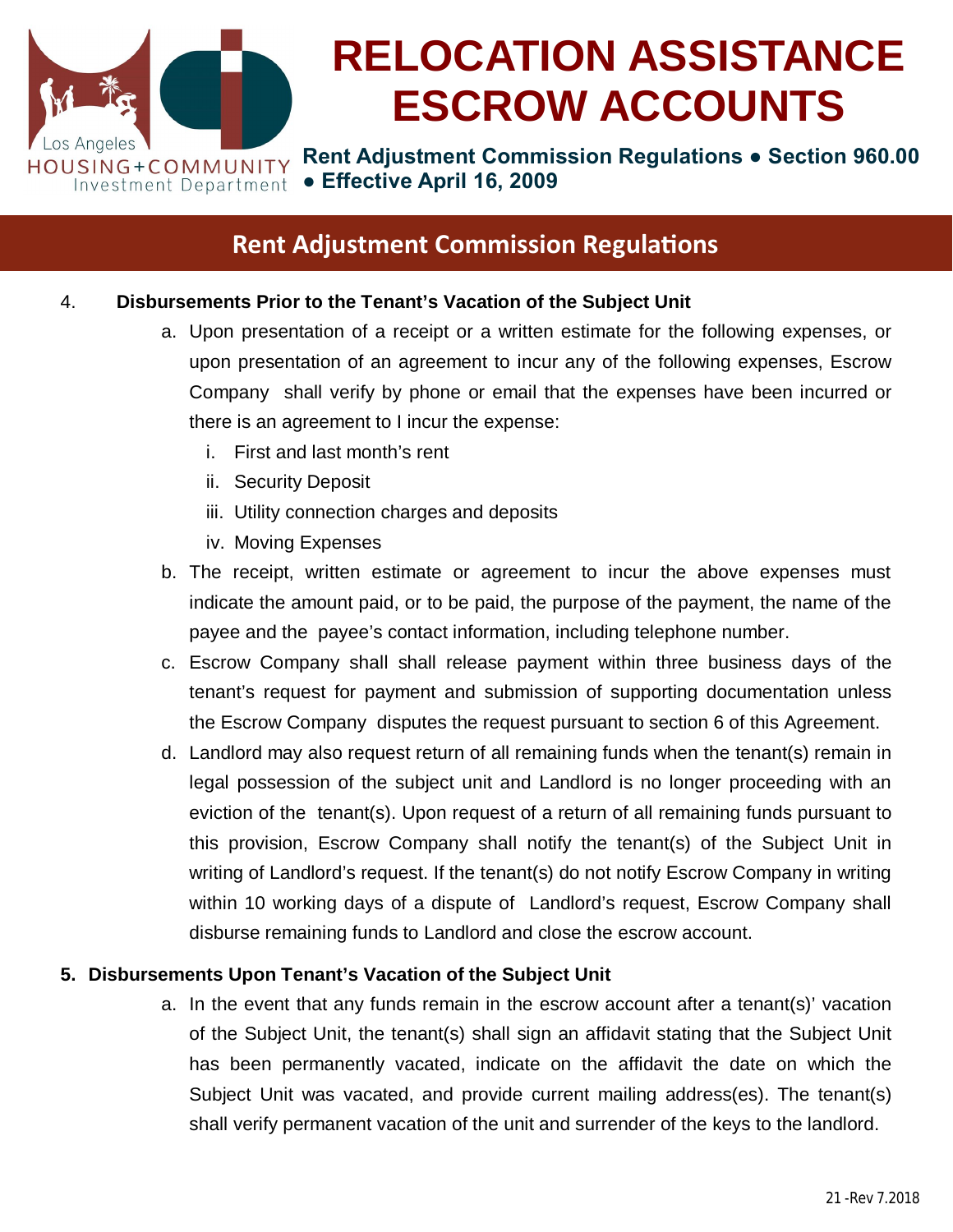

**Rent Adjustment Commission Regulations ● Section 960.00 ● Effective April 16, 2009**

## **Rent Adjustment Commission Regulations**

- b. Escrow Company shall release payment of all remaining funds to the tenant(s) within three days of the tenants' submission of the affidavit verifying permanent vacation of the unit.
- c. In the event that any funds remain in the escrow account 65 days after the tenant(s)' permanent vacation of the Subject Unit, Landlord may request return of all undisbursed funds and closure of the escrow account. Landlord shall indicate in the request the date that the tenant(s) vacated the Subject Unit. Upon receipt of the request, Escrow Company shall notify the tenant(s) by registered mail of Landlord's request. Escrow Company shall notify the tenant(s) at their last known mailing address. If the tenant(s) do not notify Escrow Company in writing within 10 business days of a dispute of Landlord's request, Escrow Company shall disburse remaining funds to Landlord and close the escrow account.

#### **6. Dispute Resolution Procedures**

- a. In the event of a dispute regarding release of escrow funds, the Escrow Company shall request resolution of the dispute by the Los Angeles Housing + Community Investment Department (HCIDLA). Escrow Company shall specify in writing that the dispute exists, the reason for the dispute, and the amount in dispute.
- b. Escrow Company shall notify HCIDLA at the following address:

Director, Rent Stabilization Division Los Angeles Housing + Community Investment Department The Garland Building 1200 West Seventh Street, 8th Floor Los Angeles, CA 90017

c. Escrow Company shall release payment of the disputed amount only pursuant to HCIDLA's final determination of the dispute in accordance with City of Los Angeles Rent Adjustment Commission Regulation 960.00 et seq.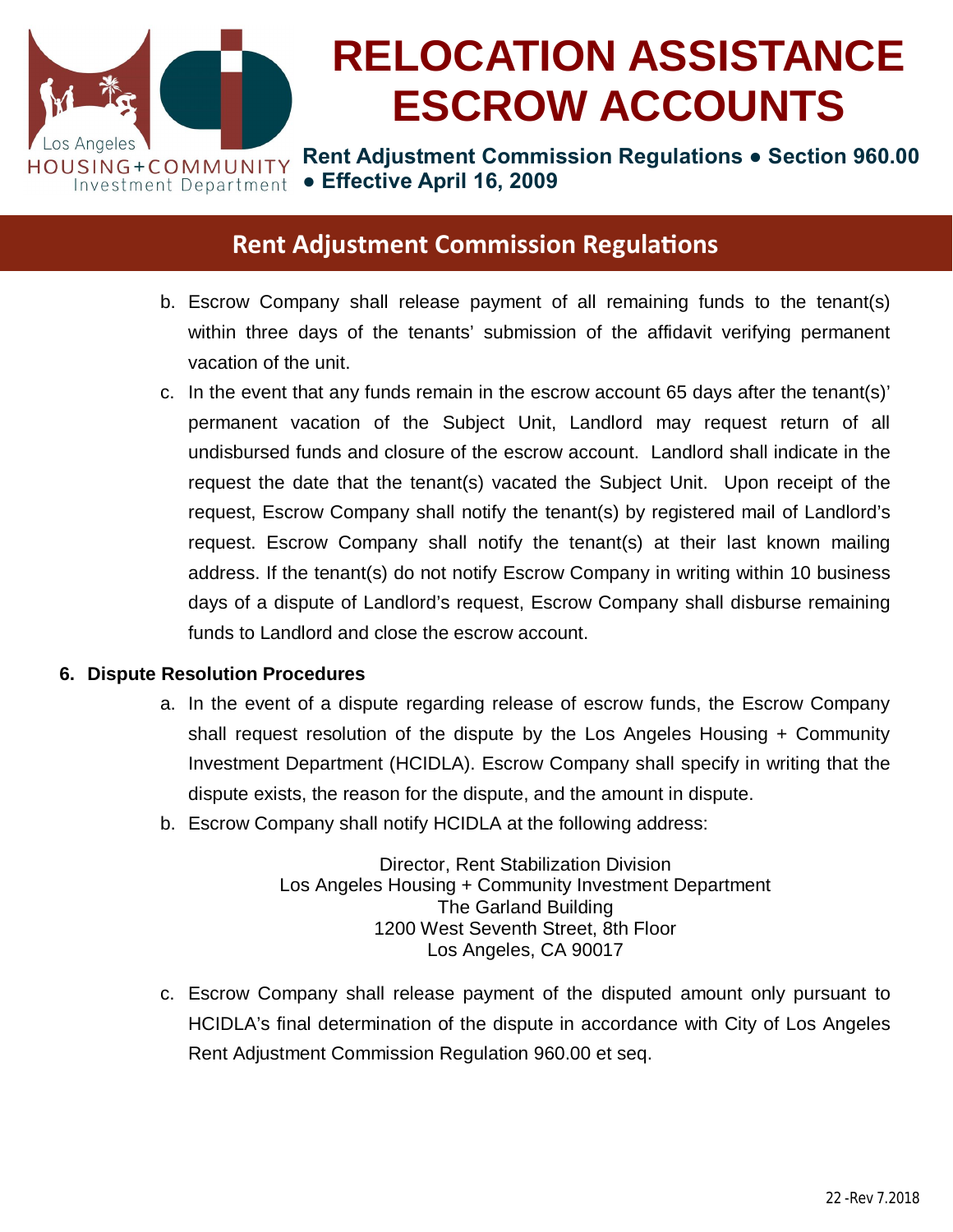

**Rent Adjustment Commission Regulations ● Section 960.00 ● Effective April 16, 2009**

## **Rent Adjustment Commission Regulations**

#### **7. Release of Liability**

- a. Escrow Company is hereby released from all liability and/or responsibility for the vacation of the Subject Unit by the tenant(s), or any disputes which may arise between Landlord and the tenant(s) of the Subject Unit. Escrow Company's liability shall be confined to claims which arise from its performance of the written instructions contained in this document.
- b. Landlord agrees to save and hold Escrow Company harmless, by reason of any misrepresentation or omission by any of the parties to this escrow, as to compliance with rules and/or regulations of any governmental agency, State, Federal, Municipal, or otherwise.
- c. Landlord authorizes Escrow Company to destroy without liability and without further notice all documents, papers, instructions and any other material in connection with this escrow instruction five years after closure of the escrow account.
- d. The owner agrees to indemnify and hold harmless from all liability, arising out of or related to the resolution of a dispute in accordance with City of Los Angeles Rent Adjustment Commission Regulation 960.00 et seq. the City of Los Angeles and its employees, and any hearing officer selected by HCIDLA to adjudicate disputes pursuant to the provisions of City of Los Angeles Rent Adjustment Commission Regulations 967.00 et seq.

#### **SIGNATURE PAGE**

\_\_\_\_\_\_\_\_\_\_\_\_\_\_\_\_\_\_\_\_\_\_\_\_\_ \_\_\_\_\_\_\_\_\_\_\_\_\_\_\_\_\_\_\_\_\_\_ (Landlord's Signature) (Date)

\_\_\_\_\_\_\_\_\_\_\_\_\_\_\_\_\_\_\_\_\_\_\_\_\_ (Landlord's Printed Name)

\_\_\_\_\_\_\_\_\_\_\_\_\_\_\_\_\_\_\_\_\_\_\_\_\_

\_\_\_\_\_\_\_\_\_\_\_\_\_\_\_\_\_\_\_\_\_\_\_\_\_

(Address)

(Phone)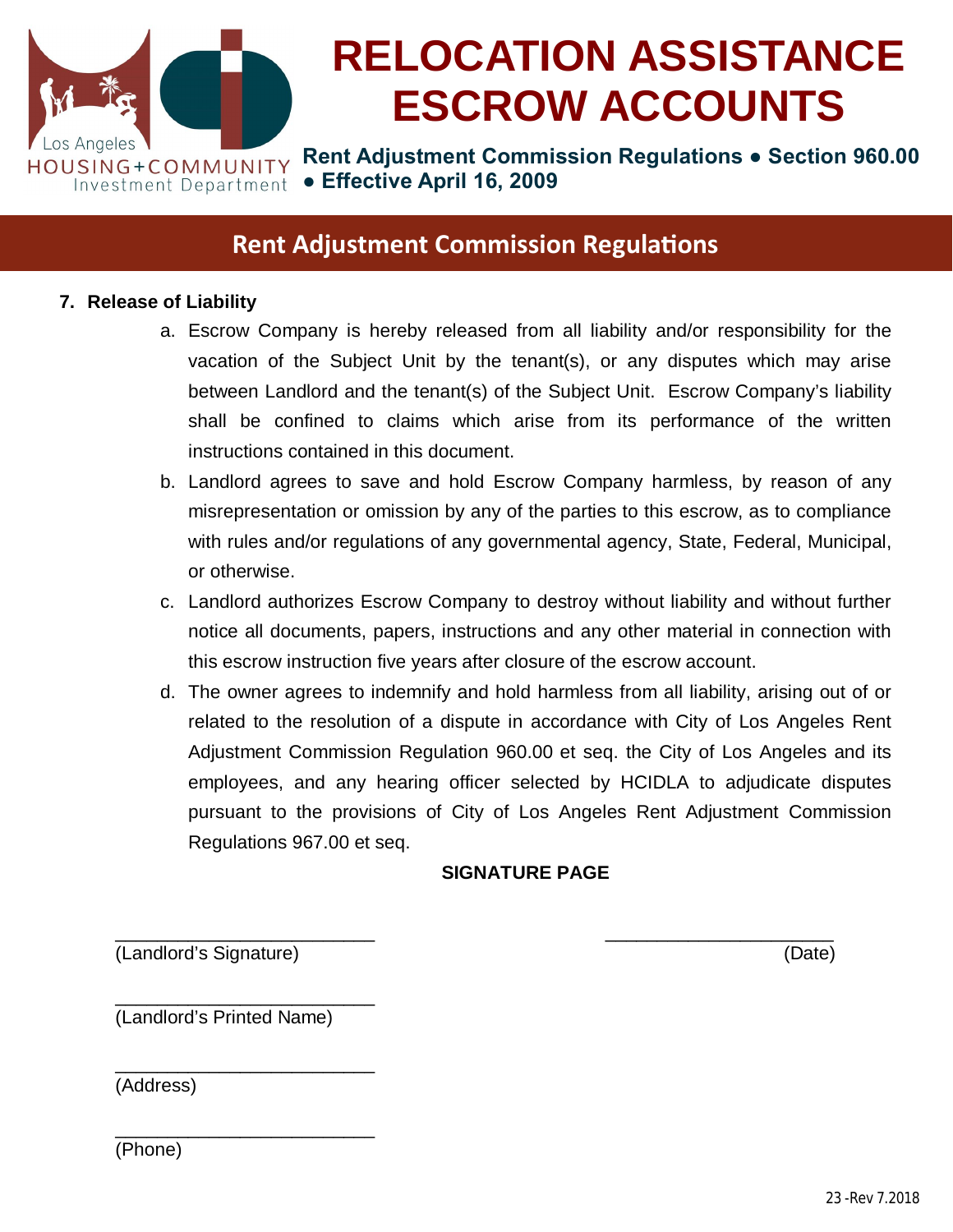This page is intentionally left blank.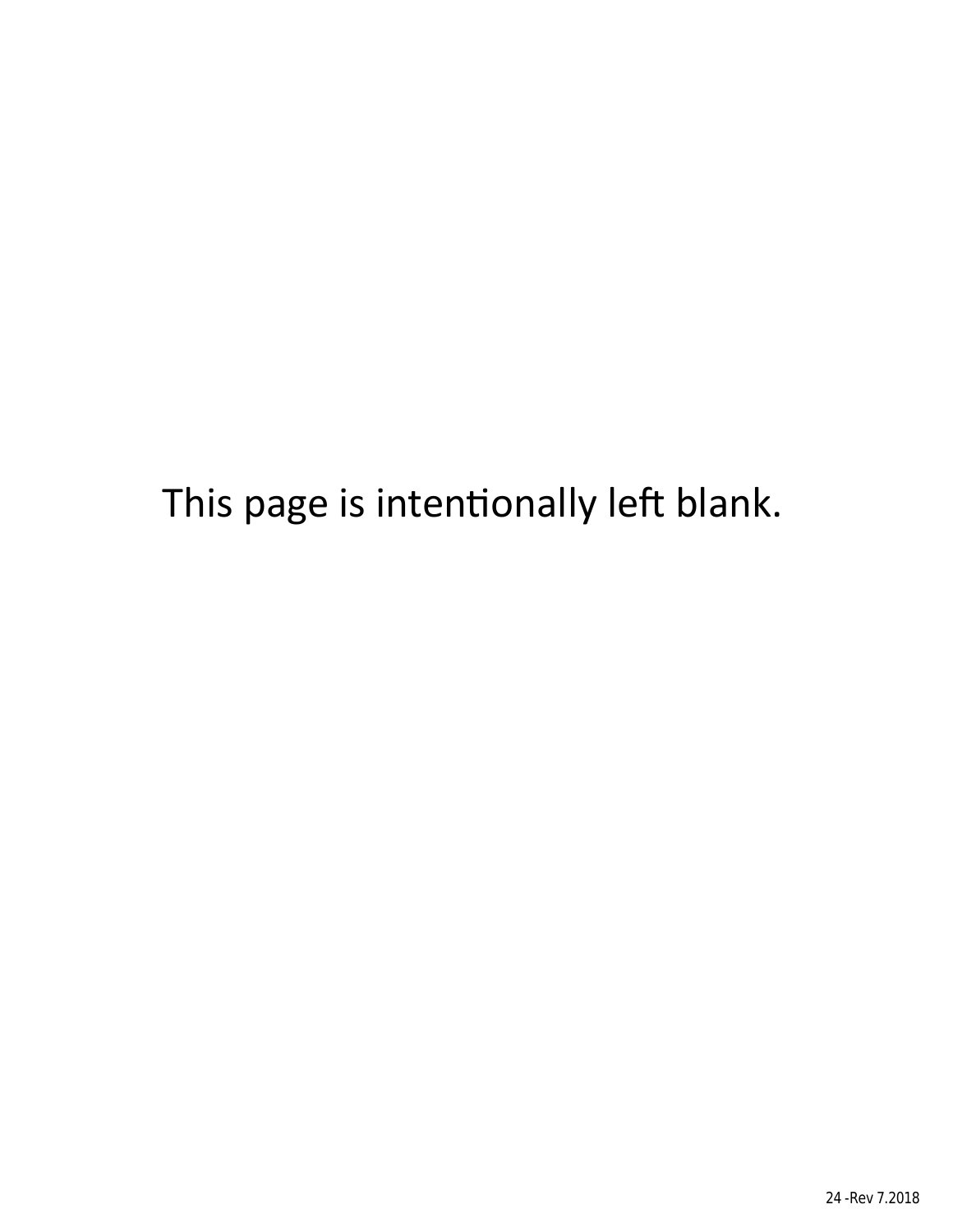# Ellis Act Application Forms

# E1, E2, E3, E4, E5, E6, E7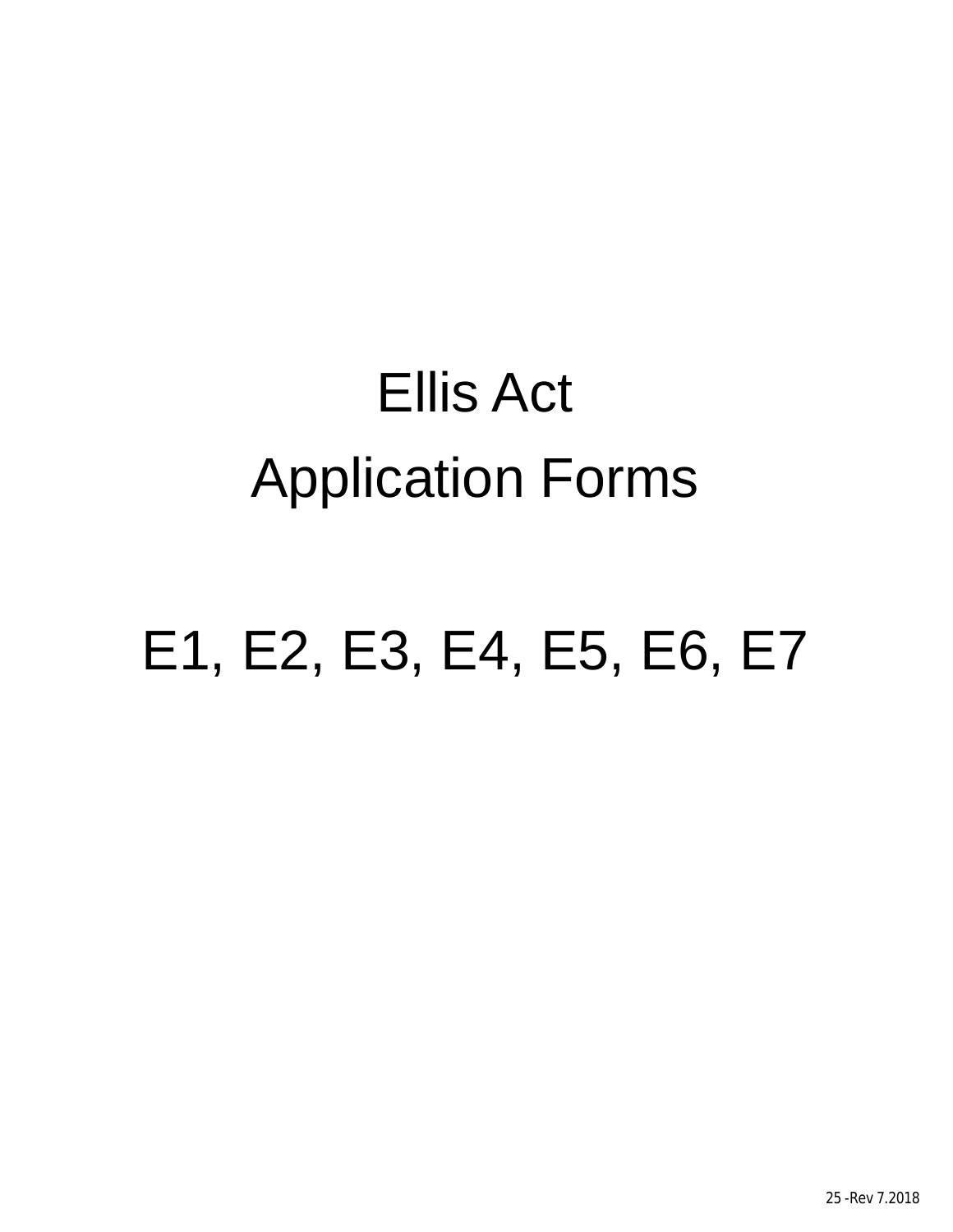| <b>Required Documentation</b>                                                                                                                                                                   |
|-------------------------------------------------------------------------------------------------------------------------------------------------------------------------------------------------|
| The following documentation is required at the time of application submission:                                                                                                                  |
| Recorded Memorandum Summarizing Non-Confidential Provisions of a Notice of Intent to<br><u> 1999 - Jan Jan Jawa</u>                                                                             |
| Withdraw Units from Rental Housing Use (Form E1)<br>$\overline{\phantom{a}}$                                                                                                                    |
| Notice of Intent to Withdraw Units from Rental Housing Use (Form E2)<br><u> 1999 - Jan Ja</u>                                                                                                   |
| Copy of Notice to Tenant of Pending Withdrawal (Form E3) for each occupied unit                                                                                                                 |
| Copy of notice terminating tenancy to be served to tenants, as required by California State Law<br>$\overline{\phantom{a}}$                                                                     |
| Copy of Grant Deed<br>$\overline{\phantom{a}}$                                                                                                                                                  |
| Copy of Articles of Incorporation or Articles of Organization, if not owned by a natural person<br>$\overline{\phantom{a}}$                                                                     |
| For Demolition/Conversion: Copy of LADBS Notice of Intent to Demolish & Clearance Summary                                                                                                       |
| Worksheet                                                                                                                                                                                       |
| The following documentation may be required after the filing of the Notice of Intent Withdraw:                                                                                                  |
| Notice of Interest in Renewing Tenancy (Form E4) Copy of Form E4 must be provided to Tenant. If                                                                                                 |
| tenant provides landlord with Form E4, owner shall provide HCIDLA with a copy.                                                                                                                  |
| Notice to City of Claims for Extended Tenancy (Form E5) If a tenant is entitled to an extended stay of                                                                                          |
| one (1) year (applies if tenant is at least 62 years of age or is disabled and has lived in the unit for at least<br>one year), the owner shall complete Form E5 and submit it to HCIDLA.       |
| Notice to City of Extended Dates of Withdrawal (Form E6) Landlord may provide the one (1) year<br>extension to other tenants. Landlord shall submit Form E6 if tenancy extensions are provided. |
| Notice of Intention to Re-Rent Withdrawn Accommodations (Form E7) If landlord intends to re-rent<br>withdrawn units, the landlord must submit Form E7 to HCIDLA.                                |
| Copy of the RAC Regulations Sec. 960.00 - Relocation Assistance Escrow Account<br>Section 960.00 of the RAC Regulations outlines the requirements for the Relocation Assistance                 |

#### **Acknowledgement**

I acknowledge that I have received *Procedures for Withdrawing Rental Units from the Rental Market*  packet.

Initials: \_\_\_\_\_\_\_\_\_

#### **Appointment Date and Time**

Appointment Date and Time: \_\_\_\_\_\_\_\_\_\_\_\_\_\_\_\_\_\_\_\_\_\_\_

Assigned Analyst: \_\_\_\_\_\_\_\_\_\_\_\_\_\_\_\_\_\_\_\_\_\_\_\_\_\_\_\_\_\_\_\_

Owner/Agent Name: \_\_\_\_\_\_\_\_\_\_\_\_\_\_\_\_\_\_\_\_\_\_\_\_\_\_\_\_\_\_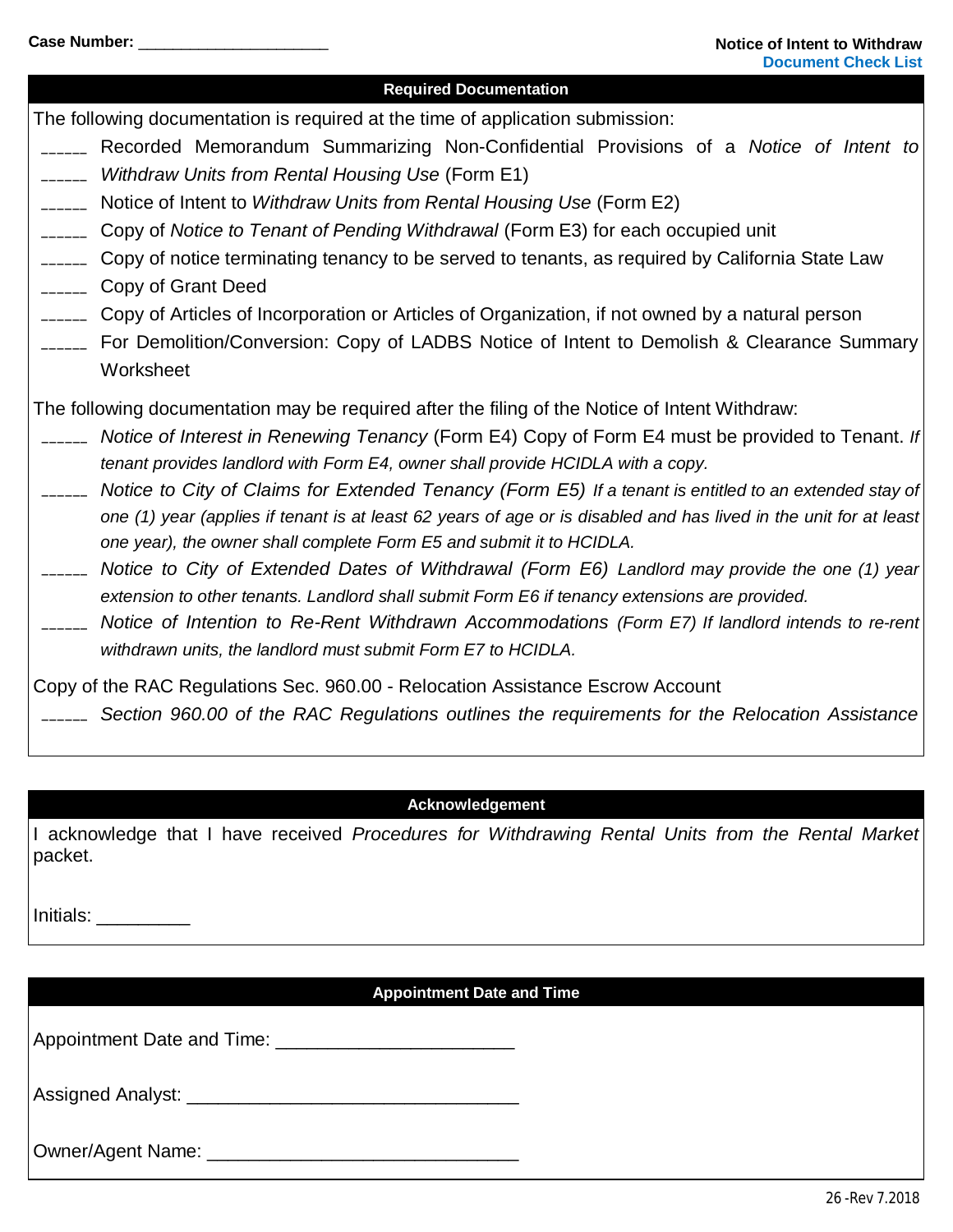| Recorded At Request of and Mail To: |  |
|-------------------------------------|--|
|                                     |  |
|                                     |  |
|                                     |  |
|                                     |  |

**Space Above This Line For Recorder's Use**

#### **MEMORANDUM SUMMARIZING NON-CONFIDENTIAL PROVISIONS OF A NOTICE OF INTENT TO WITHDRAW UNITS FROM RENTAL HOUSING USE**

Submitted For Recording Pursuant To:

California Government Code Section 7060.4(a) and City of Los Angeles Municipal Code Section 151.23B.

The owner(s) of the property described in this *Memorandum* intend(s) to withdraw all accommodations (as defined by California Government Code Section 7060(b)) described herein from rent or lease pursuant to California Government Code Sections 7060 et seq. All interested parties are hereby put on notice that the future use of this property will be subject to certain restrictions, pursuant to California Government Code Sections 7060.2 and 7060.3 and Chapter 15 of the City of Los Angeles Rent Stabilization Ordinance. This *Memorandum* summarizes the non-confidential terms of a *Notice of Intent to Withdraw Units from Rental Housing Use*, which notice will be filed with the City of Los Angeles Housing & Community Investment Department.

#### I. NAMES OF PROPERTY OWNERS Names should be listed as they appear on the vesting instrument. (Attach additional sheet if necessary)

#### II. LEGAL DESCRIPTION OF PROPERTY BEING WITHDRAWN FROM RENT OR LEASE

III. COMMON DESCRIPTION (Street Address) OF PROPERTY BEING WITHDRAWN FROM RENT OR LEASE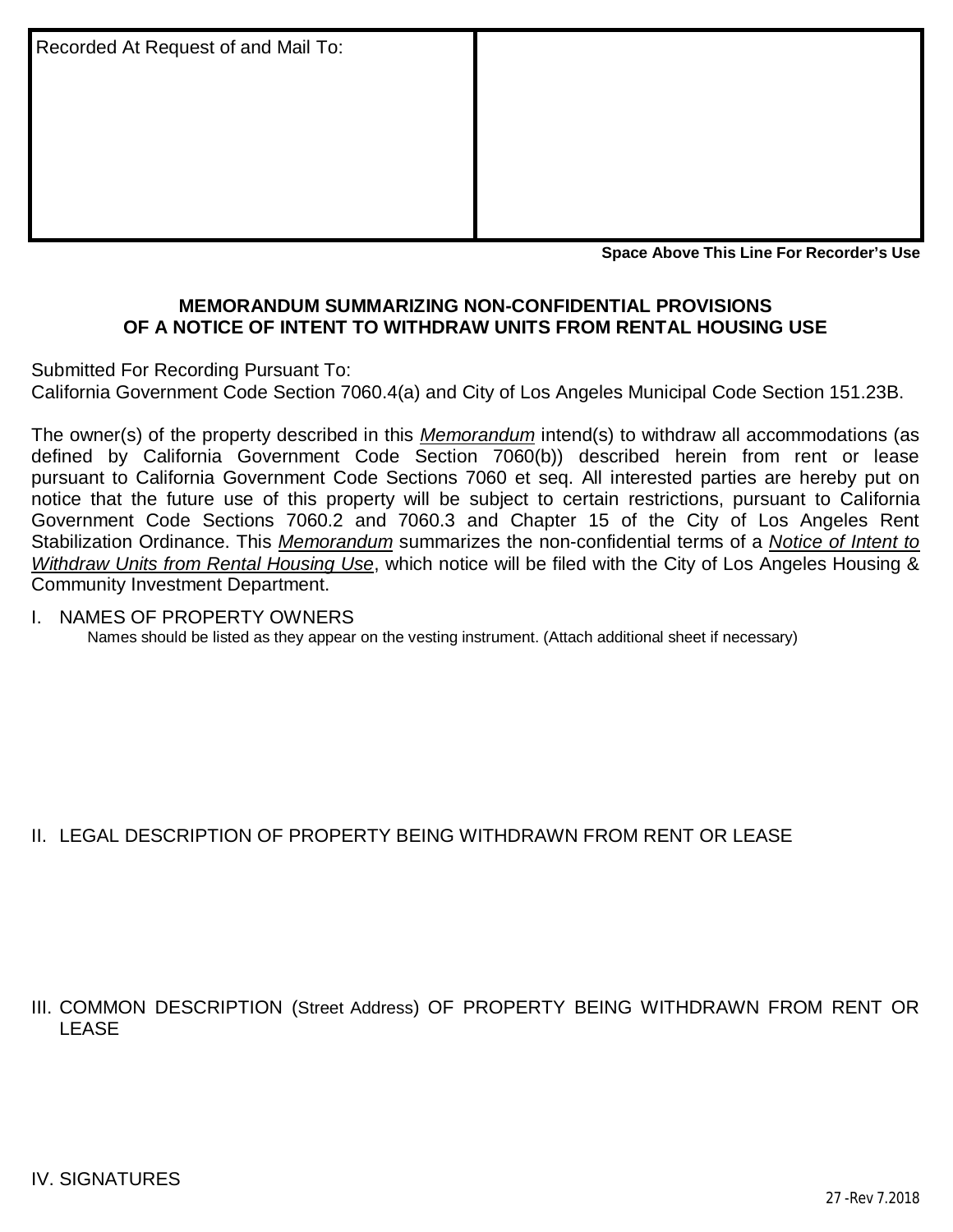All owners must sign, and all signatures must be notarized. Notary jurats must be attached. If there are more than two owners, copy this page and attach extra sheets.)

I/we declare under penalty of perjury under the laws of the State of California that the information contained in this *Memorandum Summarizing Non-Confidential Provisions of a Notice of Intent to Withdraw Units from Rental Housing Use* is true and correct.

|                 | (Signature)            |           |                |  |
|-----------------|------------------------|-----------|----------------|--|
|                 |                        |           |                |  |
|                 |                        |           |                |  |
|                 | (month, day & year)    |           | (city & state) |  |
|                 | By: <u>(Signature)</u> |           |                |  |
|                 | (month, day & year)    |           | (city & state) |  |
|                 | (Signature)            |           |                |  |
| Executed on ___ | (month, day & year)    | $_{a}$ at | (city & state) |  |
| By: $\_\_$      | (Signature)            |           |                |  |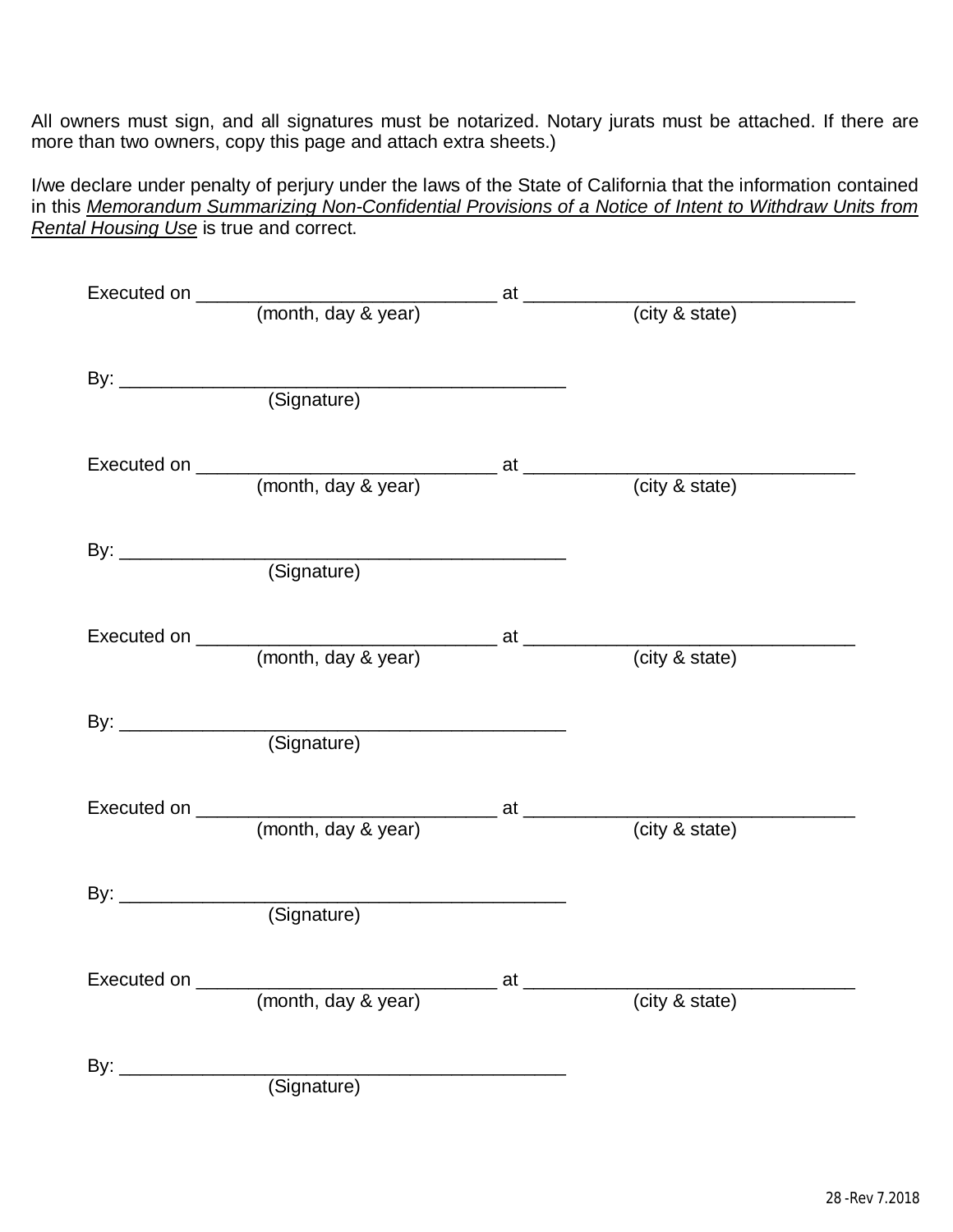

**Landlord Declarations Section 1200 W. 7th Street, 1st Floor, Los Angeles, CA 90017 Rent Hotline 866.557.7368 hcidla.lacity.org**

### **Notice of Intent to Withdraw Units from Rental Housing Use (Ellis Act) - Form E-2**



|                                                                                                                                                                                                                                                                                                                                                                                       |                                                                         |                       | Property Information for Units to be Withdrawn from Rental Housing Use        |                             |                                                                                                                                                                                                                                                                         |
|---------------------------------------------------------------------------------------------------------------------------------------------------------------------------------------------------------------------------------------------------------------------------------------------------------------------------------------------------------------------------------------|-------------------------------------------------------------------------|-----------------------|-------------------------------------------------------------------------------|-----------------------------|-------------------------------------------------------------------------------------------------------------------------------------------------------------------------------------------------------------------------------------------------------------------------|
| Address:                                                                                                                                                                                                                                                                                                                                                                              |                                                                         |                       |                                                                               |                             |                                                                                                                                                                                                                                                                         |
| City:                                                                                                                                                                                                                                                                                                                                                                                 |                                                                         | Zip Code:             |                                                                               | APN:                        |                                                                                                                                                                                                                                                                         |
| Total No. of Buildings at Property:                                                                                                                                                                                                                                                                                                                                                   |                                                                         |                       |                                                                               | No. of Buildings Withdrawn: |                                                                                                                                                                                                                                                                         |
| Total No. Units at Property:                                                                                                                                                                                                                                                                                                                                                          |                                                                         |                       |                                                                               | No. of Units Withdrawn:     |                                                                                                                                                                                                                                                                         |
| Legal Description:                                                                                                                                                                                                                                                                                                                                                                    |                                                                         |                       |                                                                               |                             |                                                                                                                                                                                                                                                                         |
| I certify that all accommodations in the structure(s) or building(s) covered by this Notice<br>are being withdrawn from rent or lease. Per LAMC §151.09.A.10, a landlord seeking to evict tenants in<br>order to demolish or permanently remove a unit from rental housing use may not withdraw from rent or lease less than<br>all of the accommodations in a structure or building. |                                                                         |                       |                                                                               |                             | Landlord's<br>Initials Below:                                                                                                                                                                                                                                           |
|                                                                                                                                                                                                                                                                                                                                                                                       |                                                                         |                       | <b>Owner Information</b>                                                      |                             |                                                                                                                                                                                                                                                                         |
| First Name:                                                                                                                                                                                                                                                                                                                                                                           |                                                                         |                       | Last Name:                                                                    |                             |                                                                                                                                                                                                                                                                         |
| Relationship to Property:                                                                                                                                                                                                                                                                                                                                                             |                                                                         |                       | Company Name:                                                                 |                             |                                                                                                                                                                                                                                                                         |
| <b>Full Mailing Address:</b>                                                                                                                                                                                                                                                                                                                                                          |                                                                         |                       |                                                                               |                             |                                                                                                                                                                                                                                                                         |
| Cell Phone:<br>Work Phone:                                                                                                                                                                                                                                                                                                                                                            |                                                                         |                       |                                                                               |                             |                                                                                                                                                                                                                                                                         |
| Home Phone:<br>Email:                                                                                                                                                                                                                                                                                                                                                                 |                                                                         |                       |                                                                               |                             |                                                                                                                                                                                                                                                                         |
| of the State of California, that the information provided on this form and all attached pages is true, correct, and complete.<br>All owners must sign. Attach additional pages if necessary.                                                                                                                                                                                          |                                                                         |                       |                                                                               |                             | I declare that I am the owner of the real property described above, and I hereby notify the City of Los Angeles of my intent to<br>withdraw the rental units indicated on this form from rental housing use. I further declare, under penalty of perjury under the laws |
| Print Full Name (Owner 1)                                                                                                                                                                                                                                                                                                                                                             |                                                                         |                       | Print Full Name (Owner 2)<br>Print Full Name (Owner 3)                        |                             |                                                                                                                                                                                                                                                                         |
| Signature:                                                                                                                                                                                                                                                                                                                                                                            |                                                                         | Signature:            | Signature:                                                                    |                             |                                                                                                                                                                                                                                                                         |
| Date:                                                                                                                                                                                                                                                                                                                                                                                 |                                                                         | Date:<br>Date:        |                                                                               |                             |                                                                                                                                                                                                                                                                         |
| Address:                                                                                                                                                                                                                                                                                                                                                                              |                                                                         | Address:              | Address:                                                                      |                             |                                                                                                                                                                                                                                                                         |
| City, State, Zip Code                                                                                                                                                                                                                                                                                                                                                                 |                                                                         | City, State, Zip Code | City, State, Zip Code                                                         |                             |                                                                                                                                                                                                                                                                         |
|                                                                                                                                                                                                                                                                                                                                                                                       |                                                                         |                       | Recording Information of Non-Confidential Memorandum                          |                             |                                                                                                                                                                                                                                                                         |
| Recording Date:                                                                                                                                                                                                                                                                                                                                                                       |                                                                         |                       | Recording Number:                                                             |                             |                                                                                                                                                                                                                                                                         |
|                                                                                                                                                                                                                                                                                                                                                                                       |                                                                         |                       | <b>Future Use of Withdrawn Accommodations</b>                                 |                             |                                                                                                                                                                                                                                                                         |
| □ Demolition<br>□ Converted To:                                                                                                                                                                                                                                                                                                                                                       | □ New Multi-Family Housing<br>□ Condos or Co-Ops<br>$\Box$ Condominiums |                       | □ Single Family Dwelling<br>□ Commercial Structure<br>□ Co-Op Ownership Units |                             | $\Box$ Undecided                                                                                                                                                                                                                                                        |
| □ Used For:<br>For Office                                                                                                                                                                                                                                                                                                                                                             | □ Non-Rental Housing                                                    |                       | □ Storage/Home Office                                                         |                             | $\Box$ Other                                                                                                                                                                                                                                                            |
| Use Only:                                                                                                                                                                                                                                                                                                                                                                             |                                                                         |                       | Notice of Intent to<br>Withdraw Case No.                                      |                             | Amount Paid: \$                                                                                                                                                                                                                                                         |
|                                                                                                                                                                                                                                                                                                                                                                                       |                                                                         |                       | Demo/Conversion<br>Clearance Case No.                                         |                             | Amount Paid: \$                                                                                                                                                                                                                                                         |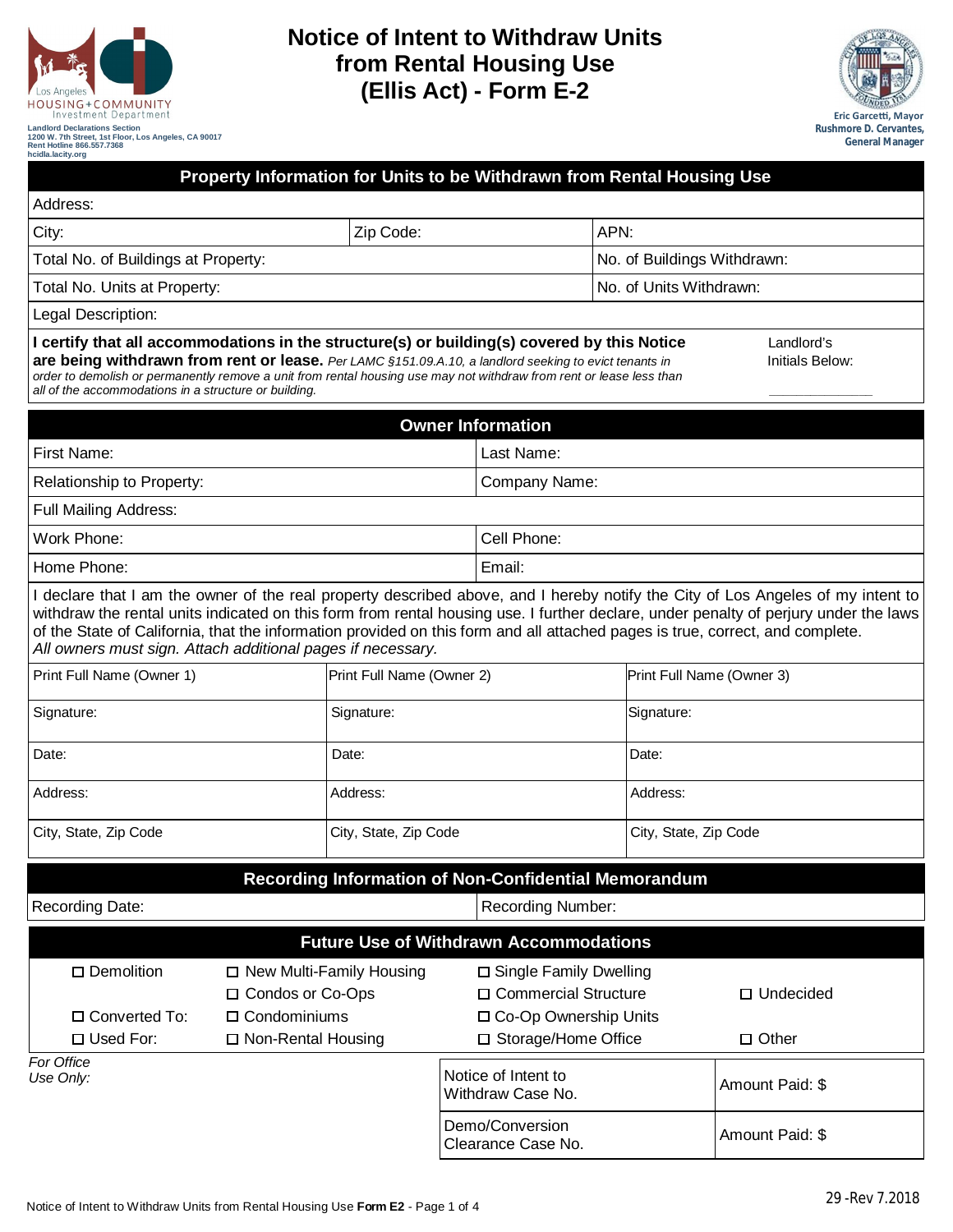| <b>Required Documentation</b>                                                                                                                                                                                                                                                                                                                                                                                                                                                                                                                                                                                                                                                                                                                                                                                                                                                                                                                                          |
|------------------------------------------------------------------------------------------------------------------------------------------------------------------------------------------------------------------------------------------------------------------------------------------------------------------------------------------------------------------------------------------------------------------------------------------------------------------------------------------------------------------------------------------------------------------------------------------------------------------------------------------------------------------------------------------------------------------------------------------------------------------------------------------------------------------------------------------------------------------------------------------------------------------------------------------------------------------------|
| Please call the Landlord Declarations Section at (213) 808-8537 to schedule an appointment for application                                                                                                                                                                                                                                                                                                                                                                                                                                                                                                                                                                                                                                                                                                                                                                                                                                                             |
| submission.                                                                                                                                                                                                                                                                                                                                                                                                                                                                                                                                                                                                                                                                                                                                                                                                                                                                                                                                                            |
| The following documentation is required at the time of application submission:                                                                                                                                                                                                                                                                                                                                                                                                                                                                                                                                                                                                                                                                                                                                                                                                                                                                                         |
| County Recorded Memorandum Summarizing Non-Confidential Provisions of a Notice of Intent to<br>$\sim 100$<br>Withdraw Units from Rental Housing Use (Form E1)<br>$\sim$ 100 $\sim$                                                                                                                                                                                                                                                                                                                                                                                                                                                                                                                                                                                                                                                                                                                                                                                     |
| Notice of Intent to Withdraw Units from Rental Housing Use (Form E2)<br><b>Contract Contract</b>                                                                                                                                                                                                                                                                                                                                                                                                                                                                                                                                                                                                                                                                                                                                                                                                                                                                       |
| Copy of Notice to Tenant of Pending Withdrawal (Form E3) for each occupied unit<br>$\mathcal{L}^{\text{max}}(\mathcal{L}^{\text{max}})$                                                                                                                                                                                                                                                                                                                                                                                                                                                                                                                                                                                                                                                                                                                                                                                                                                |
| Copy of notice terminating tenancy to be served to tenants, as required by California State Law<br>Copy of Grant Deed                                                                                                                                                                                                                                                                                                                                                                                                                                                                                                                                                                                                                                                                                                                                                                                                                                                  |
| Copy of Articles of Incorporation or Articles of Organization, if not owned by a natural person                                                                                                                                                                                                                                                                                                                                                                                                                                                                                                                                                                                                                                                                                                                                                                                                                                                                        |
| For Demolition/Conversion: Copy of LADBS Notice of Intent to Demolish & Clearance Summary Worksheet                                                                                                                                                                                                                                                                                                                                                                                                                                                                                                                                                                                                                                                                                                                                                                                                                                                                    |
| The following documentation may be required after the filing of the Notice of Intent Withdraw:<br>Notice of Interest in Renewing Tenancy (Form E4) Copy of Form E4 must be provided to Tenant. If tenant<br>provides landlord with Form E4, owner shall provide HCIDLA with a copy.<br>Notice to City of Claims for Extended Tenancy (Form E5) If a tenant is entitled to an extended stay of one (1)<br>year (applies if tenant is at least 62 years of age or is disabled and has lived in the unit for at least one year), the<br>owner shall complete Form E5 and submit it to HCIDLA.<br>Notice to City of Extended Dates of Withdrawal (Form E6) Landlord may provide the one (1) year<br>ex-<br>tension to other tenants. Landlord shall submit Form E6 if tenancy extensions are provided.<br>Notice of Intention to Re-Rent Withdrawn Accommodations (Form E7) If landlord intends to re-rent withdrawn<br>units, the landlord must submit Form E7 to HCIDLA. |
| <b>Demolition or Conversion Clearance</b>                                                                                                                                                                                                                                                                                                                                                                                                                                                                                                                                                                                                                                                                                                                                                                                                                                                                                                                              |
| Are you requesting a demolition or conversion clearance?<br>$\square$ No<br>$\Box$ Yes                                                                                                                                                                                                                                                                                                                                                                                                                                                                                                                                                                                                                                                                                                                                                                                                                                                                                 |

| How many units will be demolished? | Are all the units vacant? | $\square$ Yes | $\square$ No |
|------------------------------------|---------------------------|---------------|--------------|
|                                    |                           |               |              |

|--|

| Summary of Application Fees Effective 7/1/18 through 6/30/19 (increases every July 1st)             |                       |                        |
|-----------------------------------------------------------------------------------------------------|-----------------------|------------------------|
|                                                                                                     | Fees x # of Units     | <b>Applicable Fees</b> |
| Qualified* Unit - Relocation Services Provider Fee:                                                 | \$748 x               |                        |
| Eligible* Unit - Relocation Services Provider Fee:                                                  | \$466 x               |                        |
| Relocation Services Administrative Fee:                                                             | \$65x                 |                        |
| Demolition Monitoring Administrative Fee (Use Demolition Monitoring Services Application):          | \$45x                 |                        |
| *See Tenant Information section of this application (p.3) to determine Qualified or Eligible status | Total Amount Due:  \$ |                        |

| Tenant Relocation Assistance Fees due to Tenants Effective 7/1/18 through 6/30/19 (increases every July 1st) |                                |                                 |                                                                |  |
|--------------------------------------------------------------------------------------------------------------|--------------------------------|---------------------------------|----------------------------------------------------------------|--|
| Household Determination                                                                                      | Occupancy Less Than<br>3 Years | Occupancy of<br>3 Years or More | Low (80%) Income (AMI)*<br>(regardless of length of occupancy) |  |
| <b>Eligible</b>                                                                                              | \$8,200                        | \$10,750                        | \$10,750                                                       |  |
| Qualified                                                                                                    | \$17,300                       | \$20,450                        | \$20,450                                                       |  |

If the rental unit is occupied by two or more tenants, each tenant shall be paid a pro-rata share. In accordance with LAMC Sec. 151.09.G2, the landlord shall pay relocation assistance amount owed to the tenant, either directly or via an escrow account in the tenant's name, within 15 days of service of a written notice of tenancy termination.

| 2018 HUD Low (80%) Income Household Limits for Greater Los Angeles (AMI)* |                                                                                           |          |          |          |          |          |                             |  |
|---------------------------------------------------------------------------|-------------------------------------------------------------------------------------------|----------|----------|----------|----------|----------|-----------------------------|--|
| 1 Person.                                                                 | 2 Person                                                                                  | 3 Person | 4 Person | 5 Person | 6 Person | 7 Person | 8 Person                    |  |
| \$54,250                                                                  | \$62,000                                                                                  | \$69,750 | \$77.500 | \$83,700 | \$89,900 | \$96,100 | \$102,300                   |  |
|                                                                           | lotice of Intent to Withdraw Linite from Rental Housing Lise <b>Form F2</b> - Rage 2 of 4 |          |          |          |          |          | <del>30 -Rev 7.2018 '</del> |  |

Notice of Intent to Withdraw Units from Rental Housing Use **Form E2** - Page 2 of 4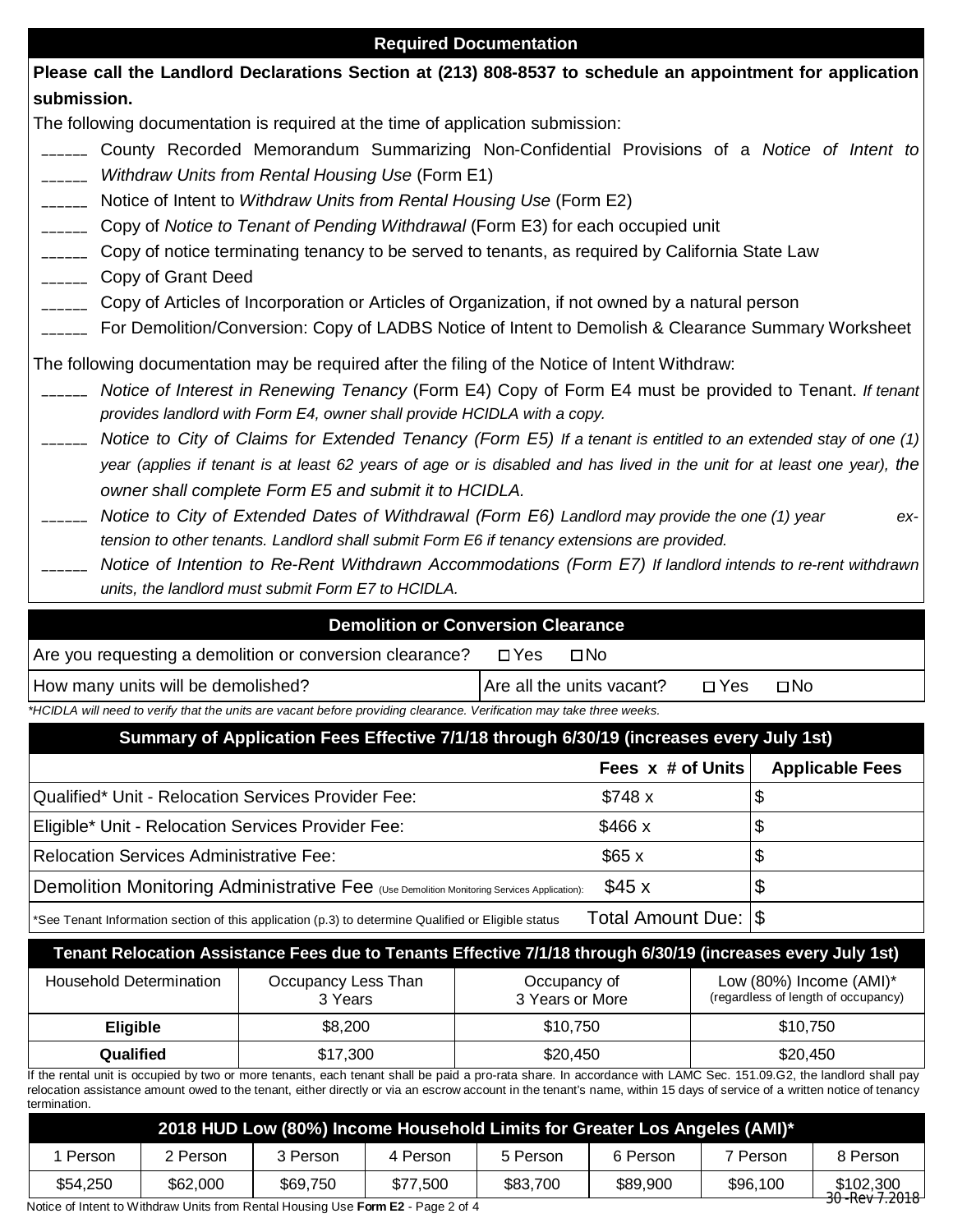|                                                    | <b>Tenant Information #</b>                                                                                                         |                                      |             |                        |                                                                                                                                     |  |  |
|----------------------------------------------------|-------------------------------------------------------------------------------------------------------------------------------------|--------------------------------------|-------------|------------------------|-------------------------------------------------------------------------------------------------------------------------------------|--|--|
| First Name:                                        |                                                                                                                                     | Last Name:                           |             |                        |                                                                                                                                     |  |  |
| Work Phone:                                        | Home Phone:                                                                                                                         |                                      |             |                        |                                                                                                                                     |  |  |
| Unit Number:                                       |                                                                                                                                     | Email:                               |             |                        |                                                                                                                                     |  |  |
| Move In Date:                                      | Unit has a Tenant who is 62 years or older:                                                                                         |                                      |             | $\Box$ Yes             | $\square$ No                                                                                                                        |  |  |
| Current Rent:\$                                    |                                                                                                                                     | Unit has a tenant who is disabled:   |             | $\Box$ Yes             | $\square$ No                                                                                                                        |  |  |
| Last Rent Increase Date:                           |                                                                                                                                     | Unit has a minor dependent children: |             | $\Box$ Yes             | $\square$ No                                                                                                                        |  |  |
|                                                    | If "Yes" was marked for any of the three above, the unit is "Qualified"<br>If "No" was marked for all three, the unit is "Eligible" |                                      |             |                        |                                                                                                                                     |  |  |
| Date Written Notice of Termination will be Served: |                                                                                                                                     |                                      |             | No. of Unit Occupants: |                                                                                                                                     |  |  |
|                                                    | <b>Tenant Information #</b>                                                                                                         |                                      |             |                        |                                                                                                                                     |  |  |
| First Name:                                        |                                                                                                                                     | Last Name:                           |             |                        |                                                                                                                                     |  |  |
| Work Phone:                                        | Home Phone:                                                                                                                         |                                      | Cell Phone: |                        |                                                                                                                                     |  |  |
| Unit Number:                                       |                                                                                                                                     | Email:                               |             |                        |                                                                                                                                     |  |  |
| Move In Date:                                      | Unit has a Tenant who is 62 years or older:                                                                                         |                                      |             | $\Box$ Yes             | $\square$ No                                                                                                                        |  |  |
| Current Rent:\$                                    |                                                                                                                                     | Unit has a tenant who is disabled:   |             | $\Box$ Yes             | $\square$ No                                                                                                                        |  |  |
| Last Rent Increase Date:                           |                                                                                                                                     | Unit has a minor dependent children: |             | $\Box$ Yes             | $\square$ No                                                                                                                        |  |  |
|                                                    |                                                                                                                                     |                                      |             |                        | If "Yes" was marked for any of the three above, the unit is "Qualified"<br>If "No" was marked for all three, the unit is "Eligible" |  |  |
| Date Written Notice of Termination will be Served: |                                                                                                                                     |                                      |             | No. of Unit Occupants: |                                                                                                                                     |  |  |
|                                                    | <b>Tenant Information #</b>                                                                                                         |                                      |             |                        |                                                                                                                                     |  |  |
| <b>First Name:</b>                                 |                                                                                                                                     | Last Name:                           |             |                        |                                                                                                                                     |  |  |
| Work Phone:                                        | Home Phone:                                                                                                                         |                                      | Cell Phone: |                        |                                                                                                                                     |  |  |
| Unit Number:                                       |                                                                                                                                     | Email:                               |             |                        |                                                                                                                                     |  |  |
| Move In Date:                                      | Unit has a Tenant who is 62 years or older:                                                                                         |                                      |             | $\Box$ Yes             | $\square$ No                                                                                                                        |  |  |
| Current Rent:\$                                    |                                                                                                                                     | Unit has a tenant who is disabled:   |             | $\Box$ Yes             | $\square$ No                                                                                                                        |  |  |
| Last Rent Increase Date:                           |                                                                                                                                     | Unit has a minor dependent children: |             | $\Box$ Yes             | $\square$ No                                                                                                                        |  |  |
|                                                    |                                                                                                                                     |                                      |             |                        | If "Yes" was marked for any of the three above, the unit is "Qualified"<br>If "No" was marked for all three, the unit is "Eligible" |  |  |
| Date Written Notice of Termination will be Served: |                                                                                                                                     |                                      |             | No. of Unit Occupants: |                                                                                                                                     |  |  |
|                                                    | <b>Tenant Information #</b>                                                                                                         |                                      |             |                        |                                                                                                                                     |  |  |
| First Name:                                        |                                                                                                                                     | Last Name:                           |             |                        |                                                                                                                                     |  |  |
| Work Phone:                                        | Home Phone:                                                                                                                         |                                      | Cell Phone: |                        |                                                                                                                                     |  |  |
| Unit Number:                                       |                                                                                                                                     | Email:                               |             |                        |                                                                                                                                     |  |  |
| Move In Date:                                      | Unit has a Tenant who is 62 years or older:                                                                                         |                                      |             | $\Box$ Yes             | $\square$ No                                                                                                                        |  |  |
| Current Rent:\$                                    | Unit has a tenant who is disabled:<br>$\Box$ Yes<br>$\square$ No                                                                    |                                      |             |                        |                                                                                                                                     |  |  |
| Last Rent Increase Date:                           | Unit has a minor dependent children:<br>$\square$ Yes<br>$\square$ No                                                               |                                      |             |                        |                                                                                                                                     |  |  |
|                                                    |                                                                                                                                     |                                      |             |                        | If "Yes" was marked for any of the three above, the unit is "Qualified"<br>If "No" was marked for all three, the unit is "Eligible" |  |  |

Date Written Notice of Termination will be Served: No. of Unit Occupants: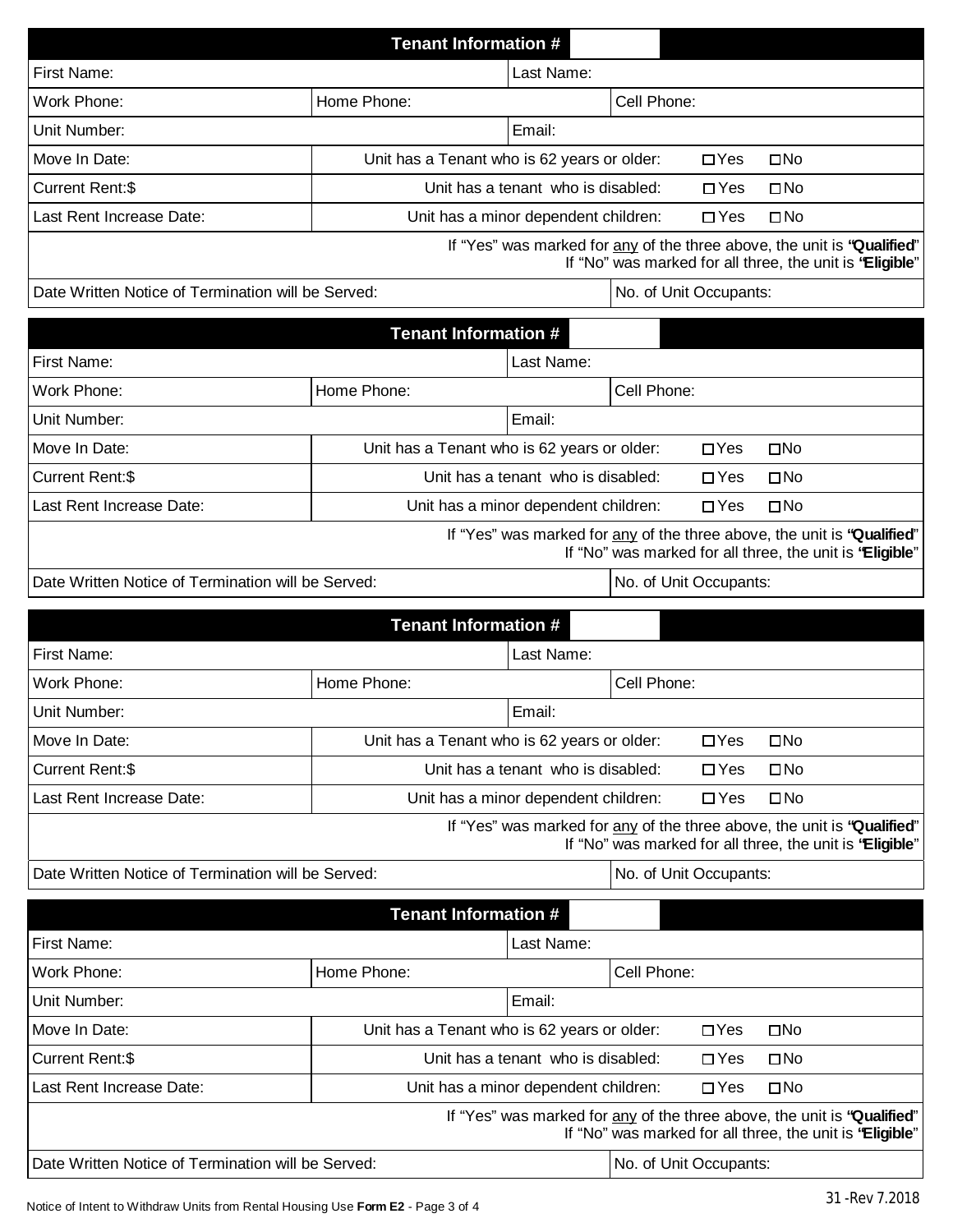Fees paid to the Los Angeles Housing + Community Investment Department (HCIDLA) are non-refundable, therefore it is your obligation to be aware of the Rent Stabilization Ordinance's Ellis Act Provisions before submitting fees.

#### **Owner Certification**

I hereby declare, under penalty of perjury under the laws of the State of California, that the information provided in this form is true and correct to the best of my knowledge and belief and that I am evicting the tenant(s) at the rental property identified on this form in order to remove the rental units from rental housing use.

I acknowledge that I will be responsible for providing monetary relocation assistance to the tenant(s) being evicted in accordance with LAMC §151.09.G. If the City determines that a higher Relocation Assistance Services Provider Fee is due based on a different relocation eligibility status determination, I will compensate the City for the balance due. **All fees are non-refundable.** I further acknowledge that if I re-rent the withdrawn accommodations, the rent for any subsequent tenant(s) is not decontrolled and therefore, must be established at the rental amount of the current tenant plus any increases allowed by LAMC §151.06C.

Owner's Signature: \_\_\_\_\_\_\_\_\_\_\_\_\_\_\_\_\_\_\_\_\_\_\_\_\_\_\_\_\_\_\_\_\_\_\_ Date: \_\_\_\_\_\_\_\_\_\_\_\_\_\_\_\_\_\_\_\_\_

*Any person who willfully or knowingly with the intent to deceive makes a false statement or representation, or knowingly fails to disclose a material fact in this form shall be guilty of a misdemeanor (LAMC §151.10B).*

#### **Acknowledgement**

I acknowledge that I have received the *Procedures for Withdrawing Rental Units from the Rental Market*  packet.

Initials: \_\_\_\_\_\_\_\_\_\_

#### **Schedule an Appointment**

Call (213) 808-8537 to schedule an appointment for application submission.

Appointment Date and Time: \_\_\_\_\_\_\_\_\_\_\_\_\_\_\_\_\_\_\_\_\_

Assigned Analyst: \_\_\_\_\_\_\_\_\_\_\_\_\_\_\_\_\_\_\_\_\_\_\_\_\_\_\_\_\_\_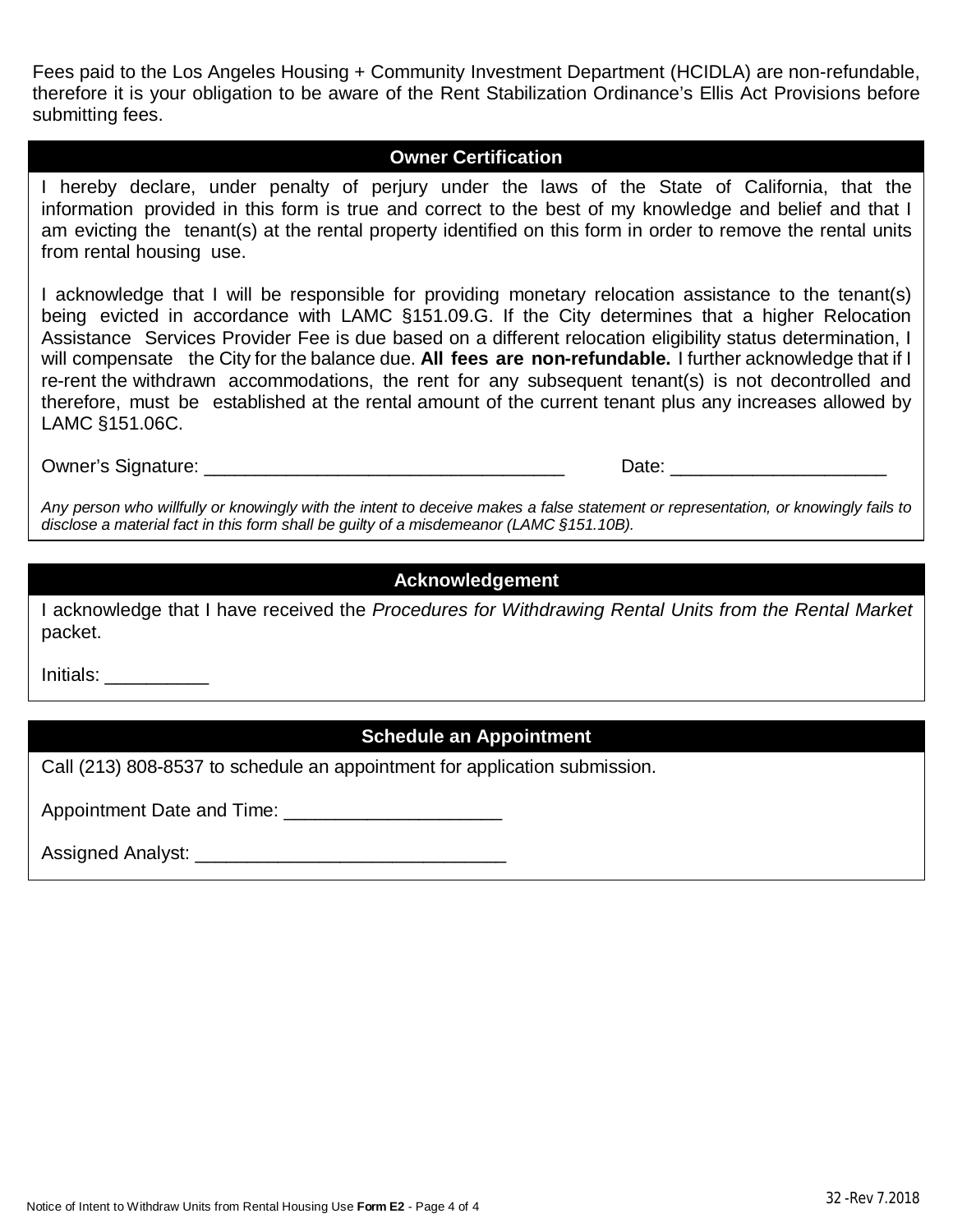

#### **Notice to Tenant of Pending Withdrawal Form E-3**



#### **Tenant Information**

#### Tenant Name:

Rental Unit Address:

#### **Withdrawal of the Units from Rental Housing Use**

Dear Tenant:

 Your landlord has filed a Notice of Intent to Withdraw Units from Rental Housing Use with the City of Los Angeles Housing + Community Investment Department (HCIDLA) indicating that your rental unit will be withdrawn from the rental market. Your landlord certified that action, as required by State rental law had already been initiated to terminate your tenancy.

 Los Angeles Municipal Code (LAMC) §151.23.C requires your landlord to provide you with the information contained in this Notice to Tenant of Pending Withdrawal within five days of delivery to HCIDLA of the Notice of Intent to Withdraw Units from Rental Housing Use. The Notice to Tenant of Pending Withdrawal provides important information regarding your rights as a tenant under both the City's Rent Stabilization Ordinance and California State law. Should you have questions regarding this Notice and your rights as a tenant in this situation, please contact HCIDLA at (866) 557- 7368. Please note the City takes no responsibility for the accuracy or good faith of the representations made in this notice by your landlord.

#### **Filing Date**

Your landlord delivered a Notice to Withdraw your unit from rental housing use to HCIDLA on:

#### **Information Regarding Your Tenancy Provided to the City**

 $\frac{1}{2}$   $\frac{1}{2}$   $\frac{1}{2}$   $\frac{1}{2}$   $\frac{1}{2}$   $\frac{1}{2}$   $\frac{1}{2}$   $\frac{1}{2}$   $\frac{1}{2}$   $\frac{1}{2}$   $\frac{1}{2}$   $\frac{1}{2}$   $\frac{1}{2}$   $\frac{1}{2}$   $\frac{1}{2}$   $\frac{1}{2}$   $\frac{1}{2}$   $\frac{1}{2}$   $\frac{1}{2}$   $\frac{1}{2}$   $\frac{1}{2}$   $\frac{1}{2}$ 

The Notice of Intent to Withdraw delivered to HCIDLA specified your name as a tenant and that the amount of monthly rent paid by you is:

 $\mathbb S$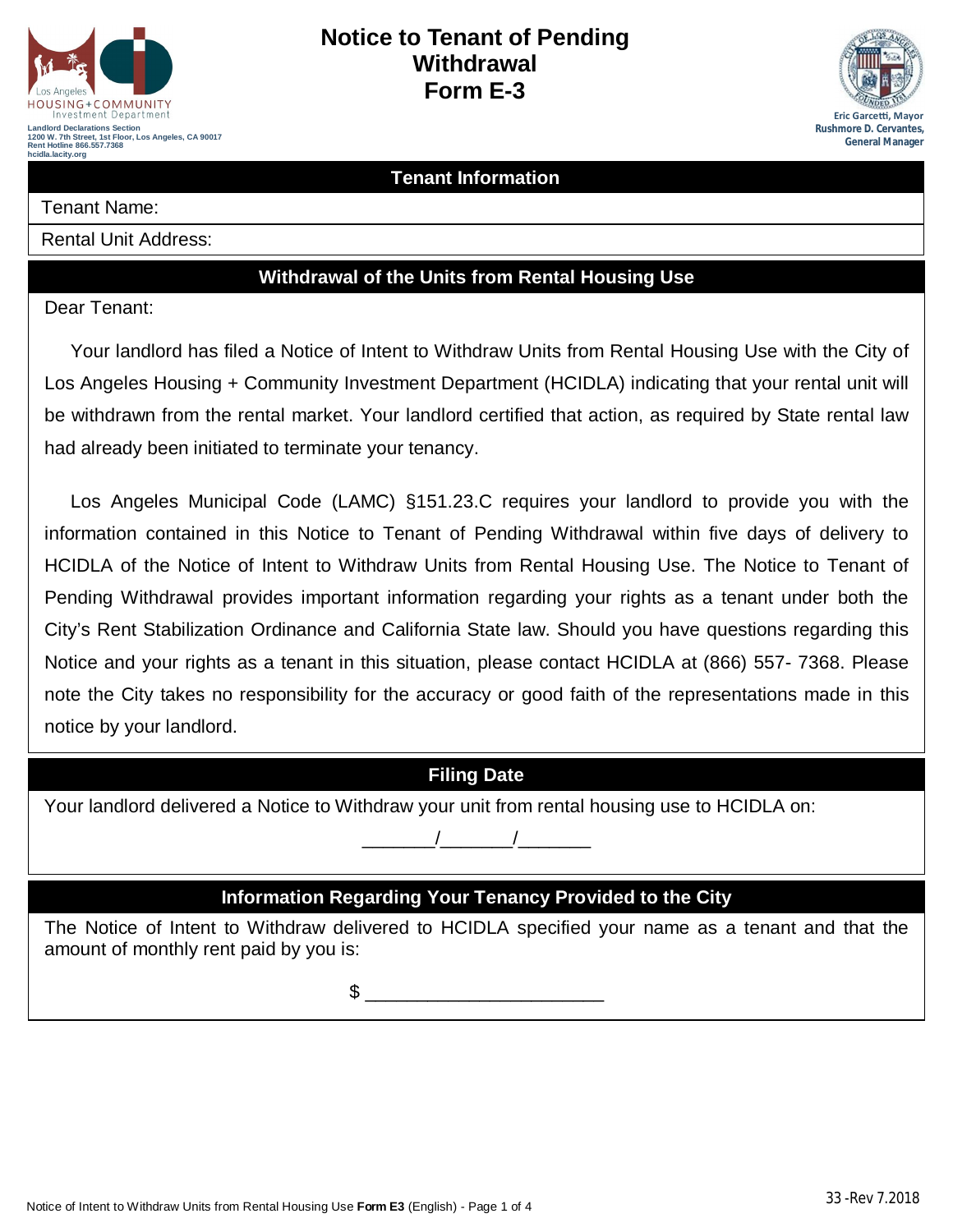#### **Right to Return to Rental Unit at Controlled Rent**

Your landlord must offer you the right to return to your rental unit should it be returned to the rental market within ten years of its withdrawal, provided you request such an offer in writing from your landlord within 30 days after your landlord has notified HCIDLA of an intention to again offer the accommodations for residential rent or lease pursuant to LAMC §151.27.B. If your unit is re-rented, the rent shall be the lawful rent as of the withdrawal date plus annual adjustments available under LAMC §151.06. In addition, if your unit is re-rented within two years of its withdrawal from rent or lease, your landlord must first offer the unit to you via registered or certified mail, provided that you have (a) advised your landlord in writing within 30 days of your displacement of your desire to consider an offer to renew your tenancy and (b) provided your landlord with an address to which that offer is to be directed.

#### **Right to Damages If Your Landlord Re-Rents Within Two Years**

If your unit is returned to the rental market within two years of the date of its withdrawal, your landlord is liable to you, as the displaced tenant, for actual and exemplary damages in civil court provided you bring action in civil court within three years of the withdrawal of your unit from rent or lease.

#### **Right to Extended Tenancy for Senior or Disabled Tenants**

All tenants displaced by the withdrawal of their unit from the rental market are entitled to 120 days notice from the Filing Date. Pursuant to LAMC §151.23.C.5, you may also have rights to an extended tenancy of up to one year from the Filing Date provided that: (a) you are at least 62 years of age or disabled (as defined in Government Code §12955.3); (b) you have lived in your accommodations for at least one year prior to the Filing Date; and (c) you have given written notice of your entitlement to your landlord within 60 days of the Filing Date. The extended tenancy shall be continued on the same terms and conditions as existed on the Filing Date, subject to any adjustments otherwise available under the RSO, and no party shall be relieved of the duty to perform any obligation under the lease or rental agreement during the extended tenancy.

#### **Right to Relocation Assistance Payment**

You are entitled to relocation assistance, pursuant to LAMC §151.09.G, unless you received written notice, before 12/13//2017 and prior to entering into a written or oral tenancy agreement, that an application to either (a) convert your building to a condominium, stock cooperative, or community apartment or (b) demolish your building and replace it with a condominium, stock cooperative, or community apartment was on file or had been approved by the City. If any current tenant in your household is 62 years of age or older, is disabled (as defined in Title 42 United States Code §423) or handicapped (as defined in California Health and Safe Code §50072), or is residing with one or more minor children who are legally dependent on that tenant for federal income tax purposes, your household is entitled to either \$17,300 or \$20,450 in relocation assistance; if no tenant meets one of these qualifications, your household is entitled to either \$8,200 or \$10,750 in relocation assistance. (These assistance amounts are in effect as of July 1, 2018.) Your landlord must pay this assistance, either directly or through an escrow account in your name, within 15 days of service of the written notice terminating your tenancy.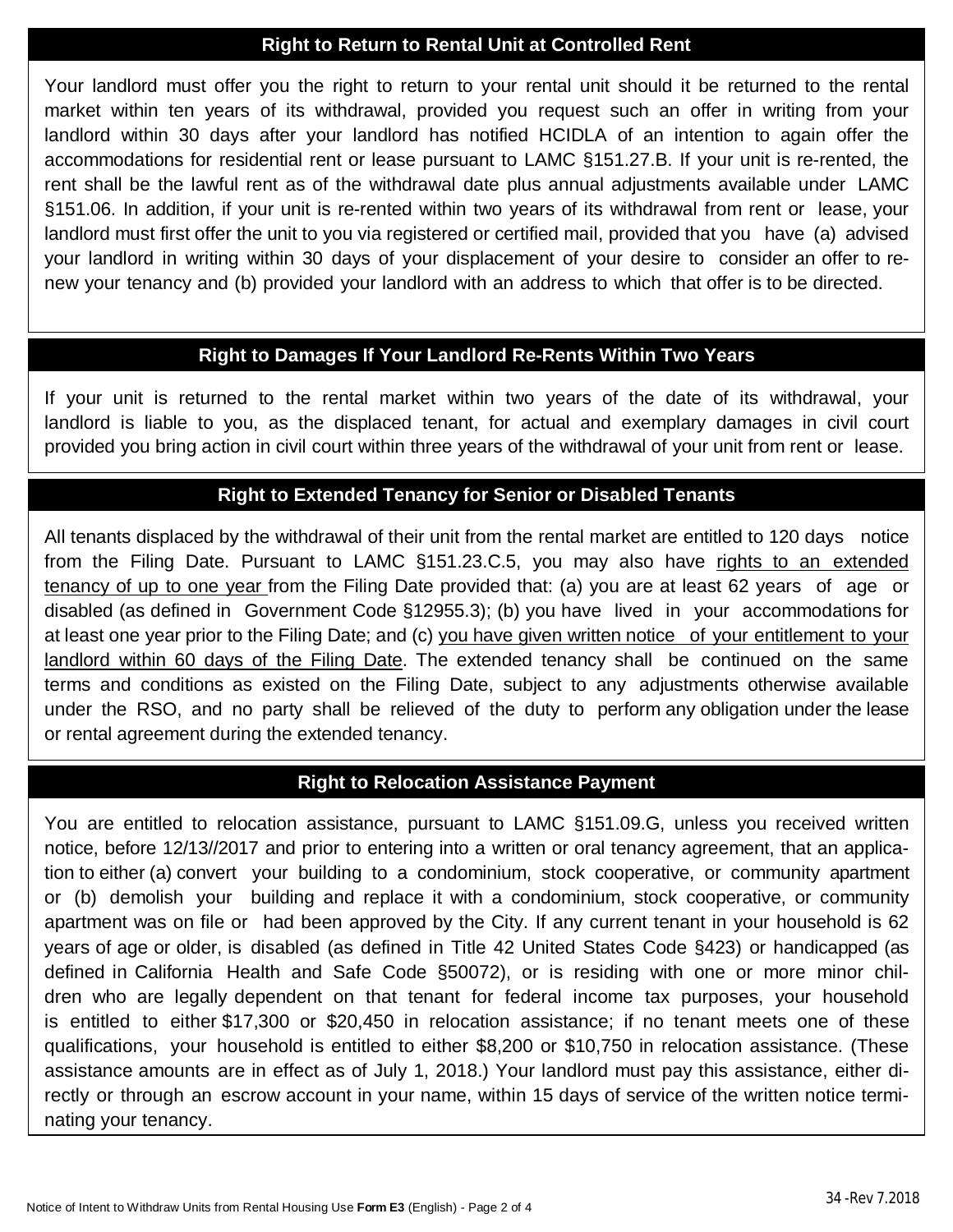

### **Aviso al Inquilino de Retiro Pendiente Form E-3**



#### **Información de Inquilino**

#### Nombre de Inquilino:

Dirección de Unidad de Renta:

#### **Retiro de Unidades del Uso de Renta**

Estimado Inquilino:

 Su arrendador ha archivado un Aviso de Intención de Retirar Unidades Del Uso Para Rentar con el Departamento de Vivienda + Inversión Comunitaria de la Ciudad de Los Angeles (HCIDLA) indicando que su unidad de alquiler será retirada del mercado de alquiler. Su arrendador certifico que las acciones, como lo requiere la ley Estatal de alquiler, ya han sido iniciadas para terminar su arrendamiento.

 El Código Municipal de Los Angeles (LAMC) §151.23.C requiere que su arrendador le proporcione la información contenida en este Aviso al Inquilino de Retiro Pendiente dentro de cinco días de la entrega a HCIDLA del Aviso de Intención de Retirar Unidades del Uso Para Rentar. El Aviso al Inquilino de Retiro Pendiente provee información importante con respecto a sus derechos como inquilino bajo la Ordenanza de Estabilización de Renta de la Ciudad y la ley Estatal de California. Si tiene preguntas sobre este Aviso o si tiene preguntas de sus derechos en esta situación, comuníquese con HCIDLA al (866) 557-7368. Tenga en cuenta que la Ciudad no se hace responsable de la exactitud o de la buena fe de las declaraciones hechas en este aviso por su propietario/arrendador.

#### **Fecha Del Archivo**

Su arrendador sometió el Aviso de Intención de Retirar su Unidad del uso para rentar con HCIDLA el:

\_\_\_\_\_\_\_/\_\_\_\_\_\_\_/\_\_\_\_\_\_\_

#### **Información Proveida a la Ciudad Sobre Su Inquilinato**

El Aviso de Intención de Retirar sometido a HCIDLA indico su nombre como inquilino y que su renta por mes es:

 $\mathfrak s$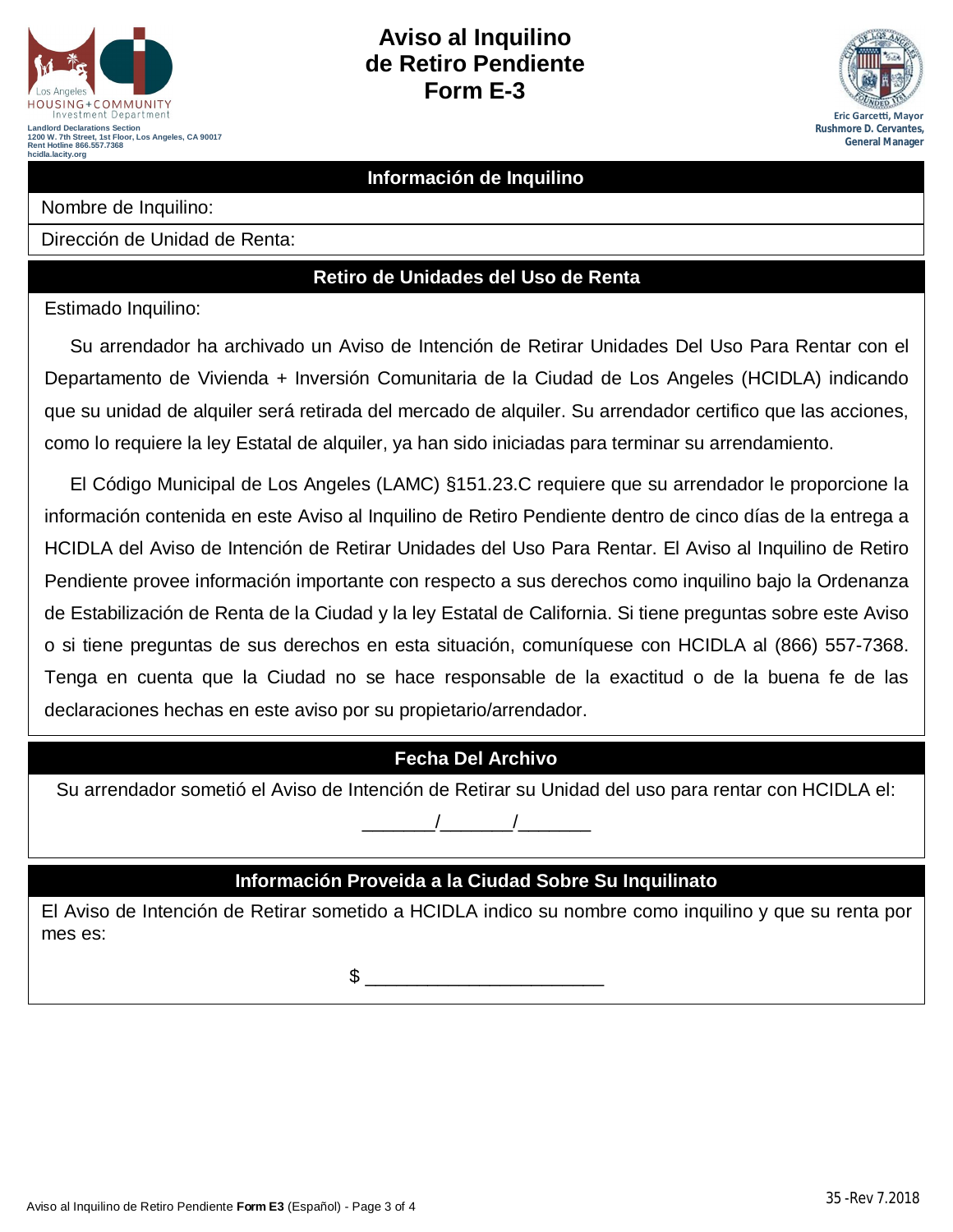#### **Derecho de Regresar a la Unidad a la Cantidad de Renta Controlada**

Su arrendador debe ofrecerle el derecho de regresar a su unidad de alquiler si el arrendador devuelve la unidad al mercando de alquiler dentro de los diez años de su retiro, siempre que usted solicite esta oferta por escrito de su arrendador dentro de 30 días después de que su arrendador haya notificado a HCIDLA de la intención de ofrecer de nuevo la unidad para alquiler residencial de acuerdo con LAMC §151.27.B. Si su unidad es re-alquilada, la renta será la cantidad legal en la fecha de retiro mas los ajustes anuales disponibles bajo LAMC §151.06. Además, si su unidad es re-alquilada dentro de los dos años de su retiro de alquiler, su propietario debe primero ofrecerle a usted la unidad a través de correo registrado o certificado, siempre que usted haya (a) avisado por escrito a su arrendador dentro de los 30 días de su desplazamiento de su deseo de considerar una oferta para renovar su arrendamiento y (b) proporcione a su propietario una dirección a la cual esa oferta debe ser dirigida.

#### **Derecho a Daños si el Propietario Re-Alquila la Unidad Dentro De Dos Años**

Si su unidad es devuelta al mercado de alquiler dentro de los dos años de la fecha de su retiro, su propietario es responsable a usted, como inquilino desplazado, de daños reales y ejemplares en un tribunal civil, siempre que usted traiga la acción civil dentro de tres años del retiro de la unidad del alquiler.

#### **Derecho a Arrendamiento Prolongado Para Ancianos y Discapacitados**

Todos los inquilinos desplazados por el retiro de su unidad del mercado de alquiler tienen derecho a un aviso de 120 días a partir de la Fecha Del Archivo. Bajo §LAMC 151. 23.C.5., también puede tener derecho a un arrendamiento prolongado de hasta un año a partir de la Fecha Del Archivo, siempre y cuando; (a) tenga por lo menos 62 años de edad o este discapacitado (según se define en el Código del Gobierno §12955.3); (b) usted ha vivido en la unidad por lo menos un año antes de la Fecha Del Archivo; y (c) ha notificado por escrito al arrendador dentro de los 60 días de la Fecha Del Archivo de su derecho prolongado. El arrendamiento extendido se continuara en los mismos términos y condiciones que existieron en la Fecha Del Archivo, excepto ajustes permitidos por la RSO, y ninguna parte será excusado del deber de cumplir con cualquier obligación bajo el contrato de arrendamiento o alquiler durante el arrendamiento extendido.

#### **Derecho a Pago de Reubicación**

Usted tiene derecho a asistencia de reubicación, de acuerdo con LAMC §151.09.G., a menos que usted haya recibido un aviso escrito, antes del13 de diciembre del 2017 y de firmar un contrato de arrendamiento escrito u oral, que una solicitud para (a) convertir el edificio a un condominio, o apartamiento de cooperativa, o apartamento comunitario o (b) demoler el edificio y reemplazarlo con un condominio, cooperativo de valores, o apartamento comunitario estaba archivado o había sido aprobado por la Ciudad. Si algún inquilino actual de su hogar tiene 62 años de edad o mas, esta deshabilitado (segun se define en el Titulo 42 del Código de los Estados Unidos §423) o discapacitado (como se define en el Código de Salud y Seguridad de California §50072) o reside con uno o mas hijos menores de edad que son legalmente dependientes de ese inquilino para fines de impuestos federales, su hogar tiene derecho, a \$17,300 o \$20,450 en asistencia para reubicación; Si ningún inquilino cumple con una de estas calificaciones, su hogar tiene derecho a \$8,200 o \$10,750 en asistencia de reubicación. (Estas cantidades de asistencia están vigentes a partir del 1 de julio del 2018.) Su arrendador debe pagar esta asistencia, directamente o a travez de una cuenta de depósito a su nombre, dentro de 15 días de notificación escrita terminando su arrendamiento.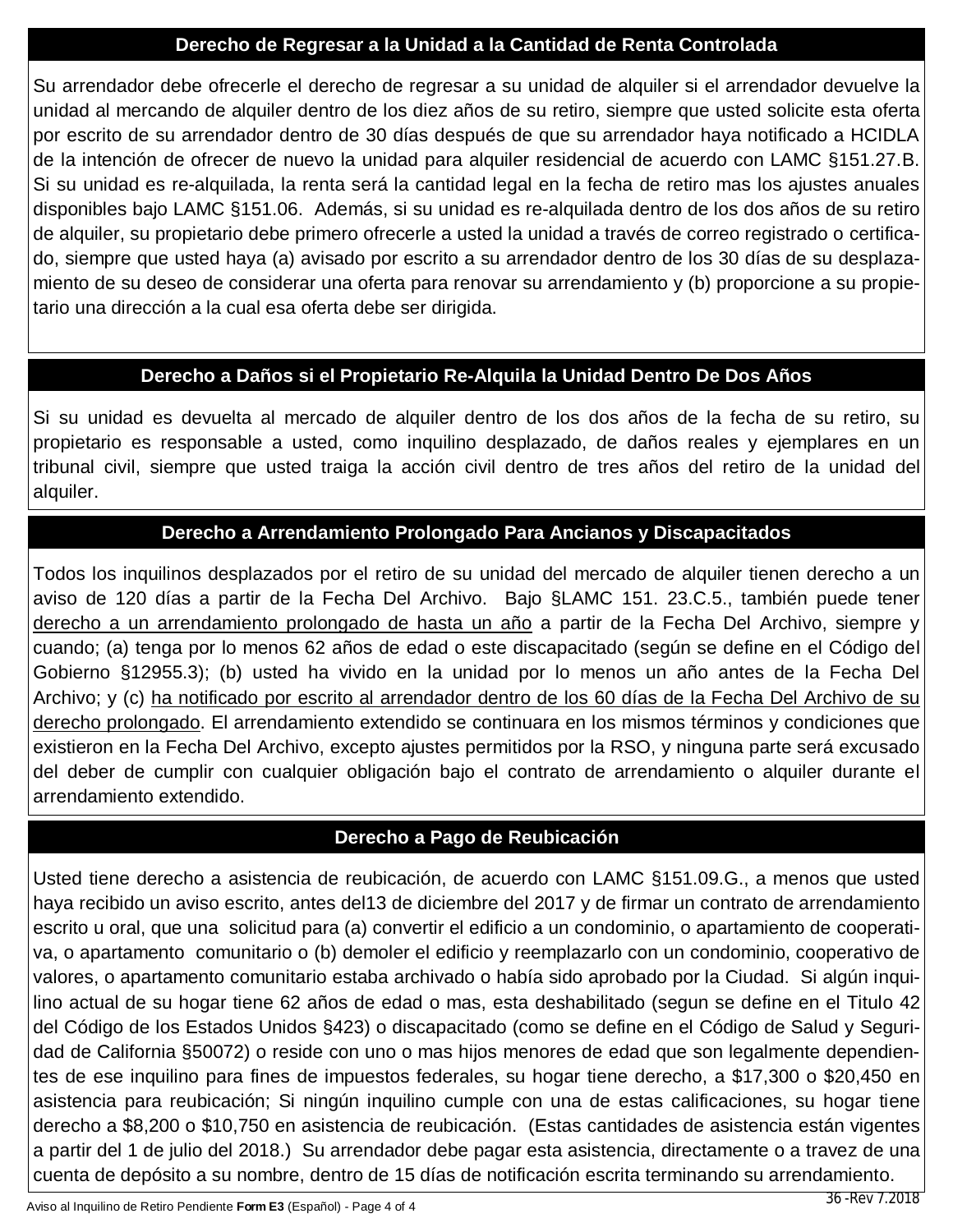| Los Angeles<br>HOUSING+COMMUNITY<br>Investment Department                                                                                        |
|--------------------------------------------------------------------------------------------------------------------------------------------------|
| <b>Landlord Declarations Section</b><br>1200 W. 7th Street, 1st Floor, Los Angeles, CA 90017<br>Rent Hotline 866, 557, 7368<br>hcidla.lacity.org |



| Landlord Name:                                                                                                                                                                                                                                                                                                                                                                                |                                       |  |  |  |  |  |  |
|-----------------------------------------------------------------------------------------------------------------------------------------------------------------------------------------------------------------------------------------------------------------------------------------------------------------------------------------------------------------------------------------------|---------------------------------------|--|--|--|--|--|--|
| <b>Landlord Address:</b>                                                                                                                                                                                                                                                                                                                                                                      |                                       |  |  |  |  |  |  |
| <b>Tenant Name:</b>                                                                                                                                                                                                                                                                                                                                                                           |                                       |  |  |  |  |  |  |
|                                                                                                                                                                                                                                                                                                                                                                                               |                                       |  |  |  |  |  |  |
| I am/was a tenant at:                                                                                                                                                                                                                                                                                                                                                                         |                                       |  |  |  |  |  |  |
| I hereby declare that I wish to be contacted by the landlord in the event that the accommodations at the<br>address where I am/was a tenant are again offered for rent or lease within ten years from the date on<br>which they are withdrawn from rent or lease. I can be contacted at or through the following address and<br>wish any offer to renew the tenancy be sent to me as follows: |                                       |  |  |  |  |  |  |
|                                                                                                                                                                                                                                                                                                                                                                                               | <b>Tenant Contact Information</b>     |  |  |  |  |  |  |
| Tenant Name:                                                                                                                                                                                                                                                                                                                                                                                  |                                       |  |  |  |  |  |  |
| <b>Contact Address:</b>                                                                                                                                                                                                                                                                                                                                                                       |                                       |  |  |  |  |  |  |
| Phone:                                                                                                                                                                                                                                                                                                                                                                                        | Email:                                |  |  |  |  |  |  |
|                                                                                                                                                                                                                                                                                                                                                                                               | <b>Additional Contact Information</b> |  |  |  |  |  |  |
| <b>Contact Address:</b>                                                                                                                                                                                                                                                                                                                                                                       |                                       |  |  |  |  |  |  |
| Phone:                                                                                                                                                                                                                                                                                                                                                                                        | Email:                                |  |  |  |  |  |  |
|                                                                                                                                                                                                                                                                                                                                                                                               | <b>Additional Contact Information</b> |  |  |  |  |  |  |
| <b>Contact Address:</b>                                                                                                                                                                                                                                                                                                                                                                       |                                       |  |  |  |  |  |  |
| Phone:                                                                                                                                                                                                                                                                                                                                                                                        | Email:                                |  |  |  |  |  |  |
|                                                                                                                                                                                                                                                                                                                                                                                               | <b>Additional Contact Information</b> |  |  |  |  |  |  |
| <b>Contact Address:</b>                                                                                                                                                                                                                                                                                                                                                                       |                                       |  |  |  |  |  |  |
| Phone:                                                                                                                                                                                                                                                                                                                                                                                        | Email:                                |  |  |  |  |  |  |
|                                                                                                                                                                                                                                                                                                                                                                                               |                                       |  |  |  |  |  |  |
| (Signature of Tenant)                                                                                                                                                                                                                                                                                                                                                                         | (Date)                                |  |  |  |  |  |  |
|                                                                                                                                                                                                                                                                                                                                                                                               | <b>IMPORTANT</b>                      |  |  |  |  |  |  |
| This notice must be given to the landlord no later than 30 days after the date the tenant has vacated the<br>property that is being withdrawn. A copy of this notice should also be given to:                                                                                                                                                                                                 |                                       |  |  |  |  |  |  |
| Los Angeles Housing + Community Investment Department; Rent Division - Landlord Declarations;<br>1200 W 7th Street, 1st Fl.; Los Angeles, CA 90017 via email to HCIDLA. Declarations @lacity.org.                                                                                                                                                                                             |                                       |  |  |  |  |  |  |
| Each tenant who is interested in receiving notice that the accommodations at this address are again of-<br>fered for rent or lease must file a separate Notice to Landlord of Interest in Renewing Tenancy.                                                                                                                                                                                   |                                       |  |  |  |  |  |  |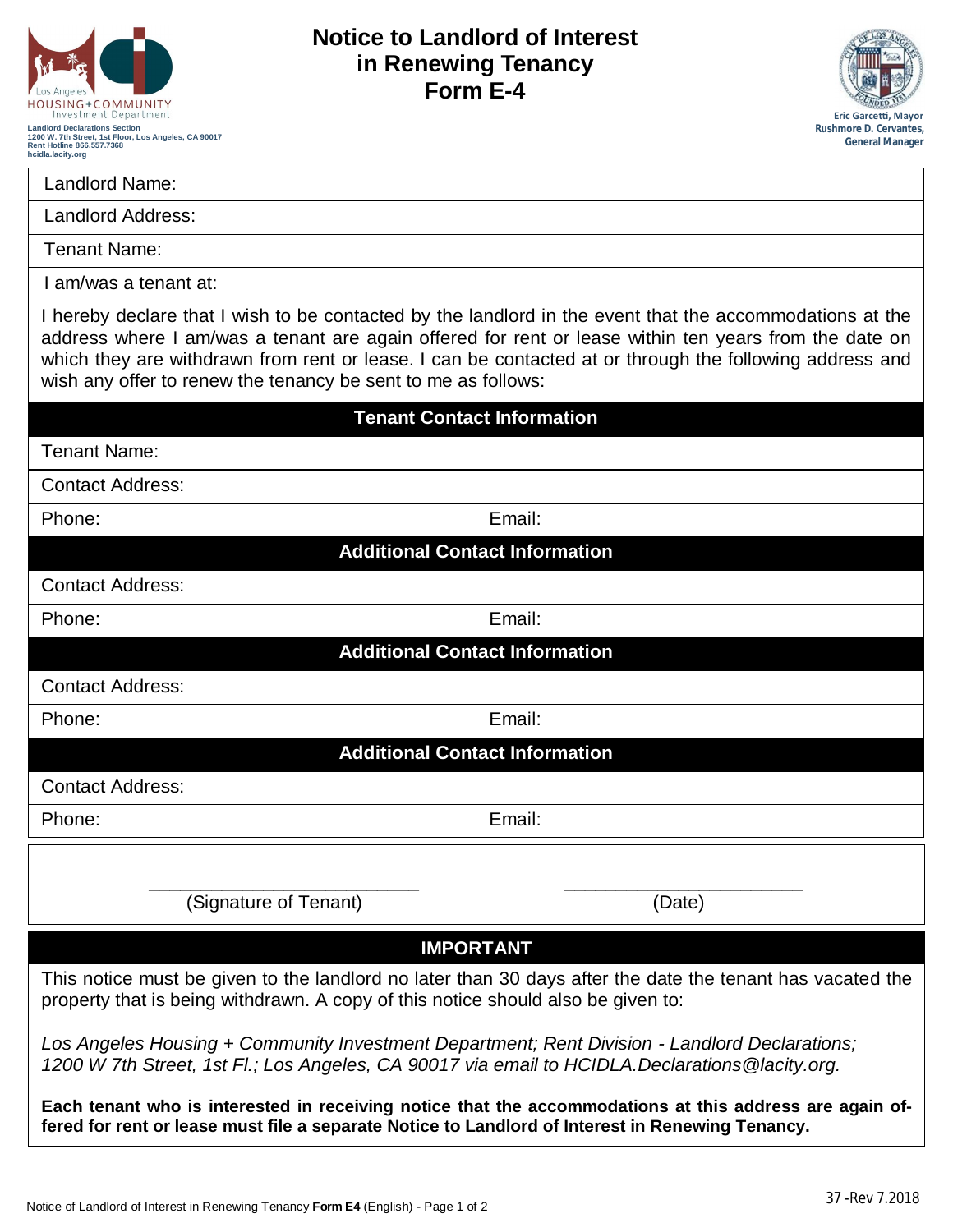| Los Angeles                                                                                                                      |
|----------------------------------------------------------------------------------------------------------------------------------|
| HOUSING+COMMUNITY<br>Investment Department                                                                                       |
| <b>Landlord Declarations Section</b><br>1200 W. 7th Street, 1st Floor, Los Angeles, CA 90017<br><b>Rent Hotline 866,557,7368</b> |

**hcidla.lacity.org**



Dirección del Propietario:

Nombre del Inquilino:

Yo fui/soy inquilino en:

Yo declaro que deseo ser contactado por el propietario en caso que los alojamientos en la dirección donde soy/fui inquilino se ofrezcan para rentar dentro de diez años de la fecha que se retiran de alquiler o arrendamiento. Puedo ser contactado en por medio de la siguiente dirección y deseo que cualquier oferta para renovar el alquiler se me envie como lo siguiente:

#### **Información de Contacto del Inquilino**

Nombre del Inquilino:

Dirección del Contacto:

Teléfono: Correo Electrónico:

#### **Información de Contacto Adicional**

Dirección del Contacto:

Teléfono: Correo Electrónico:

#### **Información de Contacto Adicional**

Dirección del Contacto:

Teléfono: Correo Electrónico:

#### **Información de Contacto Adicional**

Dirección del Contacto:

Teléfono: Correo Electrónico:

\_\_\_\_\_\_\_\_\_\_\_\_\_\_\_\_\_\_\_\_\_\_\_\_\_\_ \_\_\_\_\_\_\_\_\_\_\_\_\_\_\_\_\_\_\_\_\_\_\_ (Firme de Inquilino) (Fecha)

#### **IMPORTANTE**

**Este aviso debe ser entregado al propietario a mas tardar 30 días después de la fecha que el inquilino desalojo la propiedad que esta siendo retirada. Una copia de este aviso también debe ser entregado a:**

*Los Angeles Housing + Community Investment Department; Rent Division - Landlord Declarations; 1200 W 7th Street, 1st Fl.; Los Angeles, CA 90017 o correo electronico a HCID-LA.Declarations@lacity.org.*

**Cada inquilino que desea recibir aviso que los alojamientos en esta dirección son ofrecidos para rentar otra vez debe también someter separadamente el Aviso al Propietario del Interés de Renovar el Inquilinato.**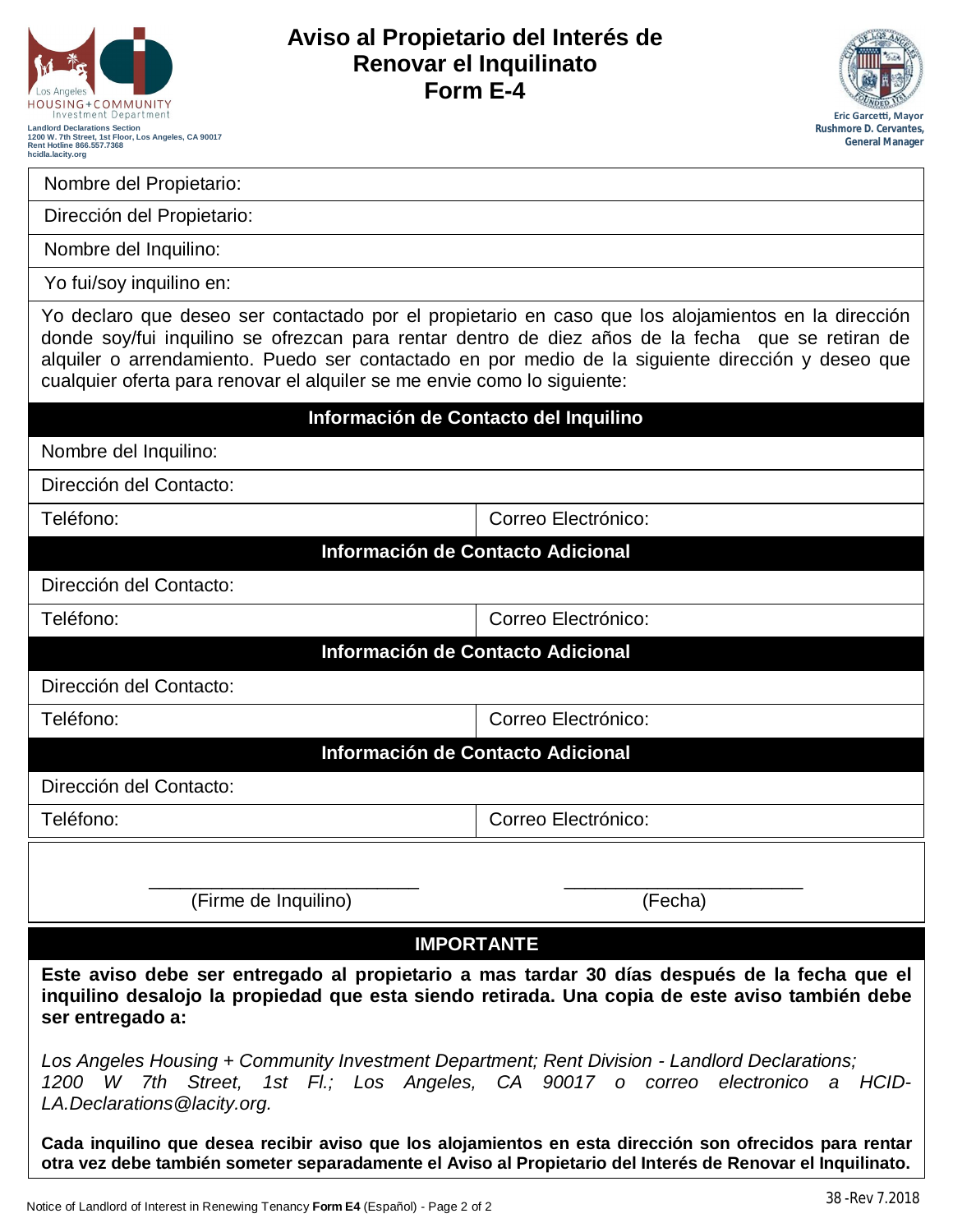

### **Notice to City of Claims for Extended Tenancy Form E-5**



|               |                                             | <b>NOTICE TO LANDLORD:</b> Pursuant to CA Government Code Sec. 7060.4, the information provided on this form shall<br>be treated as confidential by the Department for the purposes of the Information Practices Act of 1977<br>(Civil Code Sec. 1798 et seq.). DO NOT SERVE TENANTS WITH A COPY OF THIS NOTICE. Email to<br>HCIDLA.Declarations@lacity.org. |                      |      |                                |                                    |  |                     |  |  |
|---------------|---------------------------------------------|--------------------------------------------------------------------------------------------------------------------------------------------------------------------------------------------------------------------------------------------------------------------------------------------------------------------------------------------------------------|----------------------|------|--------------------------------|------------------------------------|--|---------------------|--|--|
|               | <b>Property Address:</b>                    |                                                                                                                                                                                                                                                                                                                                                              |                      |      |                                |                                    |  |                     |  |  |
|               |                                             | Please provide the indicated information for all rental units where a tenant claimed an entitlement for extended tenancy.<br>Attach additional sheets if necessary.                                                                                                                                                                                          |                      |      |                                |                                    |  |                     |  |  |
|               | <b>Tenant Name:</b>                         |                                                                                                                                                                                                                                                                                                                                                              |                      |      | <b>Tenant Information #</b>    |                                    |  |                     |  |  |
| Unit Address: |                                             |                                                                                                                                                                                                                                                                                                                                                              |                      |      |                                |                                    |  |                     |  |  |
|               | Basis for Claim:                            | □<br>62 or older                                                                                                                                                                                                                                                                                                                                             | □<br><b>Disabled</b> |      |                                | Date of Tenant's Written Claim:    |  |                     |  |  |
|               |                                             |                                                                                                                                                                                                                                                                                                                                                              |                      |      | <b>Tenant Information #</b>    |                                    |  |                     |  |  |
|               | Tenant Name:                                |                                                                                                                                                                                                                                                                                                                                                              |                      |      | <b>Tenant Name:</b>            |                                    |  |                     |  |  |
| Unit Address: |                                             | П                                                                                                                                                                                                                                                                                                                                                            | □                    |      |                                |                                    |  |                     |  |  |
|               | <b>Basis for Claim:</b>                     | 62 or older                                                                                                                                                                                                                                                                                                                                                  | <b>Disabled</b>      |      |                                | Date of Tenant's Written Claim: __ |  |                     |  |  |
|               |                                             |                                                                                                                                                                                                                                                                                                                                                              |                      |      | <b>Tenant Information #</b>    |                                    |  |                     |  |  |
|               | <b>Tenant Name:</b>                         |                                                                                                                                                                                                                                                                                                                                                              |                      |      |                                |                                    |  |                     |  |  |
| Unit Address: |                                             | П                                                                                                                                                                                                                                                                                                                                                            | п                    |      |                                |                                    |  |                     |  |  |
|               | Basis for Claim:                            | 62 or older                                                                                                                                                                                                                                                                                                                                                  | <b>Disabled</b>      |      |                                | Date of Tenant's Written Claim:    |  |                     |  |  |
|               |                                             |                                                                                                                                                                                                                                                                                                                                                              |                      |      | <b>Tenant Information #</b>    |                                    |  |                     |  |  |
|               | Tenant Name:                                |                                                                                                                                                                                                                                                                                                                                                              |                      |      |                                |                                    |  |                     |  |  |
| Unit Address: |                                             |                                                                                                                                                                                                                                                                                                                                                              |                      |      |                                |                                    |  |                     |  |  |
|               | Basis for Claim:                            | 62 or older                                                                                                                                                                                                                                                                                                                                                  | <b>Disabled</b>      |      |                                |                                    |  |                     |  |  |
|               |                                             | I declare, under penalty of perjury under the laws of the State of California, that the information provided on this form and all<br>attached pages is true, correct, and complete.                                                                                                                                                                          |                      |      | <b>Landlord Declaration</b>    |                                    |  |                     |  |  |
|               |                                             | Landlord's Signature                                                                                                                                                                                                                                                                                                                                         |                      |      | <b>Landlord's Printed Name</b> |                                    |  | Date                |  |  |
|               |                                             | Agent's Signature                                                                                                                                                                                                                                                                                                                                            |                      |      | <b>Agent's Printed Name</b>    |                                    |  | Date                |  |  |
|               |                                             | Agent's Address                                                                                                                                                                                                                                                                                                                                              |                      | City | <b>State</b>                   | Zip Code                           |  | <b>Phone Number</b> |  |  |
|               | For Landlord Declarations Section Use Only: |                                                                                                                                                                                                                                                                                                                                                              |                      |      |                                | For Counter Use Only:              |  |                     |  |  |
| Case No.:     |                                             |                                                                                                                                                                                                                                                                                                                                                              |                      |      |                                |                                    |  |                     |  |  |
| APN:          |                                             |                                                                                                                                                                                                                                                                                                                                                              |                      |      |                                |                                    |  |                     |  |  |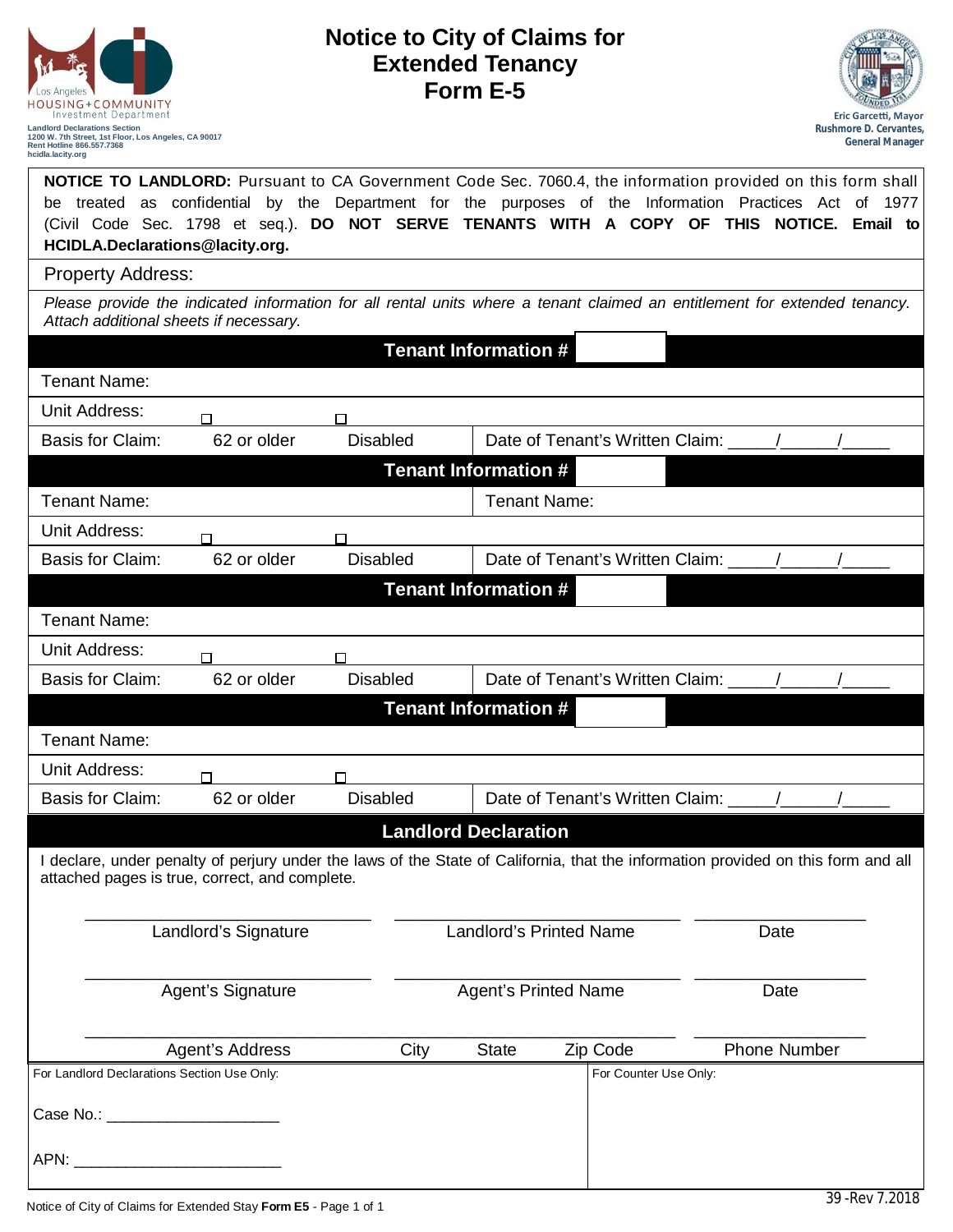

### **Notice to City of Extended Dates of Withdrawal Form E-6**



**NOTICE TO LANDLORD:** Pursuant to California Government Code §7060.4 and Los Angeles Municipal Code §151.23B, you must provide the Los Angeles Housing + Community Investment Department (HCIDLA) with written notice of any extended dates of withdrawal for units previously declared to be intended for removal from the rental market. This information must be provided within 90 days of filing of a Notice of Intent to Withdraw Units form Rental Housing Use with HCIDLA. The information provided on this form shall be treated as confidential by HCIDLA for the purposes of the Information Practices Act of 1977 (Civil Code §1798 et seq.). **DO NOT SERVE TENANTS WITH A COPY OF THIS NOTICE. Email to HCIDLA.Declarations@lacity.org.**

Property Address:

*Please provide the indicated information for all rental units where the date of withdrawal has been extended from the date provided in the Notice of Intent to Withdraw Units from Rental Housing Use previously filed for this property. Attach additional sheets if necessary.*

|                                                                                                                                                                                                                                |                         | <b>Tenant Information #</b>    |                       |                         |                     |  |
|--------------------------------------------------------------------------------------------------------------------------------------------------------------------------------------------------------------------------------|-------------------------|--------------------------------|-----------------------|-------------------------|---------------------|--|
| Tenant Name:                                                                                                                                                                                                                   |                         |                                |                       | New Date of Withdrawal: |                     |  |
| Unit Address:                                                                                                                                                                                                                  |                         |                                |                       |                         |                     |  |
|                                                                                                                                                                                                                                |                         | <b>Tenant Information #</b>    |                       |                         |                     |  |
| <b>Tenant Name:</b>                                                                                                                                                                                                            |                         |                                |                       | New Date of Withdrawal: |                     |  |
| Unit Address:                                                                                                                                                                                                                  |                         |                                |                       |                         |                     |  |
|                                                                                                                                                                                                                                |                         | <b>Tenant Information #</b>    |                       |                         |                     |  |
| <b>Tenant Name:</b>                                                                                                                                                                                                            |                         |                                |                       | New Date of Withdrawal: |                     |  |
| Unit Address:                                                                                                                                                                                                                  |                         |                                |                       |                         |                     |  |
|                                                                                                                                                                                                                                |                         | <b>Tenant Information #</b>    |                       |                         |                     |  |
| <b>Tenant Name:</b>                                                                                                                                                                                                            | New Date of Withdrawal: |                                |                       |                         |                     |  |
| Unit Address:                                                                                                                                                                                                                  |                         |                                |                       |                         |                     |  |
|                                                                                                                                                                                                                                |                         | <b>Landlord Declaration</b>    |                       |                         |                     |  |
| I declare that I have given written notice to all affected tenants of the new date of withdrawal of their units from the rental housing market. I further declare, under penalty of perjury under the laws of the State of Cal |                         |                                |                       |                         |                     |  |
| Landlord's Signature                                                                                                                                                                                                           |                         | <b>Landlord's Printed Name</b> |                       |                         | Date                |  |
| Agent's Signature                                                                                                                                                                                                              |                         | <b>Agent's Printed Name</b>    |                       |                         | Date                |  |
| Agent's Address                                                                                                                                                                                                                | City                    | <b>State</b>                   | Zip Code              |                         | <b>Phone Number</b> |  |
| For Landlord Declarations Section Use Only:                                                                                                                                                                                    |                         |                                | For Counter Use Only: |                         |                     |  |
| Case No.: ______________________                                                                                                                                                                                               |                         |                                |                       |                         |                     |  |
|                                                                                                                                                                                                                                |                         |                                |                       |                         |                     |  |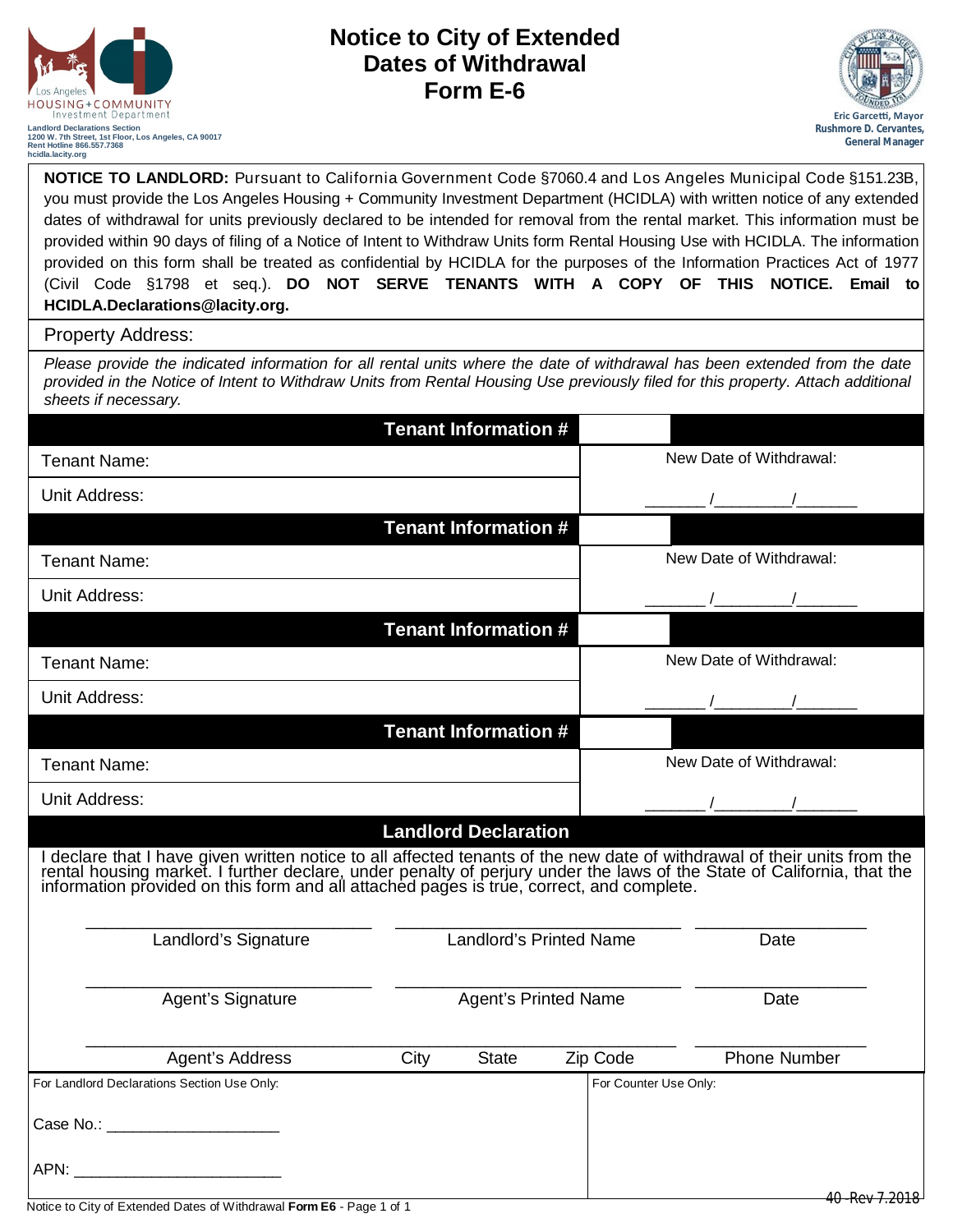

**hcidla.lacity.org**

#### **Notice of Intention to Re-Rent Withdrawn Accommodations Form E-7**



**NOTICE TO LANDLORD:** Los Angeles Municipal Code §151.24 mandates the filing of this form with the Los Angeles Housing + Community Investment Department (HCIDLA) if a landlord intends to offer for rent or lease a rental unit that was the subject of a Notice of intent to Withdraw. **Email to HCIDLA.Declarations@lacity.org.**

Property Address:

#### **Restrictions on Re-Rental for Ellis Act Provisions**

- 1. Except as provided in LAMC §151.27, the landlord shall not offer for rent or lease any unit from which a tenant or lessee was displaced for a period of thirty days following the filing of the *Notice of Intention to Re-Rent Withdrawn Accommodations* with the Department. (LAMC §151.24.B)
- 2. The lawful rent on any unit returned to the rental market shall be the lawful rent in effect at the time the *Notice of Intent to Withdraw* was filed, plus annual adjustments as allowed by the Rent Stabilization Ordinance. (LAMC §151.26)
- 3. Tenants displaced from these units following the filing of a Notice of Intent to Withdraw have re-rental rights in the following circumstances:
	- a. If a unit is offered for rent or lease within two years from withdrawal, the displaced tenant has a first right of refusal for 30 days following the landlord's mailing of an offer by certified or registered mail. The owner must notify the tenant by registered or certified mail provided that he tenant advised the landlord of a desire to consider an offer to renew the tenancy and provided the landlord with a contact address within 30 days of displacement. (LAMC §151.27.A)
	- b. If a unit is returned to the market within ten years from withdrawal, the displaced tenant has a first right of refusal for 30 days following the filing of this *Notice of Intention to Re-Rent Withdrawn Accommodations* with HCIDLA. (LAMC §151.27.B)

#### **Landlord Declaration**

I declare that I am the owner of the real property described above, and I hereby notify the City of Los Angeles of my intent to re-rent the previously withdrawn housing accommodations indicated on this form. I hereby acknowledge that I am aware of the restrictions pertaining to the re-rental of withdrawn accommodations as set forth in LAMC § 151.22 et seq. and as summarized above. I further declare, under penalty of perjury under the laws of the State of California, that the information provided on this form and all attached pages is true, correct, and complete. All owners must sign. Attach additional pages if necessary.

Owner 1:

| Signature |      | <b>Printer Name</b> | Date     |           |  |
|-----------|------|---------------------|----------|-----------|--|
| Address   | City | <b>State</b>        | Zip Code | Phone No. |  |
| Owner 2:  |      |                     |          |           |  |
| Signature |      | <b>Printer Name</b> | Date     |           |  |
| Address   | City | <b>State</b>        | Zip Code | Phone No. |  |
| Owner 3:  |      |                     |          |           |  |
| Signature |      | <b>Printer Name</b> |          | Date      |  |
| Address   | City | <b>State</b>        | Zip Code | Phone No. |  |